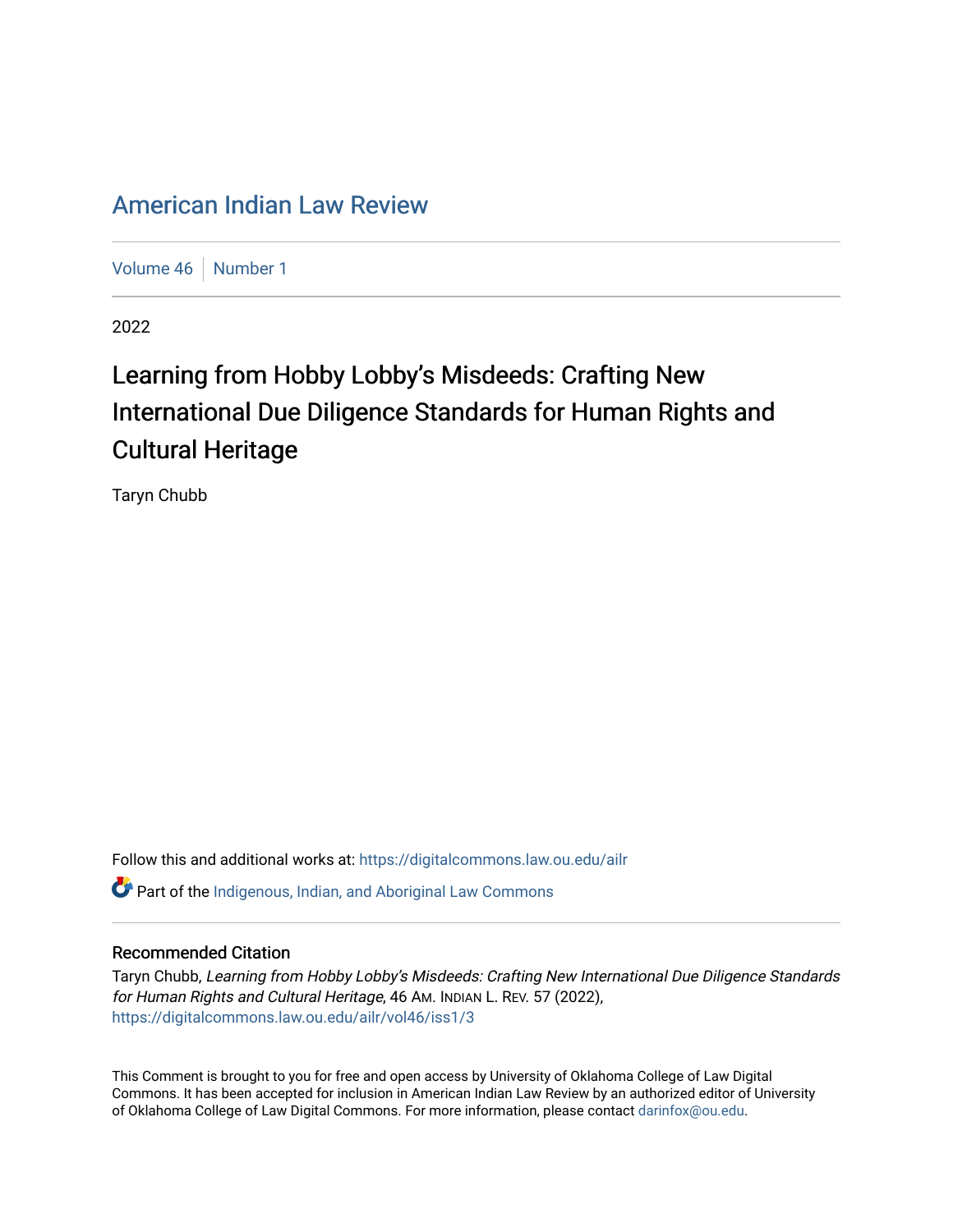### **LEARNING FROM HOBBY LOBBY'S MISDEEDS: CRAFTING NEW INTERNATIONAL DUE DILIGENCE STANDARDS FOR HUMAN RIGHTS AND CULTURAL HERITAGE**

*Taryn Chubb\**

*"Along the Road . . . he journeyed – one league he traveled . . ., dense was the darkness, light there was none. Neither what lies ahead nor behind does it allow him to see."*<sup>1</sup>

#### *Introduction*

On September 24, 2019, agents with the Homeland Security Investigations Unit of the U.S. Department of Homeland Security entered the Museum of the Bible (MOTB) in Washington, D.C. They were there to seize a small clay tablet that the government believed had been stolen from Iraq.<sup>2</sup> This six-by-five-inch tablet is nearly 3,500 years old and is densely covered in cuneiform, an early system of writing developed by indigenous groups living in ancient Mesopotamia.<sup>3</sup> The tablet was purchased in 2014 from Christie's auction house by the Green family, owners of the Oklahoma City-based craft retailer Hobby Lobby and the primary donors to the

 <sup>\*</sup> Third-year student, University of Oklahoma College of Law and Ph.D. in art history, Cornell University. The author would like to thank Professor Evelyn M. Aswad, Herman G. Kaiser Chair in International Law and Director of the Center for International Business & Human Rights at the University of Oklahoma College of Law for generously suggesting sources and ideas for the development of this Comment, especially in its early stages.

<sup>1.</sup> THE EPIC OF GILGAMESH tablet IX (Maureen Gallery Kovacs trans., Wolf Carnahan ed., 1998) (c. 2100 BC), http://www.ancienttexts.org/library/mesopotamian/gilgamesh/ tab9.htm.

<sup>2.</sup> Verified Complaint at 2, United States v. One Cuneiform Tablet Known as the "Gilgamesh Dream Tablet," No. 20-2222 (E.D.N.Y. May 18, 2020), https://www. justice.gov/usao-edny/press-release/file/1277316/download [https://perma.cc/4VUD-5ADJ] [hereinafter Verified Complaint, *One Cuneiform Tablet*].

<sup>3.</sup> *Id.*; Jane Arraf, *U.S. Authorities Say Hobby Lobby's Gilgamesh Tablet Is 'Stolen,' Must Go Back to Iraq*, NPR (May 19, 2020), https://www.npr.org/2020/05/19/858605788/us-authorities-say-hobby-lobbys-gilgamesh-tablet-is-stolen-must-go-back-to-iraq.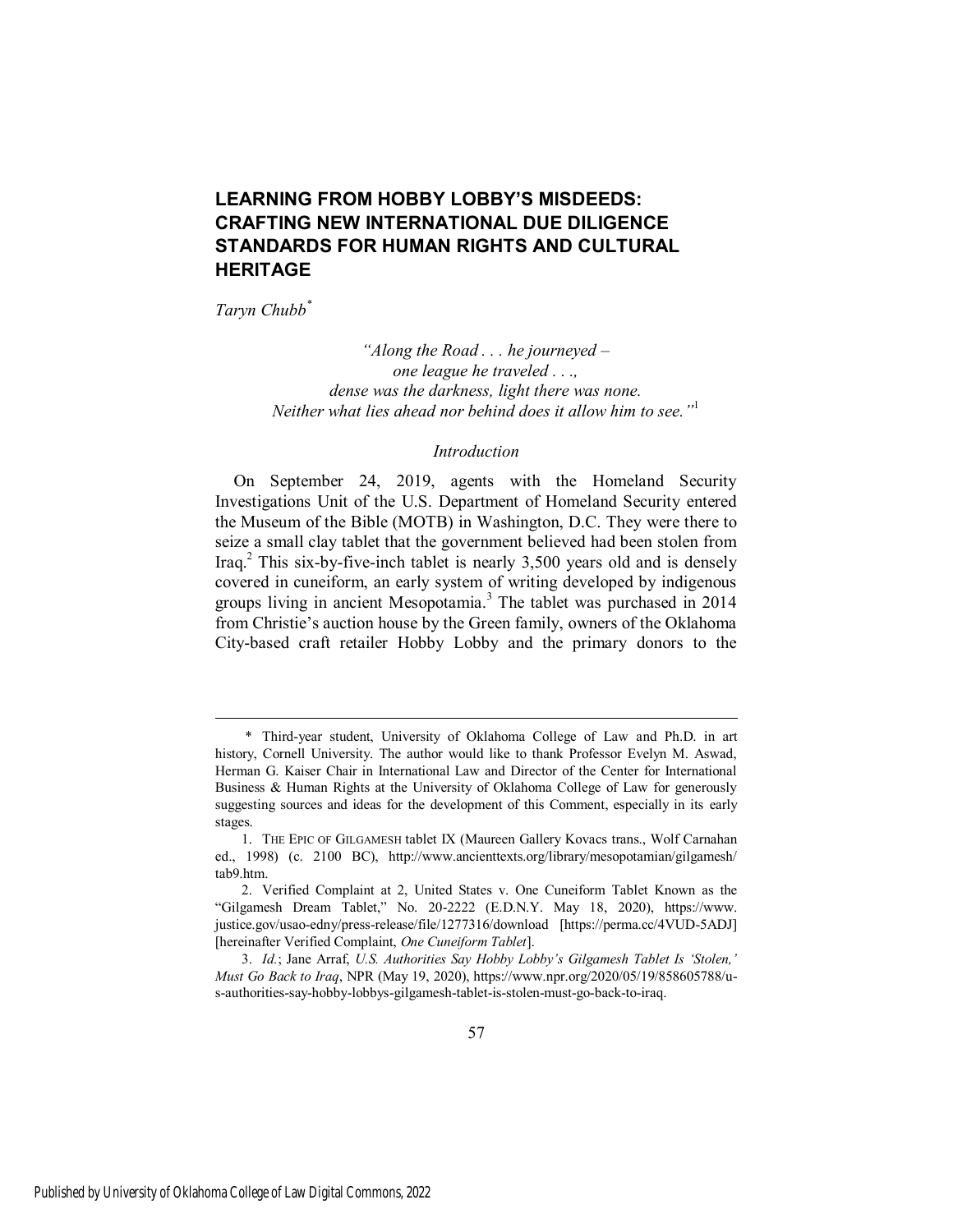MOTB, who paid over \$1.6 million to add the object to their collection of antiquities.<sup>4</sup>

This small piece of clay is known as the Gilgamesh Dream Tablet because the cuneiform tells the story of the Mesopotamian hero Gilgamesh, and specifically includes a passage in which his mother interprets one of his dreams.<sup>5</sup> The Gilgamesh Dream Tablet also has another story to tell, a story beyond that which is pressed into the surface of the clay. The tablet's journey from Iraq to the United States tells the story of the international market for illegal antiquities in the twenty-first century, the international and domestic laws that protect and repatriate such objects, and the deficient due diligence standards for auction houses, museums, and collectors that allow objects like this to be illegally removed from their places of origin.

The Gilgamesh Dream Tablet was not the first indigenous Iraqi object to be taken from the MOTB by the U.S. government. Just two years earlier, mere months before the MOTB was scheduled to open to the public in November 2017, the U.S. government filed a civil action for the forfeiture of  $3,450$  cuneiform tablets and clay bullae<sup>6</sup> (including cylinder seals) from the MOTB.<sup>7</sup> Like the Gilgamesh Dream Tablet, these clay objects were illegally removed from Iraq and purchased by the Green family for \$1.6 million from dealers in Israel and the United Arab Emirates (UAE).<sup>8</sup> Hobby Lobby eventually settled that case with the government, which resulted in the company surrendering hundreds of additional cuneiform objects and agreeing to pay a \$3 million fine.<sup>9</sup>

The Green family started their collection in 2010, purchasing biblical manuscripts, Torah scrolls, fragments of the Dead Sea Scrolls (which were

<sup>4.</sup> Verified Complaint, *One Cuneiform Tablet*, *supra* note 2, at 8.

<sup>5.</sup> *Id.*; Andrew R. George, *The Civilizing of Ea-Enkidu: An Unusual Tablet of the Babylonian Gilgameš Epic*, 101 REVUE D'ASSYRIOLOGIE ET D'ARCHÉOLOGIE ORIENTALE 59, 59–60 (2007).

<sup>6.</sup> Bullae were used to seal or mark documents as belonging to a particular individual or government official.

<sup>7.</sup> Verified Complaint at 2, United States v. Approximately Four Hundred Fifty (450) Ancient Cuneiform Tablets, No. 17-3980 (E.D.N.Y. July 5, 2017), https://www.justice.gov/ usao-edny/press-release/file/978096/download [https://perma.cc/93CN-ZXV9] [hereinafter Verified Complaint, *Approximately 450 Cuneiform Tablets*]; *About Museum of the Bible*, MUSEUM OF THE BIBLE, https://www.museumofthebible.org/museum/about-us (last visited Dec. 1, 2021).

<sup>8.</sup> Verified Complaint, *Approximately 450 Cuneiform Tablets*, *supra* note 7, at 11–12, 20.

<sup>9.</sup> Default Judgment and Decree of Forfeiture and Order for Delivery at 1, United States v. Approximately Four Hundred Fifty (450) Ancient Cuneiform Tablets, No. 17-3980 (E.D.N.Y. July 5, 2017).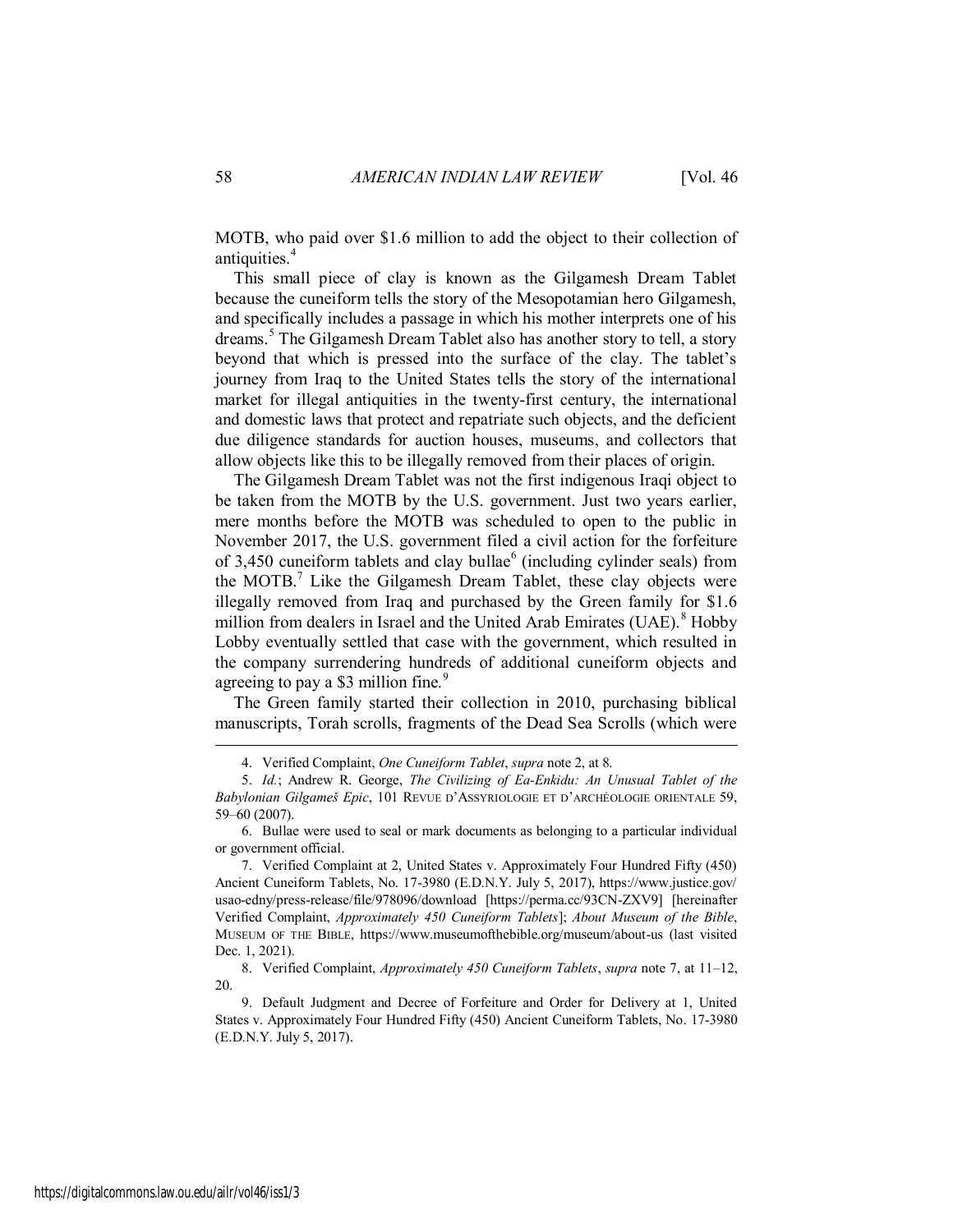later found to be forgeries), and the indigenous cuneiform objects from ancient Mesopotamia that are the subject of this Comment.<sup>10</sup> Within six years, the collection included 40,000 objects that were intended to become part of the collection of the MOTB.<sup>11</sup> This rapid rate of acquisition, along with an intense focus on acquiring objects from the Middle East—where looting and trafficking in illegal antiquities is common—raised the suspicions of those familiar with the international antiquities trade.<sup>12</sup> When the United States government began to scrutinize shipments to Hobby Lobby and its subsidiaries, it became clear that the Green family and Hobby Lobby had illegally acquired thousands of objects, many of them from Iraq, which is particularly vulnerable to looting and illegal export due to the destabilization of the government since the 1990s and the ongoing destruction of numerous sites of historic cultural significance.<sup>13</sup>

This was the perfect intersection of enthusiastic collectors with both personal wealth and funds from their privately held corporation to spend in a thriving international market replete with illicit Iraqi objects. Both the Green family and the dealers from whom they acquired the indigenous objects attempted to evade the complex system of international and domestic laws intended to stop such trade. Furthermore, collectors, dealers, and auction houses like those involved in the Hobby Lobby acquisitions routinely hide the sale of these objects behind the veil of "private sales," effectively exempting them from any standard of due diligence in researching the provenance of objects they are selling or purchasing.<sup>14</sup> Hobby Lobby's recent and high-profile illegal acquisition of indigenous Iraqi cultural objects has tested the international and domestic laws developed over the last several decades to prohibit such activities and protect such objects. Thus far, legal efforts to repatriate these indigenous

<sup>10.</sup> Joel Baden & Candida Moss, *Can Hobby Lobby Buy the Bible?*, ATLANTIC (Jan./Feb. 2016), https://www.theatlantic.com/magazine/archive/2016/01/can-hobby-lobbybuy-the-bible/419088/; Michael Greshko, *'Dead Sea Scrolls' at the Museum of the Bible Are All Forgeries*, NAT'L GEOGRAPHIC (Mar. 13, 2020), https://www.nationalgeographic.com/ history/2020/03/museum-of-the-bible-dead-sea-scrolls-forgeries/.

<sup>11.</sup> Baden & Moss, *supra* note 10.

<sup>12.</sup> *Id.*

<sup>13.</sup> *Id.*; Press Release, U.S. Attorney's Off., E. Dist. of N.Y., U.S. Dep't of Justice, United States Files Civil Action to Forfeit Thousands of Ancient Iraqi Artifacts Imported by Hobby Lobby (July 5, 2017), https://www.justice.gov/usao-edny/pr/united-states-files-civilaction-forfeit-thousands-ancient-iraqi-artifacts-imported.

<sup>14.</sup> Provenance refers to the history of ownership of an artifact or work of art, particularly the history that is documented.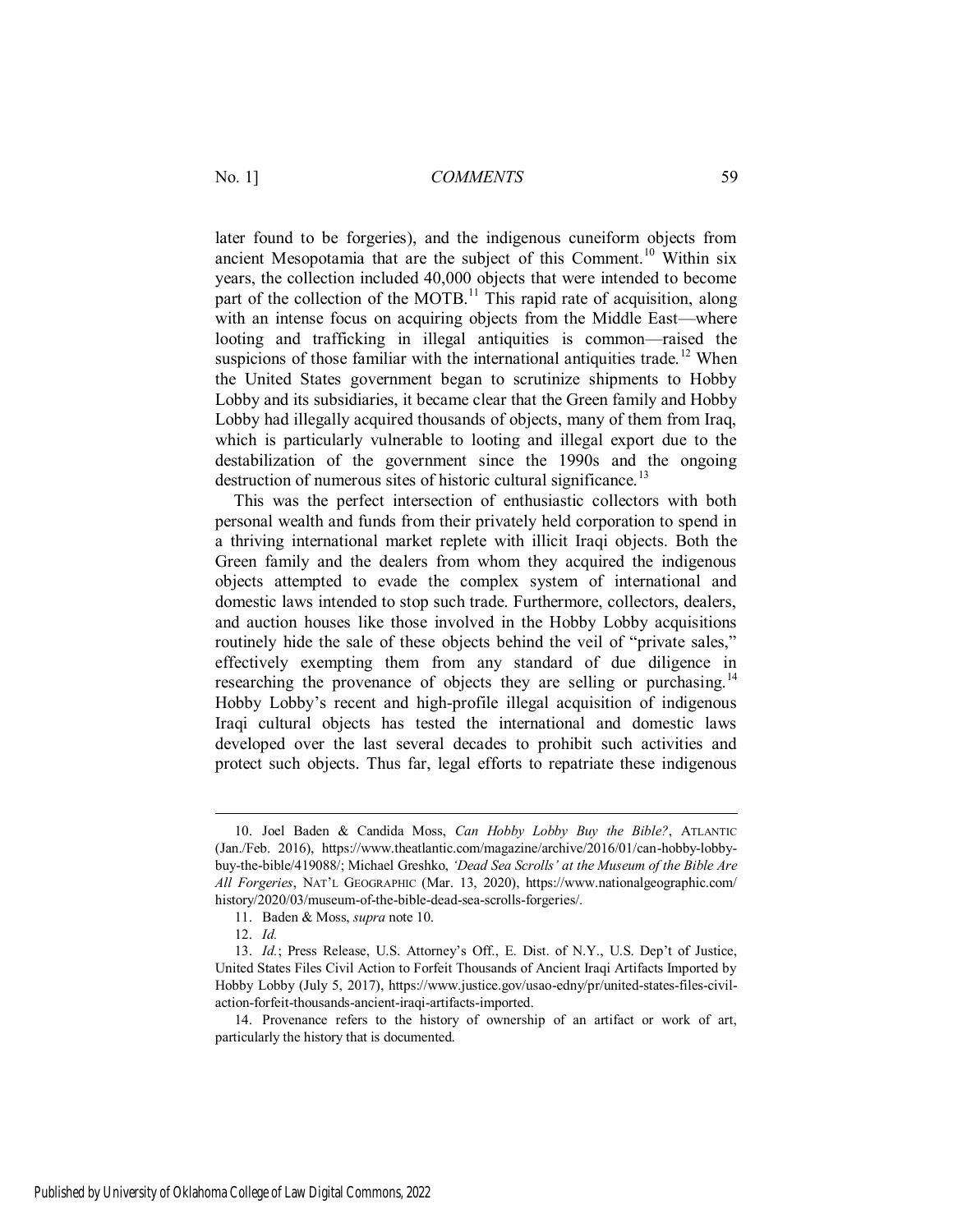objects to Iraq have been successful, but only *after* the objects were removed from Iraq.

It is important to shift the legal approach to protecting cultural heritage to an emphasis on *preventing* illicit trafficking, placing more responsibility on those engaged in the international antiquities market to ensure that the objects they purchase are not stolen. When cultural objects are removed from their places of origin, they are also removed from the context that gives them meaning.<sup>15</sup> In addition, these objects can be damaged in transit or even destroyed. Illegal removal of cultural heritage has significant human rights implications as well. In the introduction to their book, *Cultural Heritage and Human Rights*, Helaine Silverman and D. Fairchild Ruggles explain that material culture is linked to "personal and community identities, [which] are formed through . . . tangible objects."<sup>16</sup> They point out that article 27 of the 1948 U.N. Universal Declaration of Human Rights acknowledges that "[e]veryone has the right freely to participate in the cultural life of the community . . . [and] to enjoy the arts  $\cdots$ <sup>17</sup> Silverman and Ruggles argue that cultural heritage should be considered "an essential component of human rights because the very concept of heritage demands that individual and group identities be respected and protected."<sup>18</sup> The illegal removal of objects from their original contexts results in a loss of cultural memory and tradition, adversely impacting the human rights of those who trace their heritage and culture back to those stolen objects. Such unlawful acts also adversely impact the human rights of those who trace their heritage and culture back to those stolen objects.

This Comment examines the Green family/Hobby Lobby's illegal acquisitions of indigenous Iraqi cultural objects, the laws that helped to reclaim and repatriate them, and proposes a new approach to preventative measures to protect cultural heritage from the dangers of the illegal antiquities trade. Part I provides context for the indigenous Iraqi objects that were acquired by Hobby Lobby and addresses the history of illicit trafficking of Iraqi cultural property that has led to both a robust international market for these objects and numerous domestic and international laws intended to control that market. Part II explores the two

<sup>15.</sup> Helaine Silverman & D. Fairchild Ruggles, *Cultural Heritage and Human Rights in* CULTURAL HERITAGE AND HUMAN RIGHTS 3, 16 (Helaine Silverman & D. Fairchild Ruggles eds., 2007).

<sup>16.</sup> *Id.* at 3.

<sup>17.</sup> *Id.* at 4; G.A. Res. 217 (III)A, Universal Declaration of Human Rights (Dec. 10, 1948).

<sup>18.</sup> Silverman & Ruggles, *supra* note 15, at 5.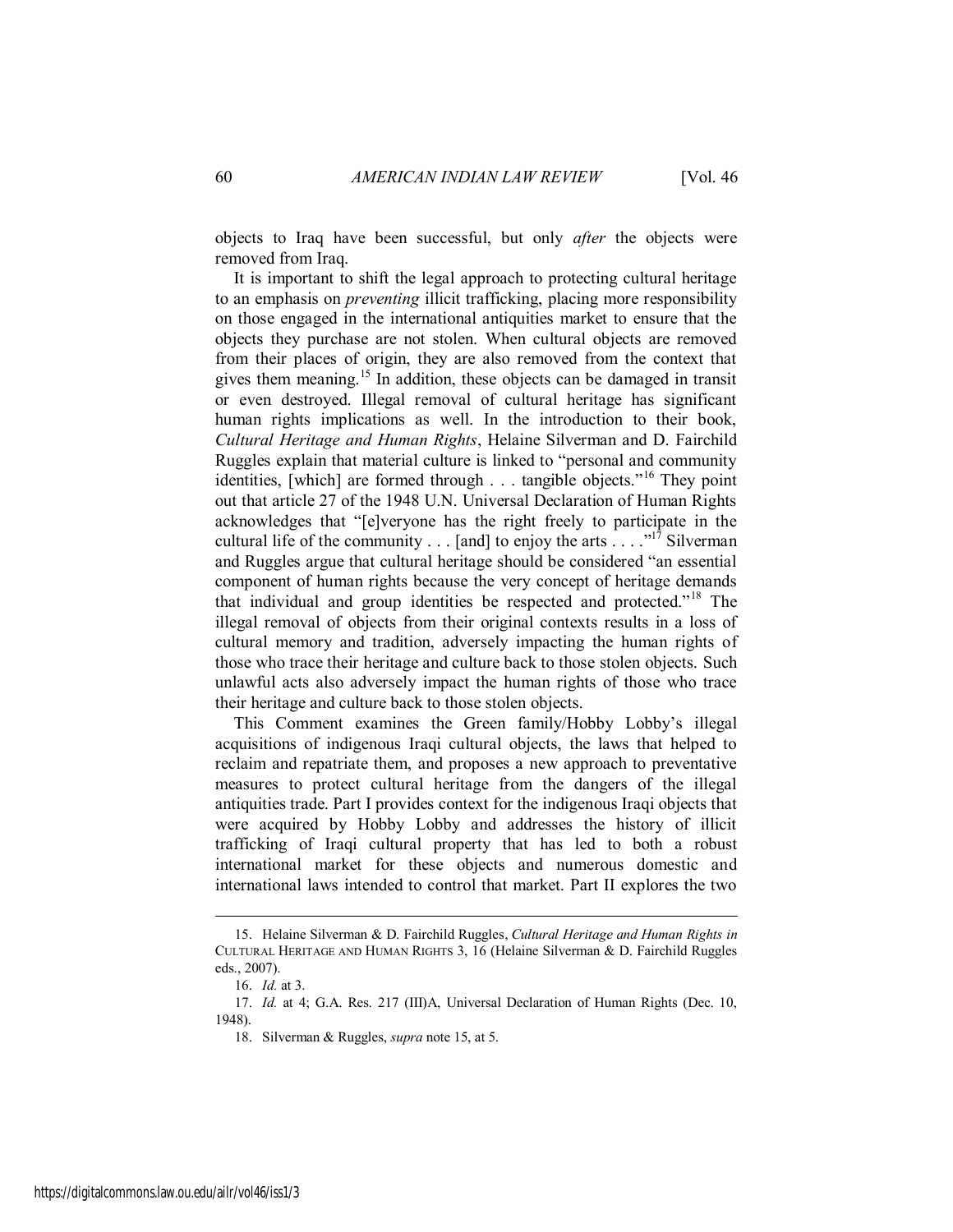cases brought by the U.S. government against Hobby Lobby for the forfeiture of thousands of cuneiform objects, including discussion of the international and domestic laws that aim to protect cultural heritage. Part III proposes "Guiding Principles for Human Rights and the International Trade in Indigenous Cultural Heritage" that place responsibility for respecting human rights and cultural heritage on businesses and individual collectors in order to prevent illicit trafficking and adverse human rights impacts.

#### *I. Context and Terminology*

#### *A. The Cultural Significance of Cuneiform Objects*

It is important for this Comment to begin by centering the indigenous objects that were illegally removed from Iraq and purchased by the Green family/Hobby Lobby. What is so important about these objects that international and domestic laws protect them from illegal sale and export? As Karen Radner and Eleanor Robson write in the introduction to their book, *The Oxford Handbook of Cuneiform Culture*, cuneiform was the writing system of the ancient Middle East and, for over three thousand years, it was a form of communication used "from Iran to the Mediterranean, Anatolia to Egypt."<sup>19</sup> Typically, cuneiform was written by professional scribes, who impressed everything from records of daily activities to scientific knowledge to literature upon the clay surfaces of tablets and bullae.<sup>20</sup> These cuneiform objects "survive in [the] hundreds of thousands, often excavated from the buildings in which they were created, used, or disposed of."<sup>21</sup> Additionally, numerous tablets used for educational purposes have survived from scribal schools, recording that both male and female students were trained in cuneiform, accounting, and tablet-making, among other things. $^{22}$ 

While there is no complete public record detailing the subject matter of the thousands of cuneiform objects that were forfeited by Hobby Lobby and returned to Iraq in the 2017 case, it is likely that they contained a variety of social, economic, and intellectual records.<sup>23</sup> The Complaint filed for the forfeiture of 3,450 objects in 2017 noted that the cuneiform tablets

<sup>19.</sup> Karen Radner & Eleanor Robson, *Introduction* to THE OXFORD HANDBOOK OF CUNEIFORM CULTURE xxvii, xxvii (Karen Radner & Eleanor Robson eds., 2011).

<sup>20.</sup> *Id.*

<sup>21.</sup> *Id.*

<sup>22.</sup> Brigitte Lion, *Literacy and Gender in* THE OXFORD HANDBOOK OF CUNEIFORM CULTURE, *supra* note 19, at 90, 99–101.

<sup>23.</sup> Verified Complaint, *Approximately 450 Cuneiform Tablets*, *supra* note 7, at 2.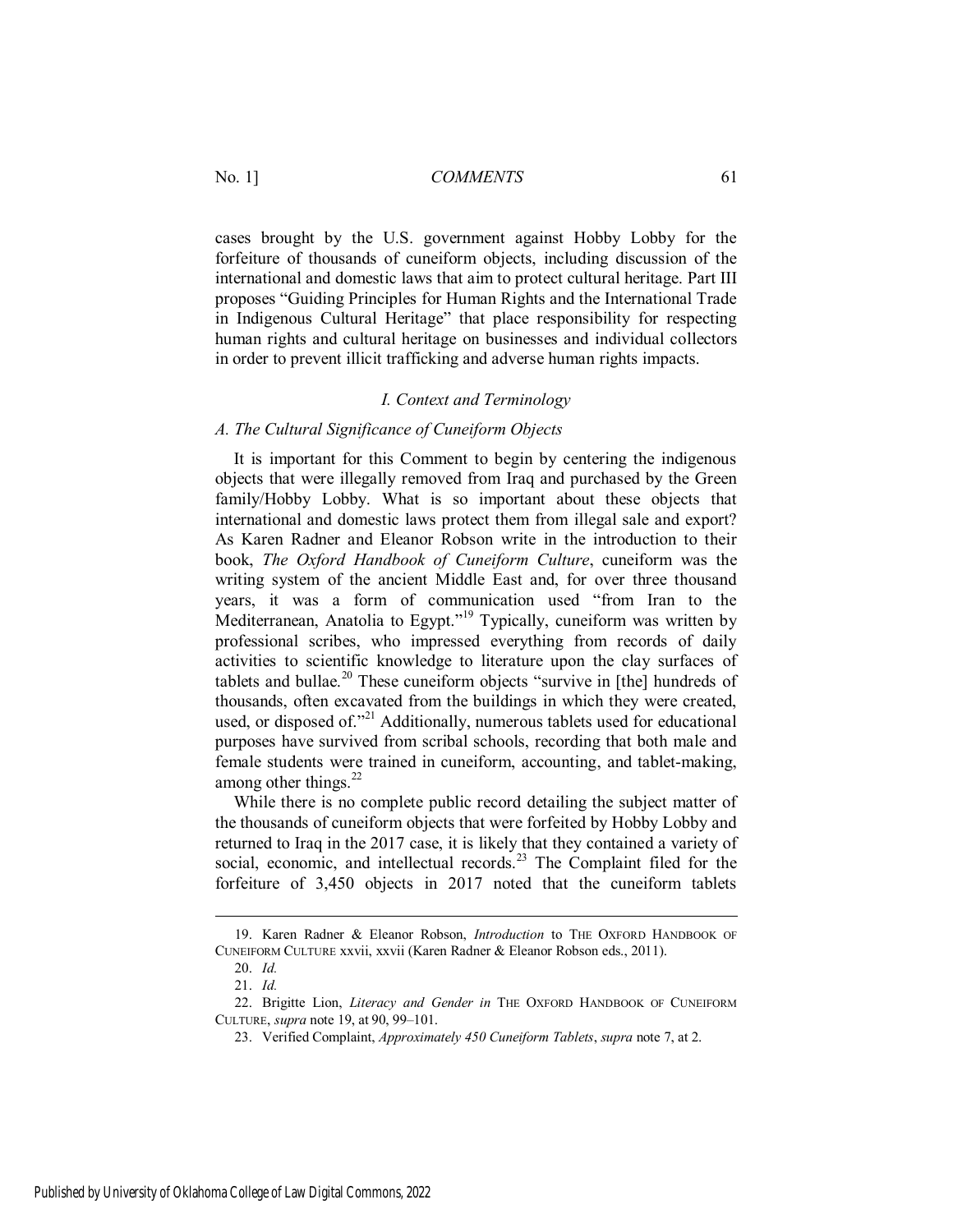contained the names of people, places, and dates that proved they had come from Iraq.<sup>24</sup> The subject of the 2020 case, the Gilgamesh Dream Tablet, has more obvious cultural significance as a fragment of one of the world's earliest epic poems about the Mesopotamian cultural hero Gilgamesh.

These cuneiform objects are part of what remains of the material culture of the indigenous people of ancient Mesopotamia. Not only do they record important information about people's daily lives, but they also sometimes bear the very personal marks of individuals. Among the bullae returned to Iraq from the Hobby Lobby collection in 2017 were seals uniquely marked with cuneiform and used by individuals as a kind of signature.<sup>25</sup> Additionally, cuneiform objects sometimes bear the fingerprints of scribes along the edges, an impression completely unique to a single individual who lived thousands of years ago.<sup>26</sup> These individuals are the ancestors of those living today and cuneiform objects bearing a piece of those individual ancient lives have deep significance for their descendants. Illegally removing such objects from Iraq interferes with human rights by depriving the Iraqi people of the tangible objects of their cultural heritage—the heritage that informs their individual and community identities.

#### *B. The International Market for Stolen Iraqi Cultural Objects*

Despoliation of culturally significant sites is not a new phenomenon in Iraq. Ancient Mesopotamia was home to some of the earliest sites of permanent human settlements along the Tigris and Euphrates rivers.<sup>27</sup> Beginning around 3100 B.C.E., the people who settled in the area that is now Iraq built cities and towns, developed agricultural and economic systems, and established the cuneiform writing system, among other accomplishments.<sup>28</sup> Throughout their existence in the fertile lands between the rivers, ancient humans left material evidence of their daily lives in the remains of buildings, pottery, and cuneiform objects.<sup>29</sup> Consequently, collectors and museums have long sought to possess pieces of ancient Mesopotamian material culture as artifacts of the early history of human

<sup>24.</sup> *Id.*

<sup>25.</sup> *Id.*; Jonathan Taylor*, Tablets as Artefacts, Scribes as Artisans in* THE OXFORD HANDBOOK OF CUNEIFORM CULTURE, *supra* note 19, at 14, 15.

<sup>26.</sup> Taylor, *supra* note 25, at 13.

<sup>27.</sup> *"Artefact Detectives" in Iraq Aim to End the Theft of Their History*, EURONEWS (Oct. 1, 2020), https://www.euronews.com/2020/01/10/artefact-detectives-in-iraq-aim-toend-the-theft-of-their-history [hereinafter *"Artefact Detectives"*].

<sup>28.</sup> *Id.* 

<sup>29.</sup> *Id.*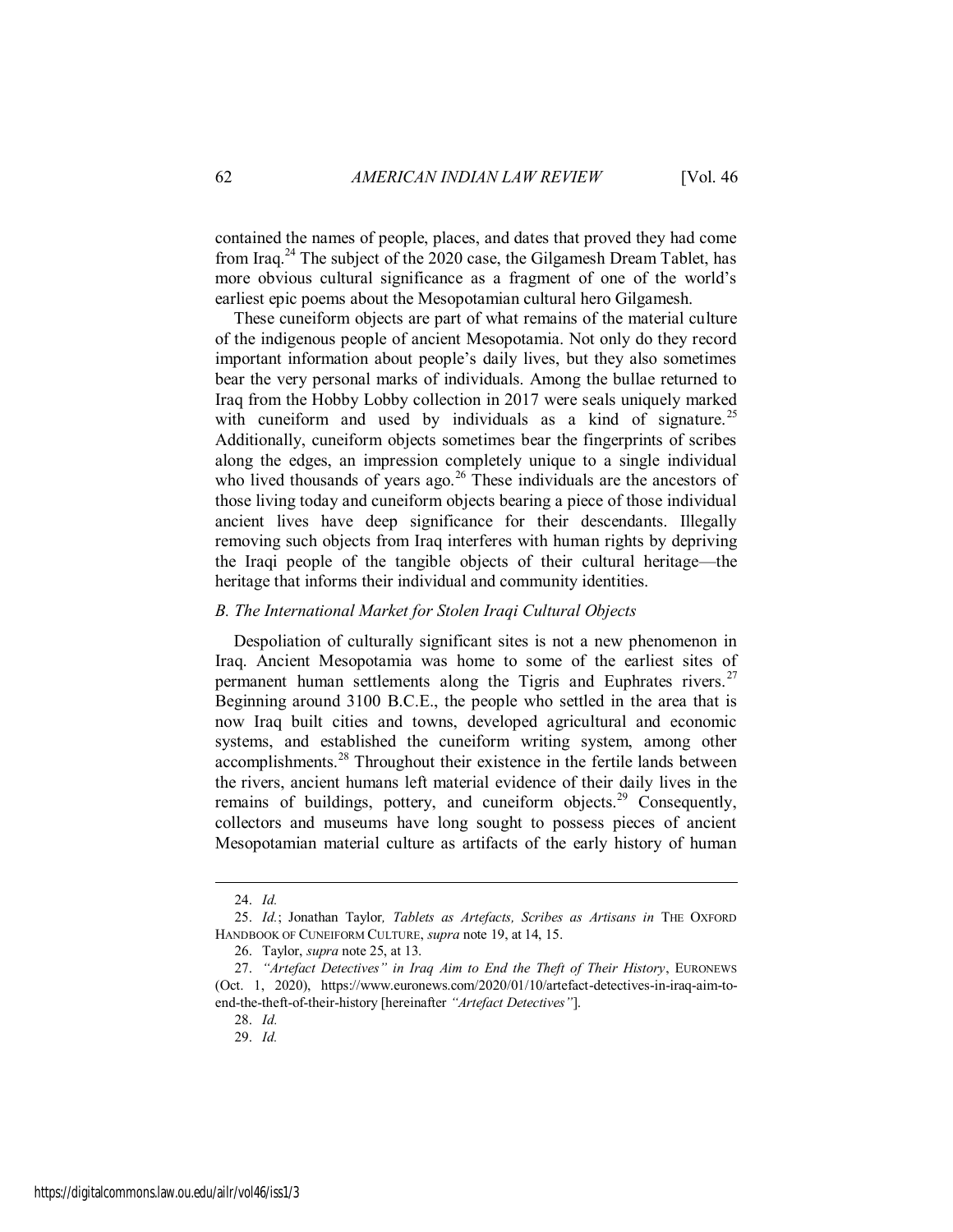civilization. Such artifacts are abundant at archaeological sites throughout Iraq. According to Iraq Culture Minister Abdulameer Al Dafar, Iraq "is one of the richest archaeological [areas] in the world" where anywhere you dig "you will find antiquities."<sup>30</sup>

In 2020, Iraqi government officials identified around 30,000 archaeological sites that require the protection of "archaeological police."<sup>31</sup> However, there are only 4,800 archaeological police officers, which is not nearly enough to protect all of the sites from looting and destruction.<sup>32</sup> Hosham Dawood, an advisor to the Iraqi Prime Minister, reported that previously undisturbed archaeological sites in Southern Iraq are now being plundered by looters exploiting the economic and political instability of the country.<sup>33</sup> The cultural artifacts that looters discover are then sold outside of Iraq through private sales or auctions.<sup>34</sup> In fact, Dawood specifically stated that "the items appear in *Christie's* and other places—they go through *Dubai*, Beirut, or Asia."<sup>35</sup> This is of particular importance for this Comment because Hobby Lobby purchased indigenous Iraqi objects from both Christie's and dealers based in the UAE, as will be discussed further in Part II.

Iraq enacted laws protecting its cultural patrimony at least as early as 1926 and those laws have been updated and amended in subsequent decades.<sup>36</sup> The early laws were enacted in response to cultural objects being removed by European explorers to become part of private collections or exhibits in European museums.<sup>37</sup> Following the Gulf War in 1991, the United Nations placed substantial sanctions on Iraq that further destabilized its economy, resulting in the development of a market for illegally-obtained cultural objects to be sold outside of the country.<sup>38</sup>

 $\overline{a}$ 

38. *Id.*

<sup>30.</sup> *Id.*

<sup>31.</sup> Jane Arraf, *In Iraq, Authorities Continue to Fight Uphill Battle Against Antiquities Plunder*, NPR (Aug. 20, 2020), https://www.npr.org/2020/08/20/886540260/in-iraqauthorities-continue-to-fight-uphill-battle-against-antiquities-plunder.

<sup>32.</sup> *Id.*

<sup>33.</sup> *Id.*

<sup>34.</sup> *Id.*

<sup>35.</sup> *Id.* (emphasis added).

<sup>36.</sup> Law for the Antiquities & Heritage of Iraq No. 55 of 2002 (Iraq); *Laws and Policies*, IRAQ HERITAGE, https://iraqheritage.org/lawsandpolicies.php (last visited Jan. 2, 2021); *National Cultural Heritage Laws–Iraq*, UNESCO DATABASE OF NAT'L CULTURAL HERITAGE L., https://whc.unesco.org/en/statesparties/iq/laws/ (last visited Jan. 2, 2021).

<sup>37.</sup> *"Artefact Detectives"*, *supra* note 27.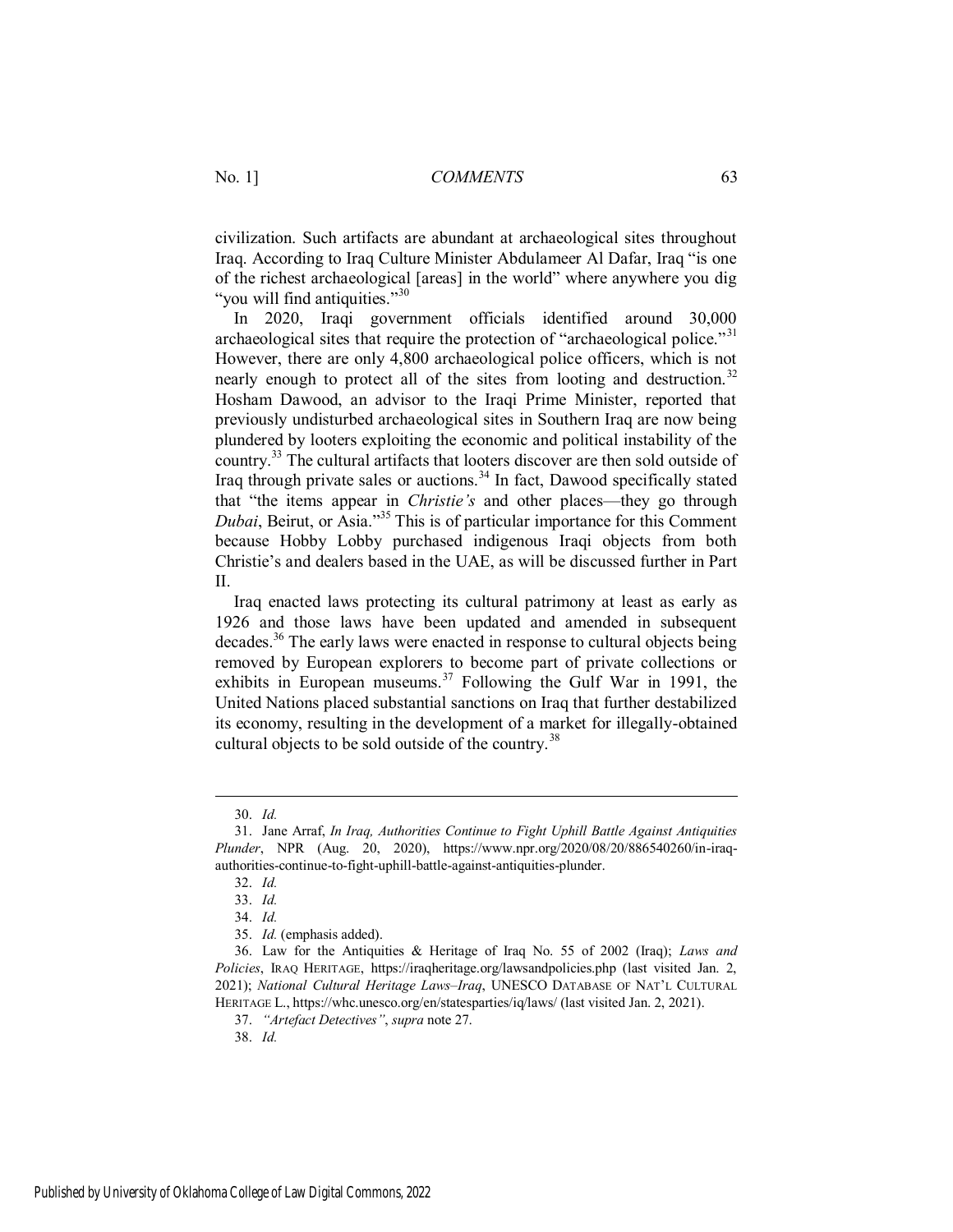A few decades later, the market for illicit Iraqi antiquities was bolstered by the 2003 U.S. invasion of Iraq.<sup>39</sup> During the war, the archaeologists who lead teams of local excavators had to abandon their worksites, which left the local excavators unemployed.<sup>40</sup> Considering the circumstances, it is not surprising that the local excavators continued to excavate, but instead of turning their finds over to the government, they sold the objects they discovered to generate income.<sup>41</sup> There were also false rumors that a newlyissued religious fatwa allowed stealing and selling antiquities that were not Islamic (especially if proceeds from the sales helped to fund rebel forces fighting against the United States).<sup>42</sup> Although there was no fatwa, the rumor was enough to incite the excavators to pursue this illegal enterprise.<sup>43</sup> Once again, Iraq found itself in political and economic peril, unable to protect cultural sites, including the National Museum in Baghdad, from plunder.<sup>44</sup>

Thousands of cultural objects were stolen from the National Museum and from other sites throughout the country, and although some were returned to the museum, most were not.<sup>45</sup> The museum offered amnesty to anyone returning an item that had been taken in 2003.<sup>46</sup> Many of the largerscale and iconic objects were returned to the museum through this program because they were more difficult to sell in the international market.<sup>47</sup> The majority of the objects that were not returned were smaller scale items similar to the cuneiform tablets and bullae purchased for the Hobby Lobby collection.<sup>48</sup>

The stolen items that were not returned are nearly impossible to trace because the National Museum never completed an inventory of all objects in its collections, which would have included assigning a unique object number to each item. $49$  In addition, most of the smaller regional museums from which objects were taken had incomplete inventories and the

<sup>39.</sup> *Id.*

<sup>40.</sup> Sigal Samuel, *It's Disturbingly Easy to Buy Iraq's Archaeological Treasures*, ATLANTIC (Mar. 19, 2018), https://www.theatlantic.com/international/archive/2018/03/iraqwar-archeology-invasion/555200/.

<sup>41.</sup> *Id.*

<sup>42.</sup> *Id.*

<sup>43.</sup> *Id.*

<sup>44.</sup> *"Artefact Detectives"*, *supra* note 27.

<sup>45.</sup> *Id.*; Samuel, *supra* note 40.

<sup>46.</sup> Samuel, *supra* note 40.

<sup>47.</sup> *Id.*

<sup>48.</sup> *Id.*

<sup>49.</sup> *Id.*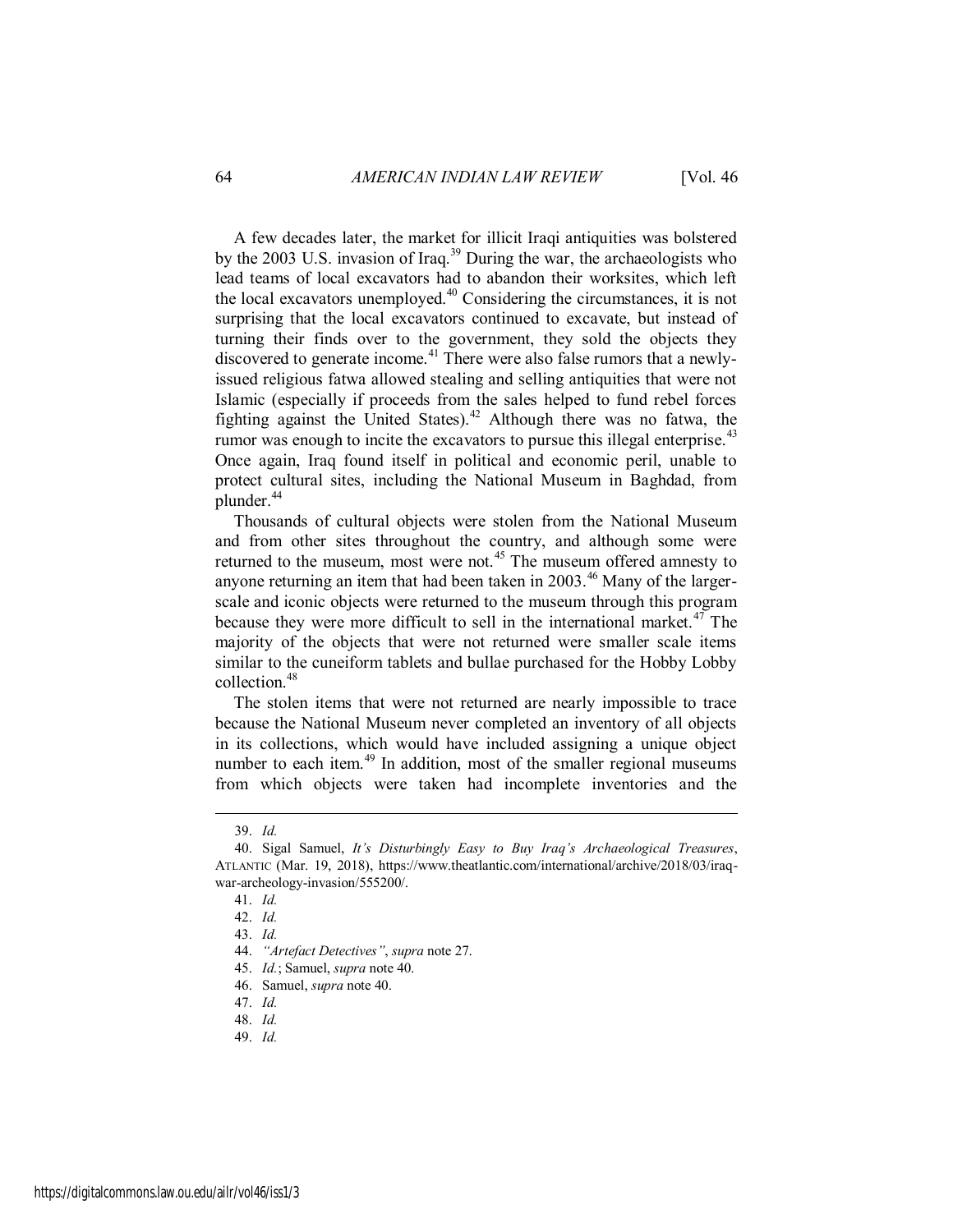archaeological sites that were plundered were mostly unexcavated.<sup>50</sup> With so little information about the specific items that were stolen, it is difficult to link them to objects offered for sale online or through auction houses, although National Museum personnel, archaeologists, scholars, and lawyers continue to try to do so. $51$ 

Today, looting at Iraqi archaeological sites continues, as does the sale of thousands of illegally obtained indigenous Iraqi cultural objects through auction houses and websites. In fact, travel restrictions due to the COVID-19 pandemic have resulted in increased online sales of illegal antiquities through platforms such as eBay and Facebook.<sup>52</sup> Even more disturbing, however, is that over the last decade, the sales of stolen Iraqi artifacts have become a funding source for terrorist organizations in the region, including the Islamic State.<sup>53</sup> There is no evidence that any of Hobby Lobby's purchases of the Iraqi cultural objects in the 2017 case helped to fund terrorist organizations.<sup>54</sup> In addition, nothing in the publicly available records regarding the subject of the 2020 case, the Gilgamesh Dream Tablet, indicates that its sale has been tied to terrorist organizations. Nevertheless, the ever-increasing links between the international market for stolen Iraqi artifacts and funding for terrorist organizations is all the more reason for stronger measures to prevent these artifacts from being sold in the first place.

 $\overline{a}$ 

54. Emma Green, *Hobby Lobby Purchased Thousands of Ancient Artifacts Smuggled Out of Iraq*, ATLANTIC (July 5, 2017), https://www.theatlantic.com/politics/archive/2017/07/ hobby-lobby-smuggled-thousands-of-ancient-artifacts-out-of-iraq/532743/.

<sup>50.</sup> *Id.*

<sup>51.</sup> "*Artefact Detectives"*, *supra* note 27; Samuel, *supra* note 40.

<sup>52.</sup> Arraf, *supra* note 31.

<sup>53.</sup> *See* Sam Pineda, *Tackling Illicit Trafficking of Antiquities and Its Ties to Terrorist Financing*, U.S. DEP'T OF STATE (June 20, 2018), https://2017-2021.state.gov/tackling-illicittrafficking-of-antiquities-and-its-ties-to-terrorist-financing/index.html; NEIL BRODIE ET AL., TERRORISM, TRANSNATIONAL CRIME AND CORRUPTION CTR., GEORGE MASON U. SCHAR SCH. OF POL'Y & GOV'T, COUNTERING LOOTING OF ANTIQUITIES IN SYRIA AND IRAQ: FINAL REPORT (2019), https://traccc.schar.gmu.edu/wp-content/uploads/2020/10/Final-TraCCC-CTP-CTAQM-17-006-Report-Jan-7-2019.pdf; Matthew Bogdanos, *The Terrorist in the Art Gallery*, N.Y. TIMES (Dec. 10, 2005), https://www.nytimes.com/2005/12/10/opinion/theterrorist-in-the-art-gallery.html; Karen Zraick, *Now for Sale on Facebook: Looted Middle Eastern Antiquities*, N.Y. TIMES (May 9, 2019), https://www.nytimes.com/2019/05/09/ arts/facebook-antiquities-syria-iraq.html; "*Artefact Detectives"*, *supra* note 27; *see also* Cara Libman, Note, *Preserving Culture During War: How to Prevent Terrorist Groups from Profiting from the Sale of Antiquities*, 42 SUFFOLK TRANSNAT'L L. REV. 365 (2019).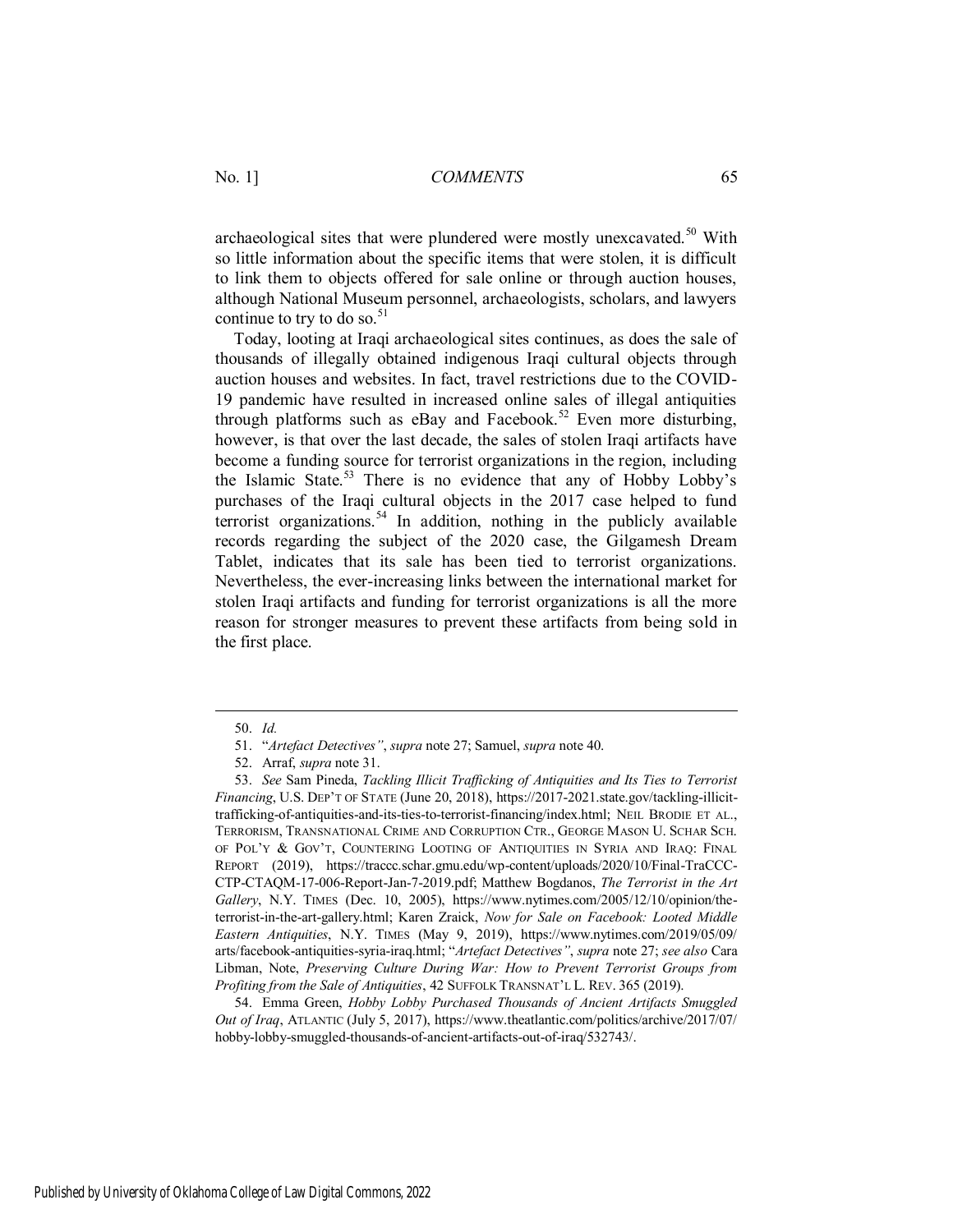#### *C. Terminology*

Throughout this Comment, Iraq is identified as the place of origin of the cuneiform objects, but it is important to acknowledge that Iraq did not exist as a country when these objects were produced over three thousand years ago. They are more properly identified by the names of the specific cultural groups who made them: Assyrian, Babylonian, Sumerian, and so on, or as "Mesopotamian," a Greek term that encompasses several cultural groups living in the area that is now known as Iraq. However, the terms "Iraq" and "Iraqi" are used here for two reasons: first, these cases involve thousands of objects and some of the specific details of their origins are unknown. Second, they were removed from present-day Iraq, a more broadly recognizable place name in today's society, and Iraqi laws apply to their illegal removal and sale in the twentieth and twenty-first centuries.

An additional complication with regard to terminology comes from the entanglement of the Green family, Hobby Lobby, the National Christian Foundation (NCF), and the MOTB. The Green family started the collection, which is funded by both the family and their privately held corporation, Hobby Lobby. The museum's online database regarding the provenance of individual objects in the collection indicates that the Hobby Lobby collection was donated to the MOTB by the Green family.<sup>55</sup> There are additional objects on loan to the MOTB from the NCF, but those objects were donated to the NCF by the Green family.<sup>56</sup> For ease of reading, the Green family/Hobby Lobby collection is referred to as the "Hobby Lobby collection" throughout the remainder of this Comment.

Finally, it is important to distinguish between three terms commonly used to refer to antiquities taken from their places of origin: "looted," "undocumented," and "illegal."<sup>57</sup> According to art and cultural heritage law expert Patty Gerstenblith, "looted" objects are "recovered from the ground

<sup>55.</sup> *See* Peggy McGlone, *Will Money from Conservative Christians Sway Bible Museum's Professed Mission?*, WASH. POST (Nov. 2, 2017), https://www.washingtonpost. com/entertainment/museums/will-money-from-conservative-christians-sway-biblemuseums-professed-mission/2017/11/02/5d8b7a18-ba86-11e7-9e58-e6288544af98\_story. html; *Torah Codex by Benaya ben Sa'adyah*, MUSEUM OF THE BIBLE, https://collections. museumofthebible.org/artifacts/34295-torah-codex-by-benayah-ben-saadyah?&tab= provenance (last visited Oct. 3, 2020).

<sup>56.</sup> *Amber Glass Bowl*, MUSEUM OF THE BIBLE, https://collections.museumofthebible. org/artifacts/32894-amber-glass-bowl?&tab=provenance#/ (last visited Nov. 3, 2020).

<sup>57.</sup> Patty Gerstenblith, *The Legal Framework for the Prosecution of Crimes Involving Archaeological Objects*, U.S. ATT'YS BULL., Mar. 2016, at 5, https://www.justice.gov/ usao/file/834826/download.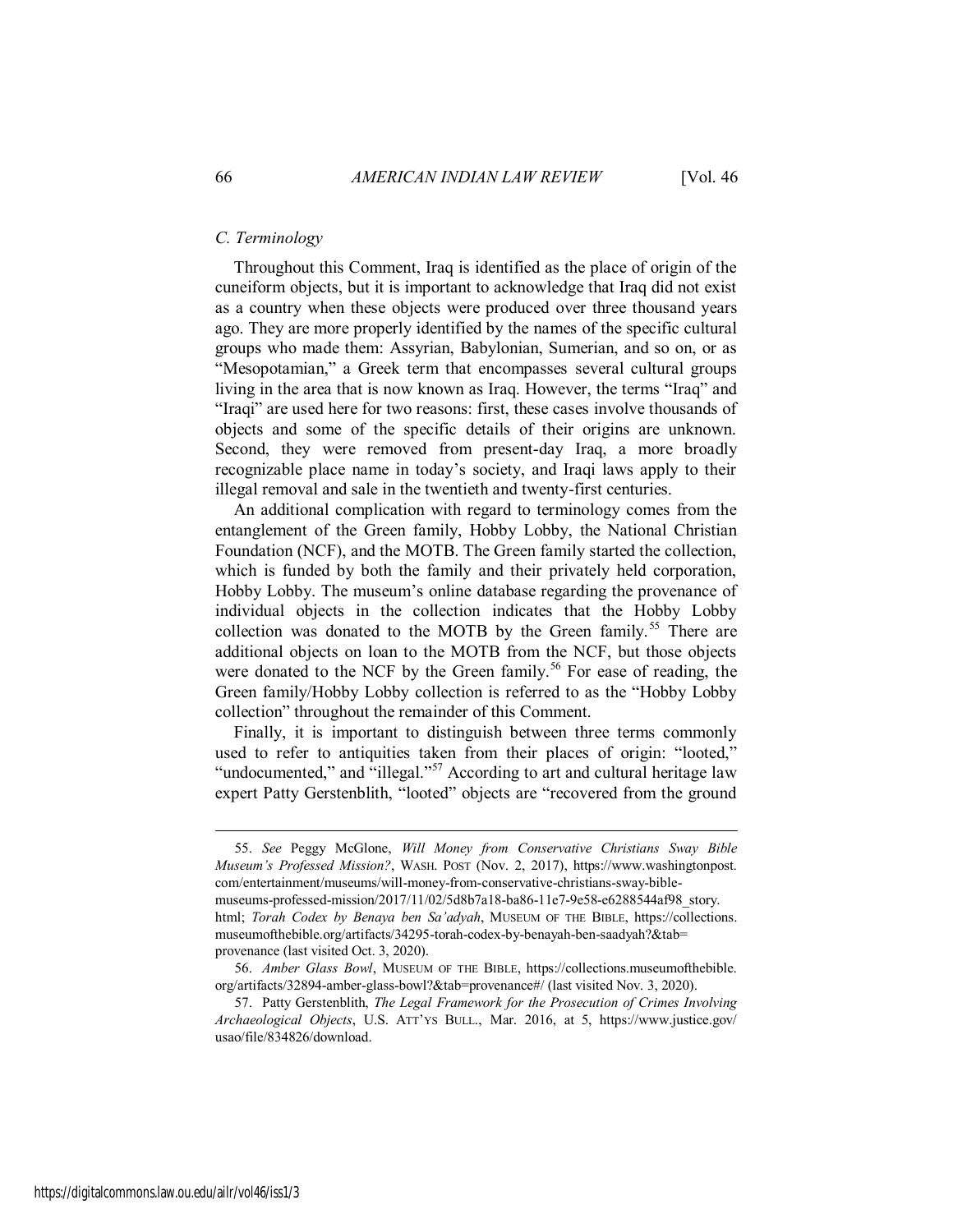in an unscientific manner," decontextualizing them such that "what [they] can tell us about the past is limited to the information intrinsic within the object itself, rather than what might have been learned from the object's full associated context."<sup>58</sup> "Illegal" objects, on the other hand, have a history that includes a violation of law.<sup>59</sup> Finally, "undocumented" objects are those that do not have a clear provenance, or record of ownership.<sup>60</sup> Gerstenblith cautions against using these terms interchangeably; therefore, this Comment follows her definitions in its use of these terms except where source documents may use them differently.

#### *II. The Current Legal Regime for the Protection of Cultural Property and the Forfeiture Actions Against Hobby Lobby*

#### *A. Overview of the Current Legal Regime for the Protection of Cultural Property*

As Gerstenblith explains in her 2016 article, "The Legal Framework for the Prosecution of Crimes Involving Archaeological Objects," there are three legal bases the U.S. government can use to recover illegally imported cultural objects.<sup>61</sup> First are the customs laws discussed in both the 2017 and 2020 forfeiture cases against Hobby Lobby, which prohibit importation of items based on inaccurate or incorrect declarations as well as importation of stolen goods. $62$  Next, objects that are considered stolen may also violate the National Stolen Property Act or the Archaeological Resources Protection Act.<sup>63</sup> Notably, the National Stolen Property Act was one of the laws cited in the 2017 forfeiture case. Finally, the United States has agreements with other countries to recognize their export controls.<sup>64</sup> Gerstenblith also emphasizes "that mere illegal export from a foreign country does not make the object illegal in the United States unless there is a violation that makes the object illegal under U.S. law."<sup>65</sup>

Internationally, there are two bodies of law of particular importance to the subject of this Comment: international laws governing the import and export of cultural objects and the specific laws enacted by foreign countries

- 62. *Id.* at 6, 8.
- 63. *Id.*
- 64. *Id.* at 6.
- 65. *Id.*

<sup>58.</sup> *Id.*

<sup>59.</sup> *Id.*

<sup>60.</sup> *Id.* at 6.

<sup>61.</sup> *Id.*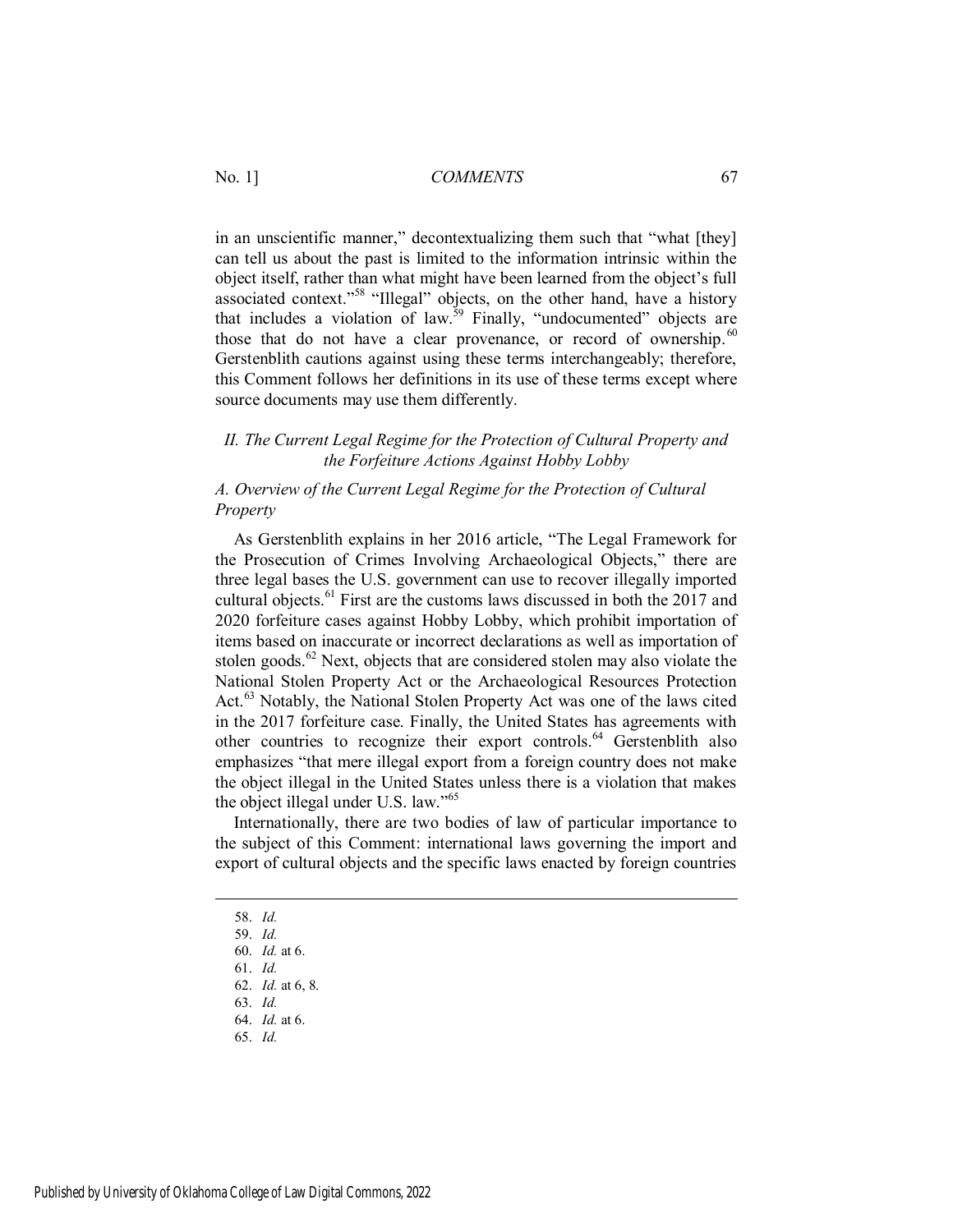to govern their own cultural property. With regard to the latter, Iraq has had laws in place to protect its cultural property from illegal export since at least 1926, as discussed in Section I.B. In 1970, the UNESCO Convention on the Means of Prohibiting and Preventing the Illicit Import, Export and Transfer of Ownership of Cultural Property ("1970 Convention") became "the preeminent legal instrument that addresses the international movement of cultural objects."<sup>66</sup> Both the United States and Iraq are parties to this treaty, along with 128 other States.<sup>67</sup> The United States passed the Convention on Cultural Property Implementation Act (CPIA) in 1982 to give domestic legal effect to the 1970 Convention in the United States.<sup>68</sup>

 Although neither of the forfeiture actions against Hobby Lobby specifically cite the 1970 Convention or the CPIA, both have implicit effect on any legal action involving stolen cultural property in the United States. Article 3 of the 1970 Convention makes it illegal for States Parties to "import, export or transfer . . . ownership of cultural property effected contrary to the provisions . . . [of the] Convention."<sup>69</sup> Under article 5, States Parties are required to take action to protect cultural property from illegal import and export through a variety of means, including enacting domestic laws and establishing systems and institutions to protect cultural property.<sup>70</sup>

Article 7 compels States Parties to prevent the acquisition of stolen cultural property by museums and other institutions within the State and to notify the State of origin if stolen cultural property is being offered to such

<sup>66.</sup> Convention on the Means of Prohibiting and Preventing the Illicit Import, Export and Transfer of Ownership of Cultural Property, Nov. 14 1970, 823 U.N.T.S. 231, https://unesdoc.unesco.org/ark:/48223/pf0000133378 [hereinafter 1970 Convention]; Gerstenblith, *supra* note 57, at 8. An additional treaty, the UNIDROIT Convention on Stolen or Illegally Exported Cultural Objects, entered into force in 1998. However, neither Iraq nor the United States are parties to the treaty, which "underpins the provisions of the 1970 UNESCO Convention, supplementing them by formulating minimal legal rules on the restitution and return of cultural objects." *Overview - UNIDROIT Convention on Stolen or Illegally Exported Cultural Objects (Rome, 1995)*, UNIDROIT, https://www.unidroit. org/instruments/cultural-property/1995-convention/overview/ (last visited Jan. 9, 2022); *see* UNIDROIT Convention on Stolen or Illegally Exported Cultural Objects, June 24, 1995, 34 I.L.M. 1322. Because neither Iraq nor the United States are parties to the treaty, the UNIDROIT Convention is not discussed at length in this Comment.

<sup>67.</sup> Rep. of the Director-General on UNESCO's Standard-Setting Instruments, U.N. Doc. 212 EX/23.I.INF, annex II (Aug. 16, 2021), https://pax.unesco.org/la/convention. asp?order=alpha&language=E&KO=13039#1.

<sup>68.</sup> Convention on Cultural Property Implementation Act, 19 U.S.C. §§ 2601–2613; Gerstenblith, *supra* note 57, at 8–9.

<sup>69. 1970</sup> Convention, *supra* note 66, at 6.

<sup>70.</sup> *Id.* at 8.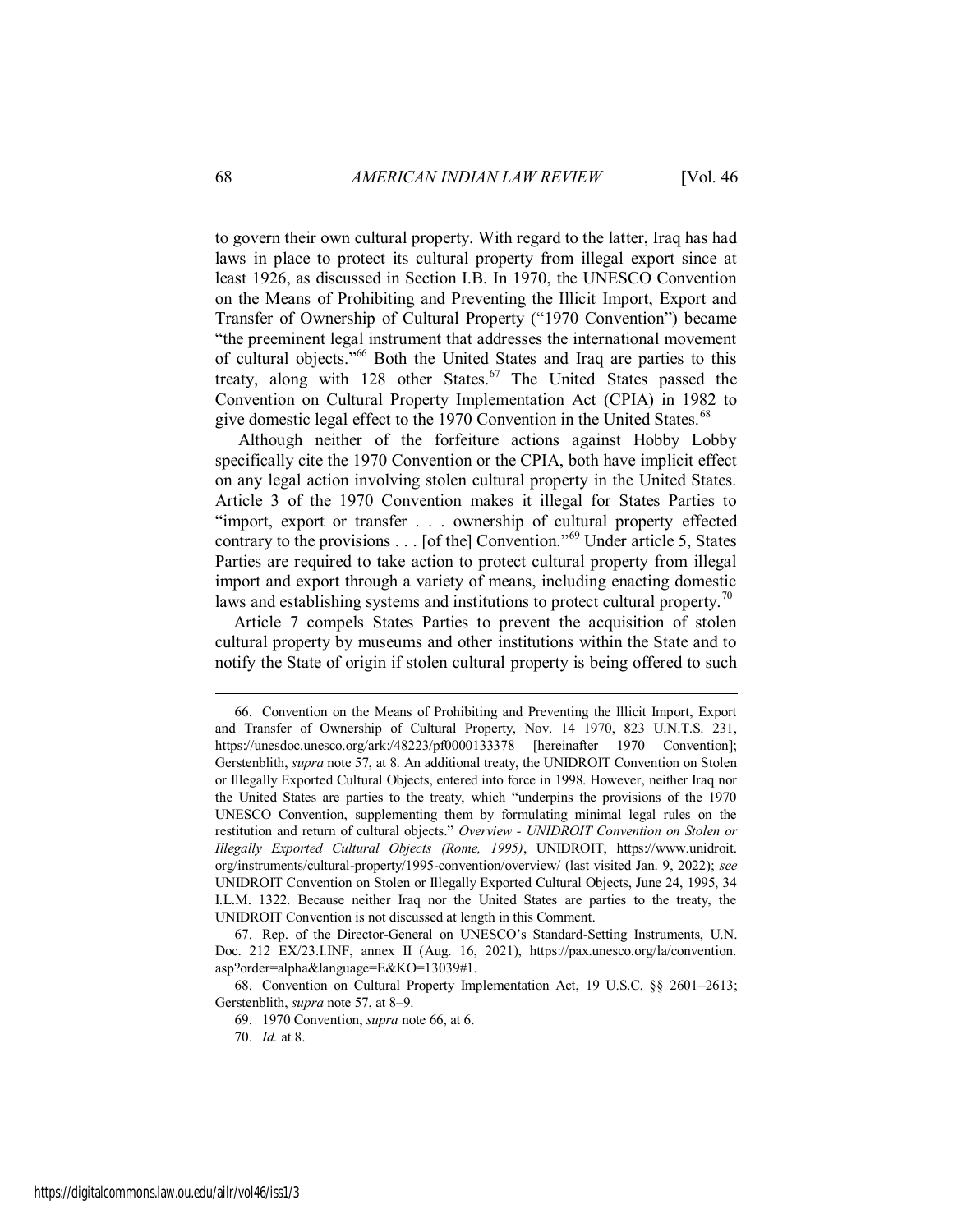institutions.<sup>71</sup> States Parties are also required under article 7 to prohibit importation of stolen cultural property and to take action to return stolen cultural property that is imported.<sup>72</sup> Article 8 directs States Parties to levy "penalties or administrative sanctions" on anyone who violates articles 6 or 7.<sup>73</sup> States Parties are further required to work to prevent illegally obtained cultural property from importation in the first place and to ensure that appropriate resources are in place to recover and return such property expeditiously.<sup>74</sup>

In addition to the specific actions required by States Parties to the 1970 Convention, the treaty also made an important public statement recognizing the immense value of cultural patrimony and the damage done when it is illegally removed. Articles 4, 10, 11, 12, 13, and 17 all specifically address some of the underlying principles of the treaty, but articles 1 and 2 provide a comprehensive summary:

- 1. The States Parties to this Convention recognize that the illicit import, export and transfer of ownership of cultural property is one of the main causes of the impoverishment of the cultural heritage of the countries of origin of such property and that international cooperation constitutes one of the most efficient means of protecting each country's cultural property against all the dangers resulting therefrom.
- 2. To this end, the States Parties undertake to oppose such practices with the means at their disposal, and particularly by removing their causes, putting a stop to current practices, and by helping to make the necessary reparations.<sup>75</sup>

The forfeiture cases brought by the U.S. government against Hobby Lobby reflect not only the underlying principles of the 1970 Convention, but also the actions it requires.

Through the CPIA, the United States has given the 1970 Convention domestic legal effect.<sup>76</sup> Specifically, section 2607 of the CPIA prohibits

<sup>71.</sup> *Id.* at 10.

<sup>72.</sup> *Id.*

<sup>73.</sup> *Id.* at 12.

<sup>74.</sup> *Id.* at 14.

<sup>75.</sup> *Id.* at 6.

<sup>76.</sup> Gerstenblith, *supra* note 57, at 10.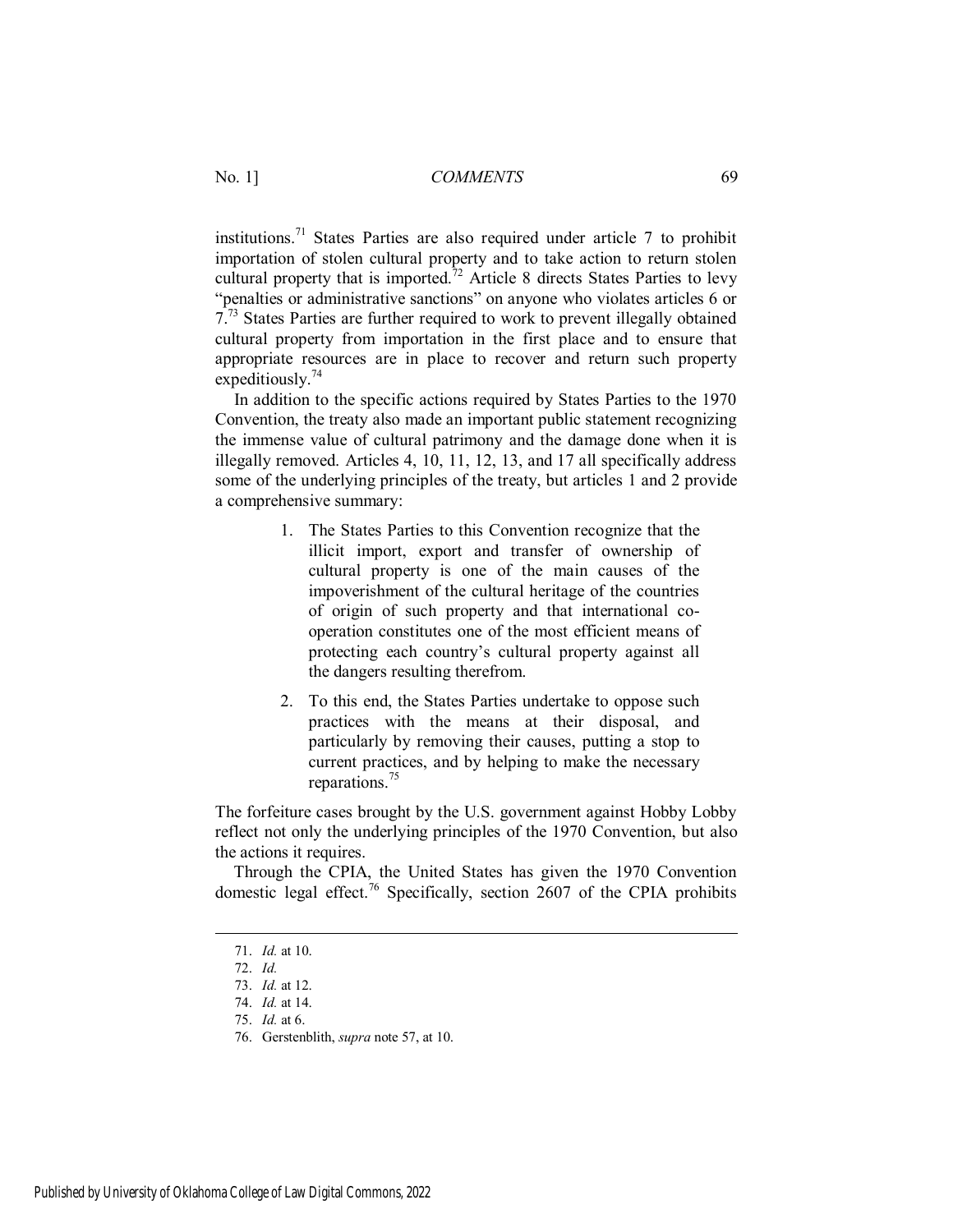importation of cultural property into the United States if that property is "documented as appertaining to the inventory of a museum or religious or secular public monument or similar institution."<sup>77</sup> The CPIA adopts the definition of "cultural property" set forth in article  $1(a)$ – $(k)$  of the 1970 Convention, including "archaeological discoveries" and "antiquities more than one hundred years old, such as inscriptions, coins, and engraved seals."<sup>78</sup> Through the CPIA, the Department of Homeland Security has the authority to confiscate and forfeit cultural property at the border or once it has entered the United States.<sup>79</sup>

In addition, section 303 of the CPIA allows the United States to "enter into bilateral agreements or memoranda of understanding (MOU) with other States Parties for the imposition of import restrictions on certain categories of designated archaeological or ethnological materials."<sup>80</sup> Notably, this provision of the CPIA does not apply to all cultural property as defined in the 1970 Convention, but only to specific kinds of materials defined in this section of the CPIA itself.<sup>81</sup> Although the United States has concluded such bilateral agreements with several countries, Iraq is not among them.<sup>82</sup> This is because, under the Emergency Protection for Iraqi Cultural Antiquities Act of 2004, the United States has placed permanent restrictions on illegally imported cultural objects from Iraq.<sup>83</sup> The Act specifies that Iraq need not request a bilateral agreement under the CPIA and makes the term for import restrictions indefinite.<sup>84</sup>

The CPIA also established the Cultural Property Advisory Committee (CPAC), which is part of the State Department's Bureau of Educational and Cultural Affairs.<sup>85</sup> CPAC is charged with providing advice to the executive branch regarding requests from States Parties to the 1970 Convention to the

<sup>77.</sup> Convention on Cultural Property Implementation Act, 19 U.S.C. § 2607; Gerstenblith, *supra* note 57, at 9.

<sup>78.</sup> Convention on Cultural Property Implementation Act, 19 U.S.C. § 2601; 1970 Convention, *supra* note 66, at 4; Gerstenblith, *supra* note 57, at 9.

<sup>79.</sup> Gerstenblith, *supra* note 57, at 9.

<sup>80.</sup> *Id.* at 10; Convention on Cultural Property Implementation Act, 19 U.S.C. § 2602.

<sup>81.</sup> Gerstenblith, *supra* note 57, at 10.

<sup>82.</sup> *Id.* at 11.

<sup>83.</sup> Emergency Protection for Iraqi Cultural Antiquities Act, 19 C.F.R. § 12.104 (2018); Gerstenblith, *supra* note 57, at 11.

<sup>84.</sup> Gerstenblith, *supra* note 57, at 11.

<sup>85.</sup> Bureau of Educ. & Cultural Affs., U.S. Dep't of State, Charter of the Cultural Property Advisory Committee 1 (Mar. 23, 2018), https://gsa-geo.my.salesforce.com/ sfc/p/#t0000000Gyj0/a/t00000005mC5/G7ut1C40mRHRzkXWREO2GPfGzH\_YCRbOzR4i WuZdqwg [hereinafter CPAC Charter].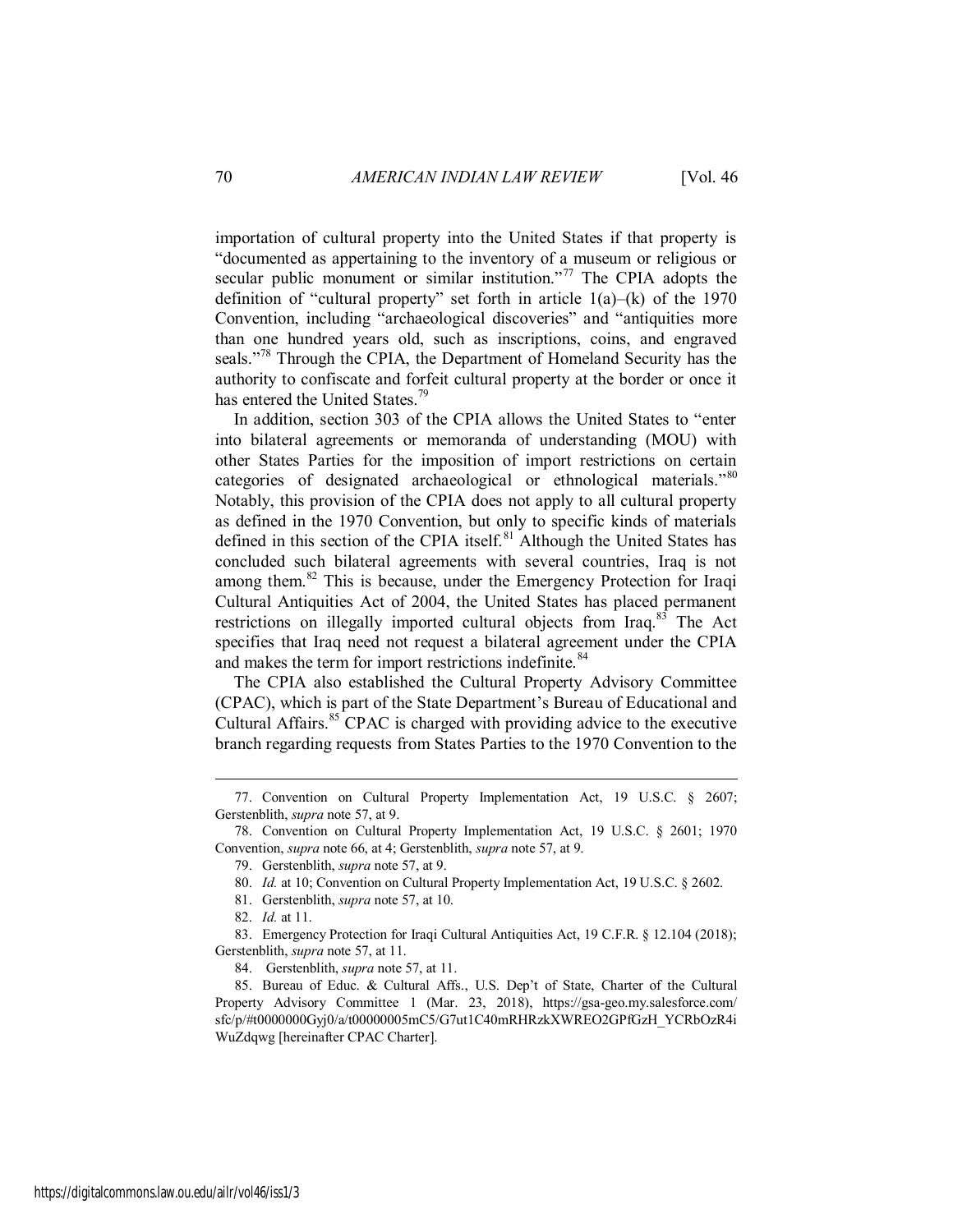United States for help protecting their cultural patrimony.<sup>86</sup> The President appoints eleven committee members for staggered three-year terms. $87$  These committee members have expertise and experience in museums, fields such as archaeology and anthropology, and the international cultural property trade.<sup>88</sup>

Internationally, the United Nations has established an "open-ended intergovernmental expert group" to propose guidelines related to the protection of cultural property. $89$  Following several meetings of this group between 2009 and 2014, the experts submitted guidelines to the U.N. Commission on Crime Prevention and Criminal Justice, which were adopted by the General Assembly.<sup>90</sup> The United Nations considers the resulting International Guidelines for Crime Prevention and Criminal Justice Responses with Respect to Trafficking in Cultural Property and Other Related Offences to be a "useful framework to guide Member States in the development and strengthening of their criminal justice policies, strategies, legislation and cooperation mechanisms in the area of protection against trafficking in cultural property and other related offences."<sup>91</sup> Although these guidelines are non-binding, the United States already follows most of them, as will become evident in the discussion of the two cases involving Hobby Lobby in Sections II.B and II.C.

*B. The First Forfeiture Action: United States v. Approximately Four Hundred Fifty (450) Ancient Cuneiform Tablets, No. 20-CV-3980 (E.D.N.Y. 2017).* 

*1. Facts of the Case* 

In 2017, the U.S. Attorney for the Eastern District of New York filed an action for the forfeiture of 3,450 cuneiform objects that the Customs and Border Protection (CBP) officers detained upon arrival in the United States.<sup>92</sup> According to a statement of facts stipulated to by both the government and Hobby Lobby, the corporation's president, Steve Green,

 $\overline{a}$ 

90. *Id.*

<sup>86.</sup> *Id.*

<sup>87.</sup> *Id.* at 2–3.

<sup>88.</sup> *Id.* at 3.

<sup>89.</sup> *Open-Ended Intergovernmental Expert Group on Protection Against Trafficking in Cultural Property*, U.N. OFF. ON DRUGS & CRIME, https://www.unodc.org/unodc/en/ organized-crime/trafficking-in-cultural-property-expert-groups.html (last visited Jan. 7, 2021).

<sup>91.</sup> G.A. Res. 69/196, at 3 (Dec. 18, 2014).

<sup>92.</sup> Verified Complaint, *Approximately 450 Cuneiform Tablets*, *supra* note 7, at 1–2.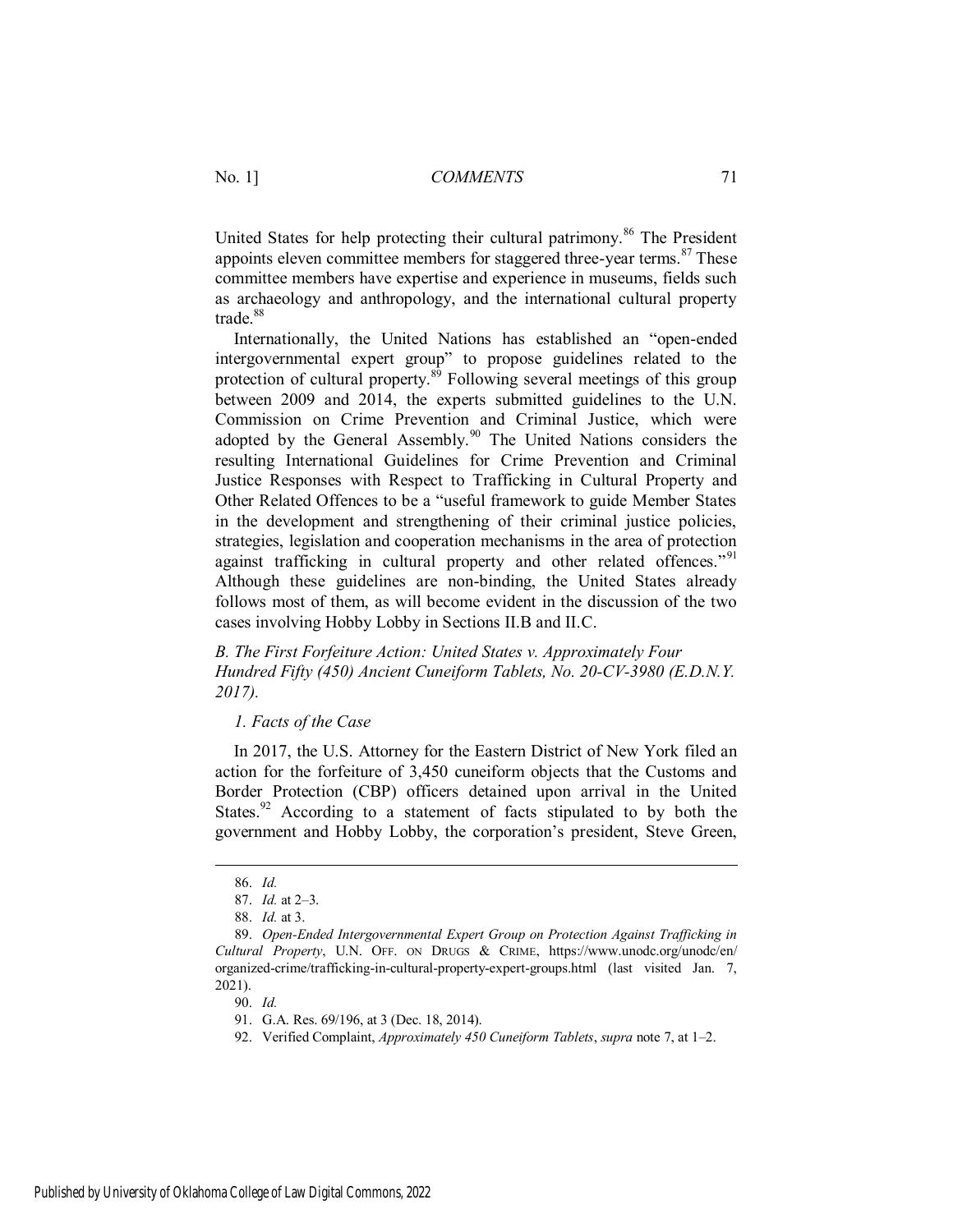was first offered the objects for sale at a private meeting with antiquities dealers in the UAE in July 2010.<sup>93</sup> Several antiquities dealers attended the meeting, including two from Israel and one from the UAE.<sup>94</sup> They offered to sell Green 5,548 indigenous clay objects of Iraqi origin.<sup>95</sup>

The following month, in August 2010, a curator hired by Hobby Lobby to acquire objects for the collection reported to Green that the objects Green had examined in the UAE were from a third Israeli dealer's family collection.<sup>96</sup> The third Israeli dealer had not attended the July meeting in the UAE.<sup>97</sup> A few weeks later, one of the Israeli dealers who *had* attended the meeting provided Hobby Lobby with provenance information for 5,513 of the artifacts Green had seen, which stated that the objects had been "legally acquired in the late 1960s by [Israeli Dealer #3's] father, from local markets."<sup>98</sup> This documentation also stated that the objects had been stored in Mississippi in the 1970s, indicating that the collection had already been in the United States.<sup>99</sup>

Shortly thereafter, Hobby Lobby hired an expert in cultural property law who advised Hobby Lobby of the risks of acquiring Iraqi objects.<sup>100</sup> The expert urged Hobby Lobby to verify the provenance of objects with connections to Iraq and to follow the appropriate importation procedures, warning them that a failure to do so could result in the objects being seized by CBP and potentially subject to forfeiture.<sup>101</sup> By December 2010, Green signed a purchase agreement with the second Israeli dealer, who had been present for the meeting in the UAE.<sup>102</sup> The second Israeli dealer sold the cuneiform objects to Green for \$1.6 million on behalf of the third Israeli

 $\overline{a}$ 

101. Stipulation of Settlement at 29–30, United States v. Approximately Four Hundred Fifty (450) Ancient Cuneiform Tablets, No. 17-CV-3980 (E.D.N.Y. July 5, 2017).

102. *Id.* at 30.

<sup>93.</sup> *Id.* at 8.

<sup>94.</sup> *Id.*

<sup>95.</sup> *Id.*

<sup>96.</sup> *Id.* at 9.

<sup>97.</sup> *Id.*

<sup>98.</sup> *Id.* at 10.

<sup>99.</sup> *Id.*

<sup>100.</sup> *Id.* at 10–11. Reportedly, the expert referred to in the court filings in this case is Patty Gerstenblith, whose scholarship is cited throughout this Comment. *See* Katy Moynihan, *Bad Hobby: Collecting Unprovenanced Antiquities*, CTR. FOR ART L. (Mar. 1, 2018), https://itsartlaw.org/2018/03/01/bad-hobby-collecting-unprovenanced-antiquities/.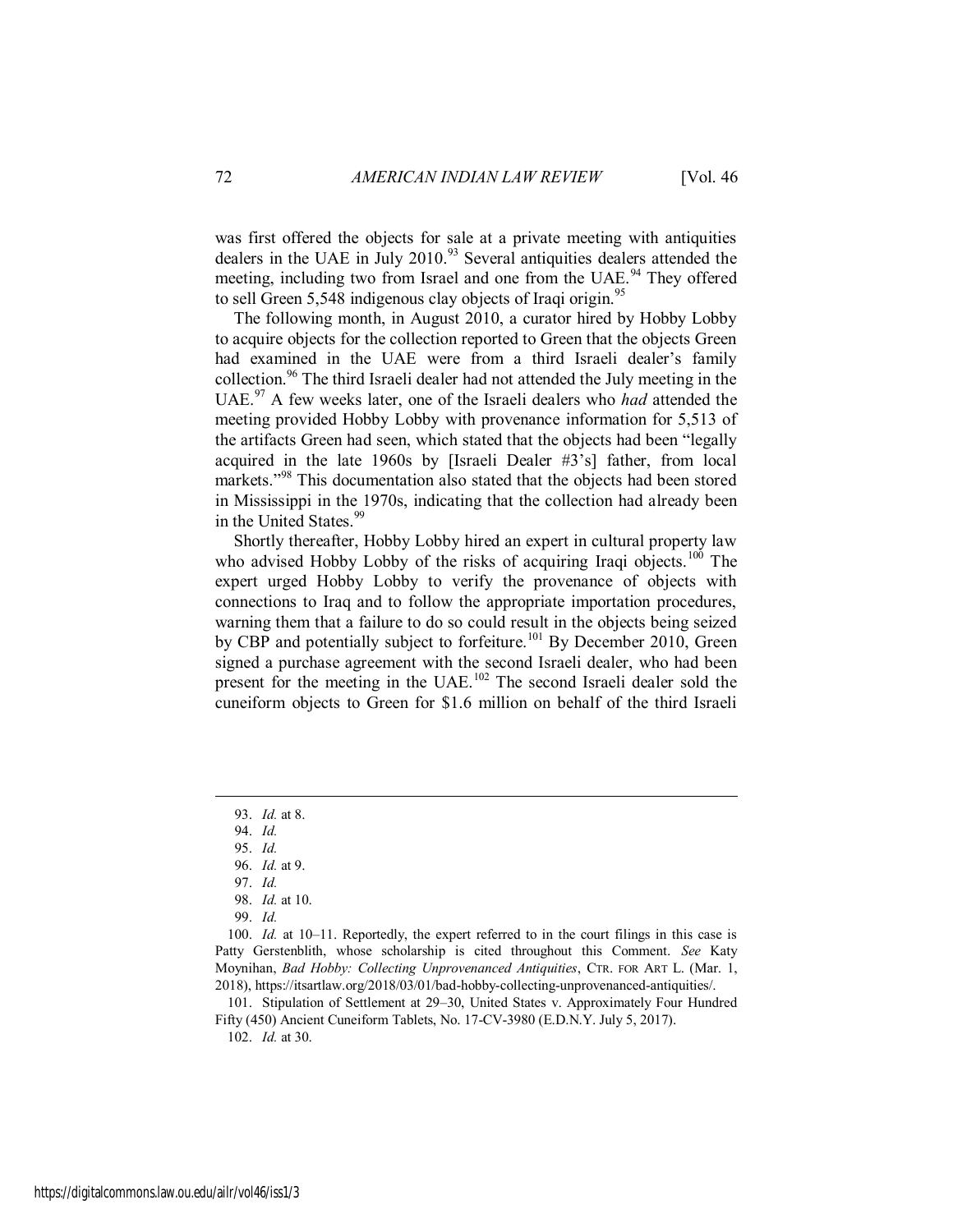dealer, whom Green had never met. $103$  The invoice for that order incorrectly identified the objects as being "originally from Israel."<sup>104</sup>

Hobby Lobby split the \$1.6 million total payment among seven bank accounts belonging to five different people, none of whom were the third Israeli dealer who was supposedly the previous owner of the objects.<sup>105</sup> A few days after the payments had been made, the first Israeli dealer requested that Hobby Lobby change the purchase agreement to show that the third Israeli dealer, rather than the second, was selling the objects.<sup>106</sup> Hobby Lobby changed the purchase agreement and the objects were prepared for shipment to the United States.<sup>107</sup> In November 2010, several Hobby Lobby employees, including the curator and the International Department, discussed the importation of the objects with a customs broker.<sup>108</sup> The broker advised them that the items might be detained by CBP, so the curator and Green's executive assistant decided to avoid involving Hobby Lobby's International Department and customs broker further and instead asked the sellers to make all of the shipping arrangements.<sup>109</sup>

The UAE dealer shipped the objects in multiple packages on different dates, labeling the contents as "tiles."<sup>110</sup> Green's executive assistant told the UAE dealer to keep the value of each package below \$2,000 so that they would not have to clear Customs.<sup>111</sup> The dealer included falsified invoices and shipping declarations to support the undervaluing of the objects.<sup>112</sup> Some packages were addressed to Green, while others were addressed to his executive assistant.<sup>113</sup> They were shipped to three different addresses, which corresponded to three business entities owned by Green: Hobby Lobby, Mardel, and Crafts Etc!.<sup>114</sup> Although some of the packages were successfully delivered, several were detained by CBP.<sup>115</sup> Upon further examination of the contents of the packages, the government found that the

103. *Id.* 104. *Id.* 105. *Id.* 106. *Id.* 107. *Id.* 108. *Id.* at 31. 109. *Id.* 110. *Id.* at 31–32. 111. *Id.* at 33. 112. *Id.* 113. *Id.* at 32. 114. *Id.* 115. *Id.* at 33–37.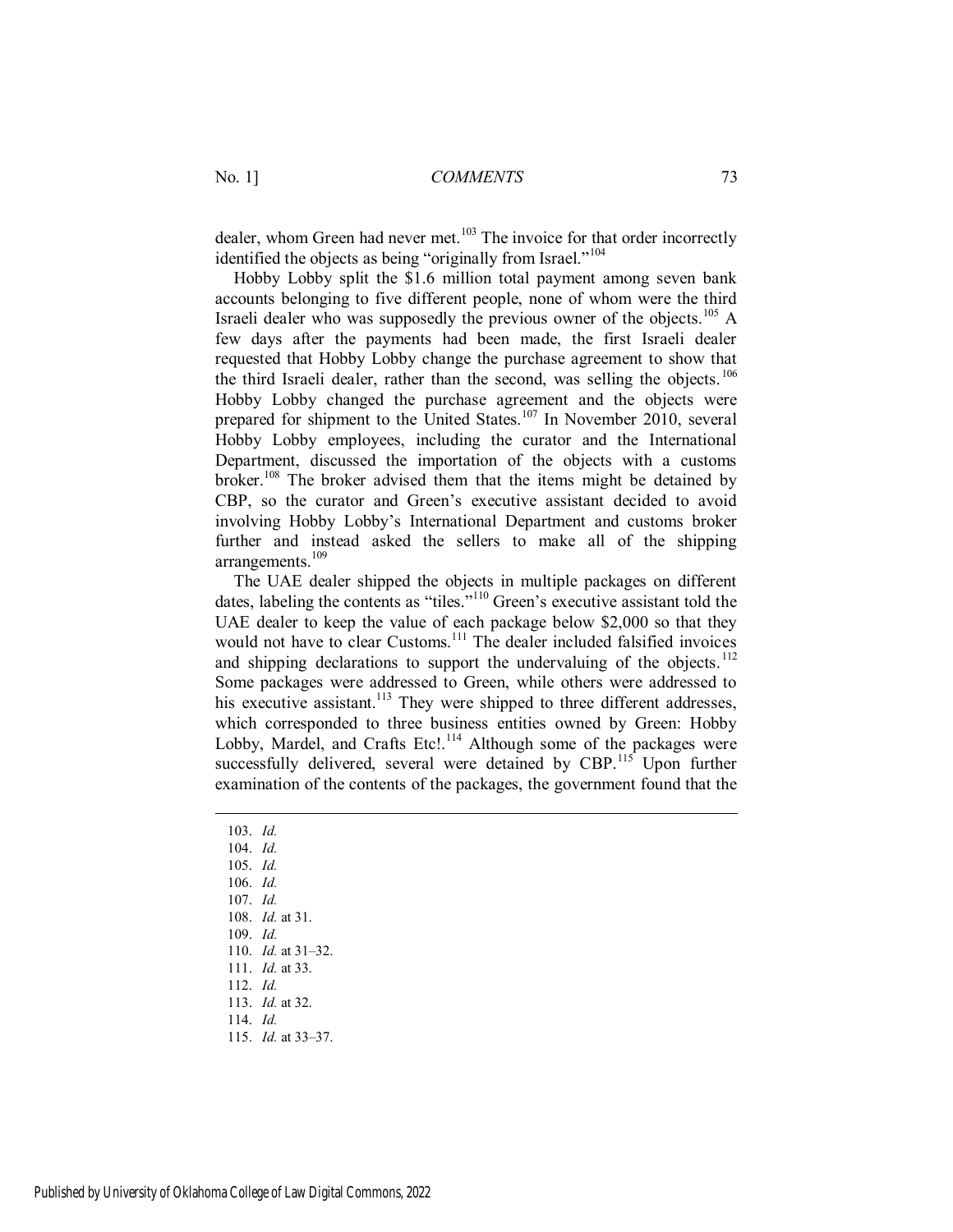items were actually cultural objects rather than tiles, and that the total value of each package was far greater than  $$2,000$ .<sup>116</sup> One package, for example, should have had a total declared value of \$84,120, but the enclosed invoice was for \$300.<sup>117</sup>

In March 2011, CBP notified Green and his executive assistant about the packages that had been seized.<sup>118</sup> Hobby Lobby then sought custody of the objects, providing CBP with two sets of provenance information that had been sent to them by the Israeli and UAE dealers.<sup>119</sup> Hobby Lobby did not explain why they submitted two separate sets of provenance documents, but did note that they tried to purchase the objects with a single purchase order corresponding to the invoice from the third Israeli dealer.<sup>120</sup> In September 2011, Hobby Lobby provided additional information to CBP, explaining that the reason they paid for the order through wire transfers to different bank accounts was so that they could pay the original owners directly.  $^{121}$ This further raised the government's suspicions about the entire transaction because Hobby Lobby previously represented to them that the majority of the objects had come from the family collection of the third Israeli dealer, but that dealer was not one of the payees.<sup>122</sup> The U.S. government investigated the matter further and, after communications with counsel for Hobby Lobby, the matter was referred to the U.S. Attorney's Office to proceed with forfeiture of the objects in  $2015$ <sup>123</sup>

#### *2. The Government's Legal Theory of the Case*

The Complaint filed in this case cited numerous violations of U.S. Customs laws upon which the government based its claim of relief for the forfeiture of the cuneiform objects. Specifically, the government cited violations of the Tariff Act of 1930, which states that "[m]erchandise which is introduced or attempted to be introduced into the United States contrary to law . . . shall be seized and forfeited if it . . . is stolen, smuggled, or clandestinely imported or introduced."<sup>124</sup> The government noted that merchandise is considered "smuggled, or clandestinely imported or

<sup>116.</sup> *Id.* at 33–36.

<sup>117.</sup> *Id.* at 34.

<sup>118.</sup> *Id.* at 36.

<sup>119.</sup> *Id.* at 37.

<sup>120.</sup> *Id.*

<sup>121.</sup> *Id.*

<sup>122.</sup> *Id.*

<sup>123.</sup> Verified Complaint, *Approximately 450 Cuneiform Tablets*, *supra* note 7, at 19–20.

<sup>124.</sup> *Id.* at 3 (quoting 19 U.S.C. § 1595a(c)(1)(A)).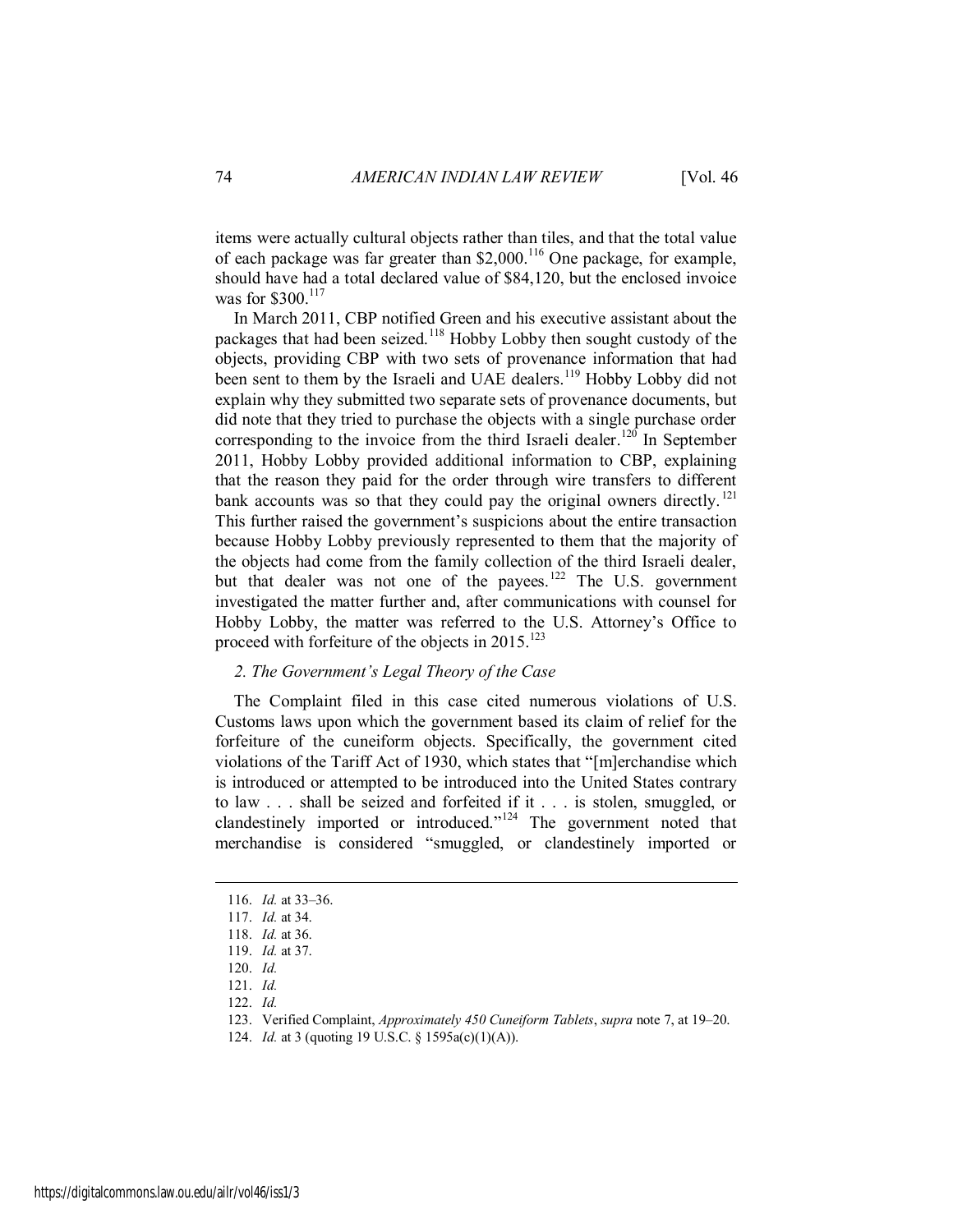introduced" if it is brought into the country in violation of 18 U.S.C. § 542 or 18 U.S.C. § 545.<sup>125</sup> Section 542 states that:

Whoever enters or introduces, or attempts to enter or introduce, into the commerce of the United States any imported merchandise by means of any fraudulent or false invoice, declaration, affidavit, letter, paper or by means of any false statement, written or verbal, or by means of any false or fraudulent practice or appliance, or makes any false statement in any declaration without reasonable cause to believe the truth of such statement, or procures the making of any such false statement as to any matter material thereto without reasonable cause to believe the truth of such statement, whether or not the United States shall or may be deprived of any lawful duties [is in violation of the law  $\left[ \ldots \right]^{126}$ 

Under § 545:

Whoever knowingly and willfully, with intent to defraud the United States, smuggles, or clandestinely introduces or attempts to smuggle or clandestinely introduce into the United States any merchandise which should have been invoiced, or makes out or passes, or attempts to pass, through the customhouse any false, forged, or fraudulent invoice, or other document or paper; or

Whoever fraudulently or knowingly imports or brings into the United States, any merchandise contrary to law [is in violation of the law]  $\dots$ .<sup>127</sup>

The Complaint also cited U.S. Customs laws that were applicable in 2010 and 2011, which allowed imported goods valued at \$2,000 or less to utilize an "informal" process to enter the country.<sup>128</sup> Goods with a value over \$2,000 had to enter the country through a formal process, which required "truthful declaration of the goods' country of origin, description and value, among other information.<sup>7129</sup> Regardless of the total value, all international mail shipments must include a customs declaration with a

<sup>125.</sup> *Id.*

<sup>126.</sup> *Id.* at 4 (quoting 18 U.S.C. § 542).

<sup>127.</sup> *Id.* (quoting 18 U.S.C. § 545).

<sup>128. 19</sup> C.F.R. § 143.21(a) (2011); Verified Complaint, *Approximately 450 Cuneiform Tablets*, *supra* note 7, at 5.

<sup>129. 19</sup> C.F.R. § 143.21(a); Verified Complaint, *Approximately 450 Cuneiform Tablets*, *supra* note 7, at 5.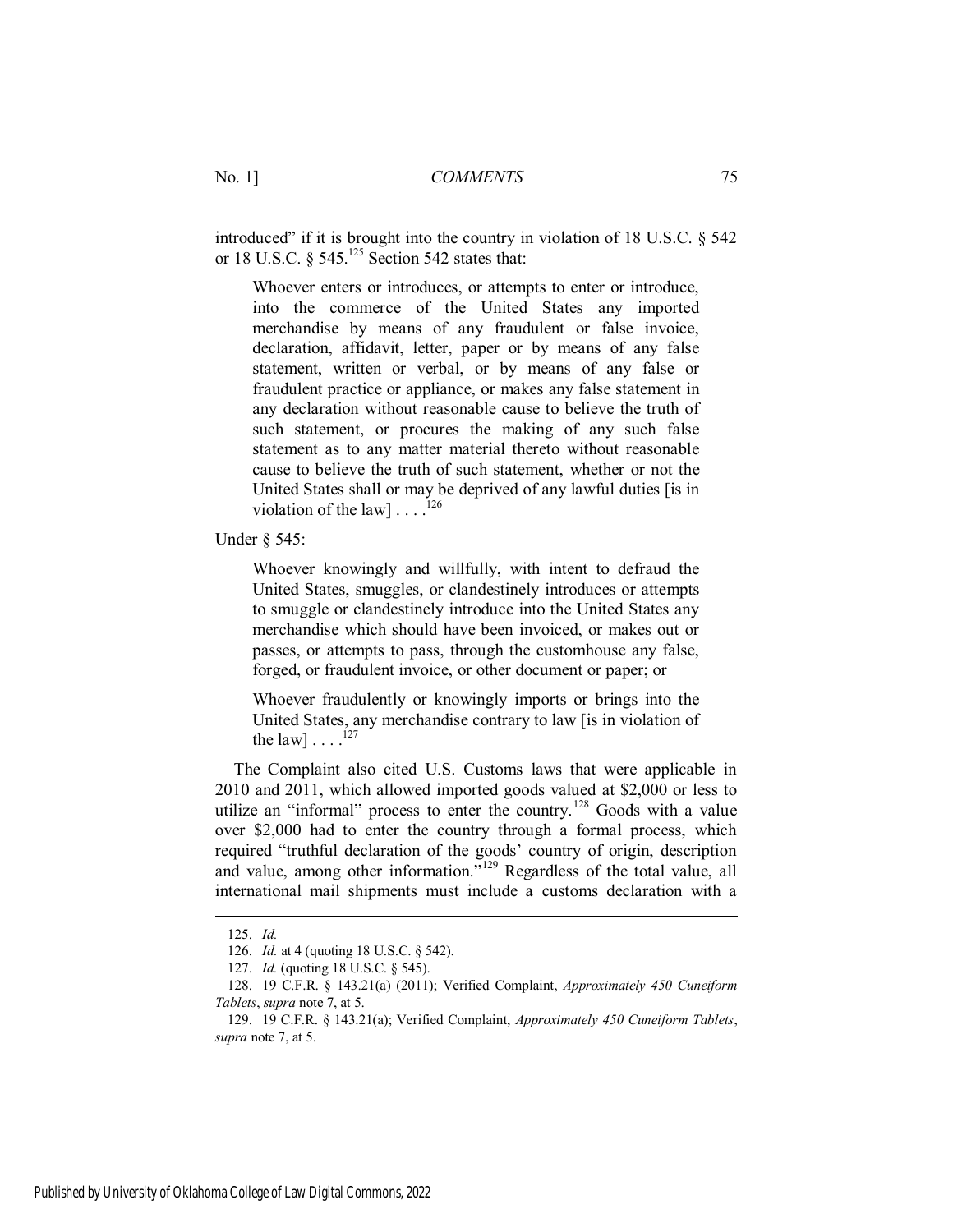truthful description of the contents and value of the package along with a bill of sale or invoice verifying the purchase price.<sup>130</sup>

Under U.S. law, Customs agents can clear certain shipments without inspection, and they do so frequently due to the volume of shipments that arrive at U.S. ports each day.<sup>131</sup> However, Customs officers do inspect shipments at random, including those utilizing both the formal and informal entry processes.<sup>132</sup> Furthermore, Customs may "target certain shipments for review."<sup>133</sup> In this case, Customs officers detained five separate packages shipped from the UAE dealer to different addresses associated with Hobby Lobby and its affiliates, each of them with falsified documentation. The declarations also grossly undervalued the contents of the packages so that they were all valued under \$2,000.

Additionally, the Complaint asserts that Hobby Lobby violated the National Stolen Property Act, which applies to any cultural property imported into the United States in violation of another country's patrimony laws.<sup>134</sup> Under this law, U.S. Customs agents have the authority to seize objects that do not have valid provenance predating the foreign country's patrimony laws and those objects are subject to forfeiture.<sup>135</sup> Iraqi patrimony laws have been in place since 1926 and are discussed further in Section I.B of this Comment.

Since 1990, the United States has restricted importation of Iraqi cultural property through several federal regulations that are applicable to this case. From 1990 to 2004, the United States placed a general ban on importing Iraqi goods under the Iraqi Sanctions Regulations.<sup>136</sup> Those regulations were amended in 2004 to eliminate the general ban after Saddam Hussein was removed from power, but restrictions on importing cultural property remained in place and applied to "Iraqi cultural property or other items of archeological, historical, cultural, rare scientific, and religious importance illegally removed from the Iraq National Museum, the National Library,

<sup>130. 19</sup> C.F.R. § 145.11 (2011); Verified Complaint, *Approximately 450 Cuneiform Tablets*, *supra* note 7, at 5.

<sup>131.</sup> Verified Complaint, *Approximately 450 Cuneiform Tablets*, *supra* note 7, at 5.

<sup>132.</sup> *Id.*

<sup>133.</sup> *Id.*

<sup>134.</sup> National Stolen Property Act, 18 U.S.C. § 2314; Verified Complaint, *Approximately 450 Cuneiform Tablets*, *supra* note 7, at 5.

<sup>135.</sup> National Stolen Property Act, 18 U.S.C. § 2314; Verified Complaint, *Approximately 450 Cuneiform Tablets*, *supra* note 7, at 5.

<sup>136.</sup> Iraqi Sanctions Regulations, 31 C.F.R. § 575.212 (2004); Verified Complaint, *Approximately 450 Cuneiform Tablets*, *supra* note 7, at 6.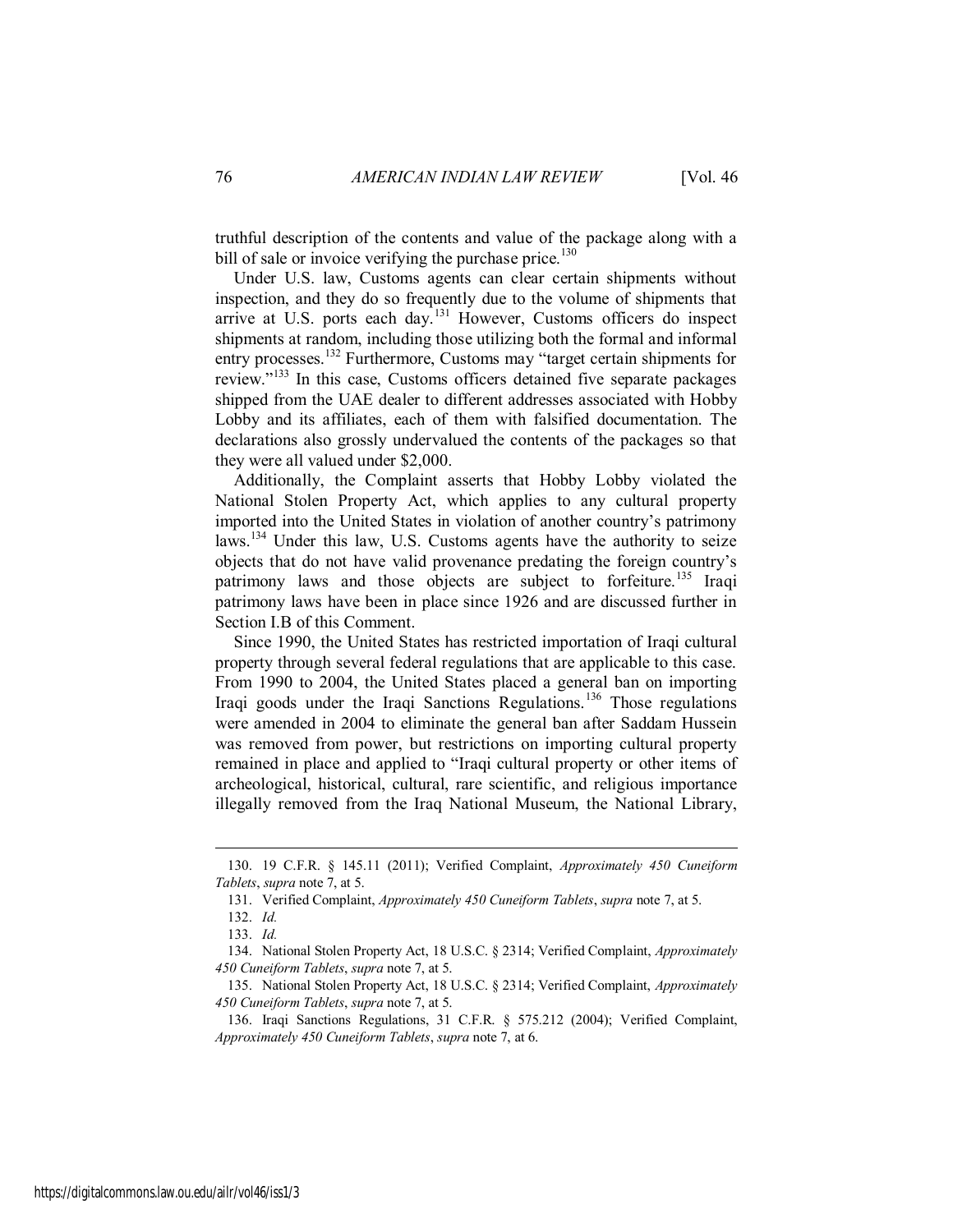and other locations in Iraq since August 6,  $1990.^{137}$  The same section of the regulations further states, "Any trade in or transfer of such items, including items with respect to which reasonable suspicion exists that they have been illegally removed, remains prohibited  $\ldots$ <sup>5138</sup>

In 2010, the year Hobby Lobby purchased the cuneiform objects from the Israeli and UAE dealers, the Iraqi Sanctions Regulations were repealed. On September 13, 2010, the Department of the Treasury Office of Foreign Assets Control issued the Iraq Stabilization and Insurgency Sanctions Regulations (ISISR), which would have governed the objects at the time they were purchased and shipped to the United States.<sup>139</sup> The ISISR bar "the trade in or transfer of ownership or possession of Iraqi cultural property or other items of archaeological, historical, cultural, rare scientific, and religious importance that were illegally removed, or for which a reasonable suspicion exists that they were illegally removed, from the Iraq National Museum, the National Library, and other locations in Iraq since August 6, 1990.<sup> $n_{140}$ </sup> In addition, the ISISR incorporate civil and criminal penalties in the International Emergency Economic Powers Act.<sup>141</sup>

The Complaint in this case also cites Iraq's law against the unauthorized removal of cultural property from the country.<sup>142</sup> Iraq has had numerous versions of this law since 1936, but the most recent version, Law No. 55 for the Antiquities and Heritage of Iraq, was enacted in  $2002$ <sup>143</sup> Of course, U.S. federal courts do not apply Iraqi law, but the existence of a longestablished, clear statement that Iraqi antiquities are considered the property of the state is critical to a court deciding a forfeiture action. As was discussed in Section II.A, both the CPIA and Emergency Protection for Iraqi Cultural Antiquities Act restrict the importation of cultural property. Under the CPIA, cultural property that belonged to a cultural institution or that was part of a public monument cannot be imported into the United States.<sup>144</sup> The Emergency Protection for Iraqi Cultural Antiquities Act

<sup>137.</sup> Iraqi Sanctions Regulations § 575.533; Verified Complaint, *Approximately 450 Cuneiform Tablets*, *supra* note 7, at 6–7.

<sup>138.</sup> Iraqi Sanctions Regulations, 31 C.F.R. § 575.533(b)(4); Verified Complaint, *Approximately 450 Cuneiform Tablets*, *supra* note 7, at 6–7.

<sup>139.</sup> Iraqi Stabilization and Insurgency Sanctions Regulations, 31 C.F.R. § 576 (2015).

<sup>140.</sup> *Id.* § 576.208; Verified Complaint, *Approximately 450 Cuneiform Tablets*, *supra* note 7, at 7.

<sup>141.</sup> International Emergency Economic Powers, 50 U.S.C. § 1705; Verified Complaint, *Approximately 450 Cuneiform Tablets*, *supra* note 7, at 7.

<sup>142.</sup> Verified Complaint, *Approximately 450 Cuneiform Tablets*, *supra* note 7, at 7.

<sup>143.</sup> Law for the Antiquities & Heritage of Iraq No. 55 (2002).

<sup>144.</sup> Convention on Cultural Property Implementation Act, 19 U.S.C. § 2603.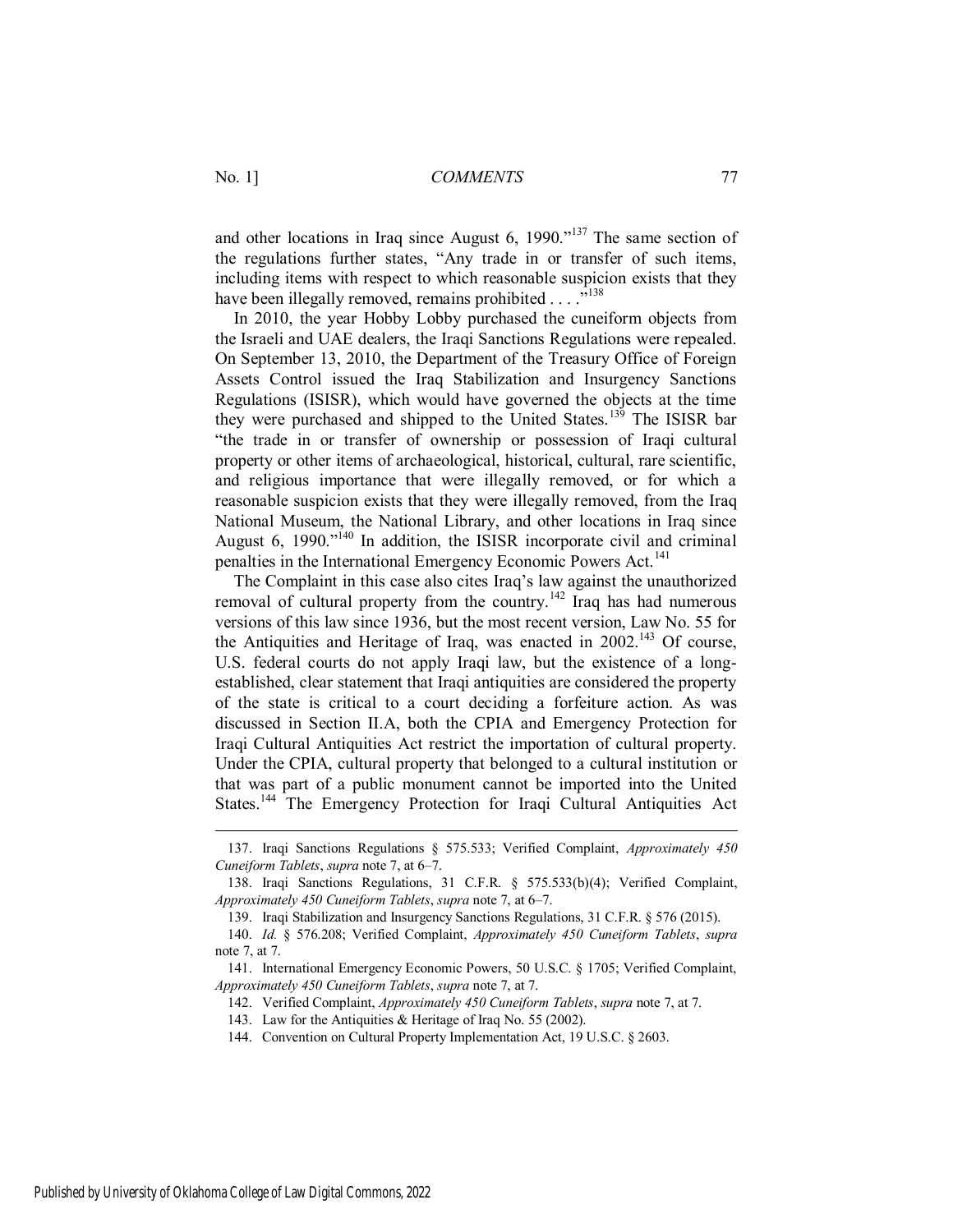specifically restricts illegal importation of *Iraqi* cultural objects into the United States.<sup>145</sup> Finally, Iraq's cultural patrimony laws are central to the application of the National Stolen Property Act. Under the National Stolen Property Act, cultural objects that do not have verifiable provenance records that predate a foreign country's cultural patrimony laws can be seized and forfeited if they are imported into the United States.<sup>146</sup> In this case, Iraq's cultural patrimony laws date to the 1920s and 1930s and none of the cuneiform objects in question were removed from Iraq until much later.

#### *3. Analysis*

Despite importation restrictions on Iraqi cultural property that had been in place since the 1990s, Hobby Lobby entered into a purchase agreement for over five thousand cuneiform objects from Iraq in 2010. Although Hobby Lobby had been told that the objects came from the third Israeli dealer's family collection, the circumstances of the initial meeting to view the objects in the UAE in July 2010, without the alleged primary seller present, should have raised Hobby Lobby's suspicions.

Following Green's return from the UAE, Hobby Lobby's own expert in cultural property law raised concerns about the potential purchase and warned them of the risks. There is no evidence in court records that Hobby Lobby did anything more than ask for provenance documentation prior to entering into the purchase agreement. They did not conduct any independent provenance research or question a proposed sale involving a seller no one from Hobby Lobby had ever met in person. Then, when the first Israeli dealer made the unusual request that the payment for the objects (most of which supposedly came from the third Israeli dealer's family collection) be wired to seven different bank accounts belonging to five different people (none of whom were the third Israeli dealer), Hobby Lobby complied. Finally, when the first Israeli dealer asked Hobby Lobby to change the name on the purchase agreement post hoc to that of the third Israeli dealer, Hobby Lobby again complied with the request. At every turn, Hobby Lobby disregarded the advice of legal experts and complied with the requests of foreign antiquities dealers, even when those requests were highly unusual and should have raised suspicions.

Additionally, Hobby Lobby employees instructed the UAE dealer to ship over five thousand cuneiform objects in separate packages. They told the

<sup>145.</sup> Emergency Protection for Iraqi Cultural Antiquities, 19 C.F.R. § 12.104j (2008).

<sup>146.</sup> *See* National Stolen Property Act, 18 U.S.C. § 2314.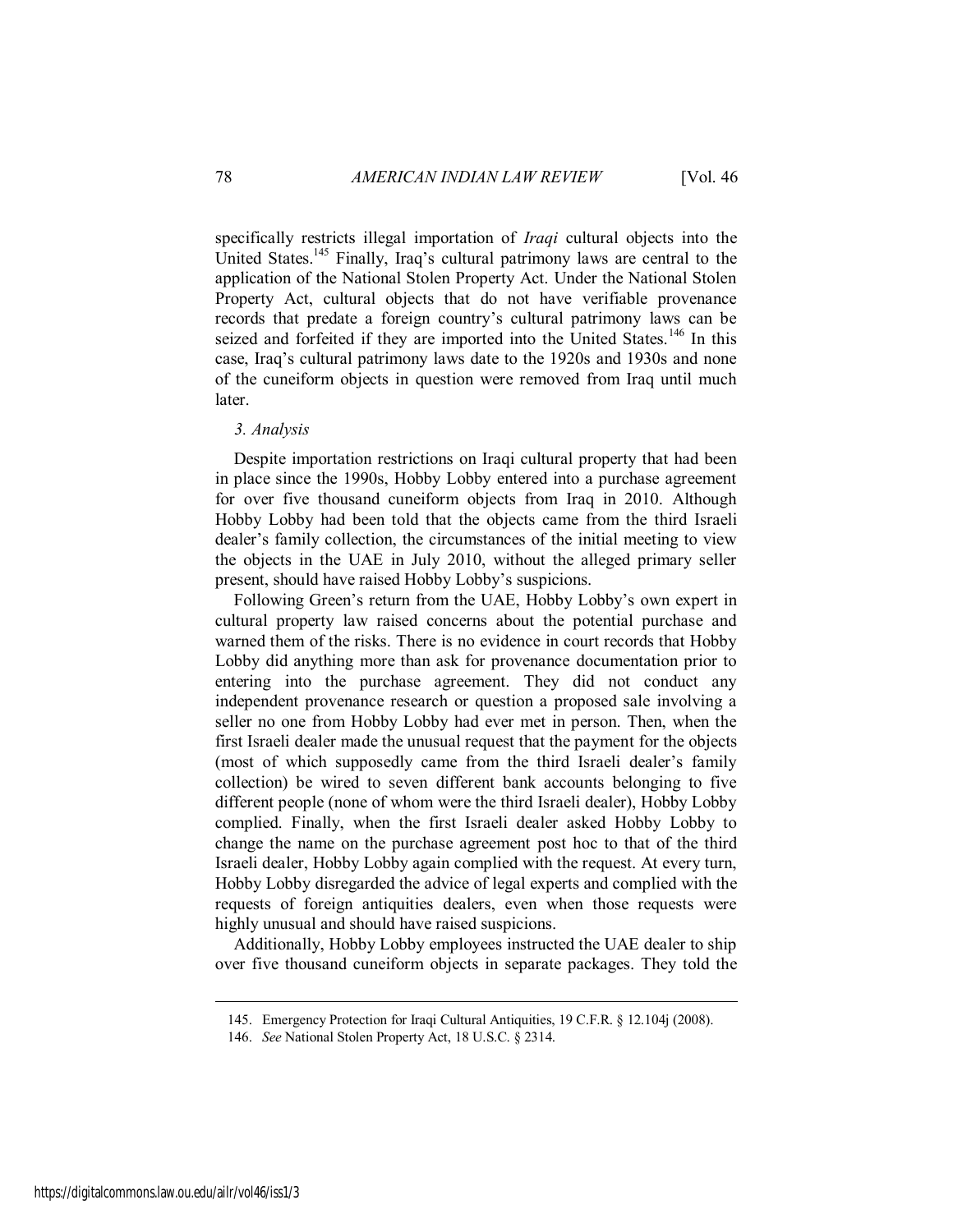dealer to falsify the information included with the shipments to avoid alerting CBP to the true contents and monetary value of the packages. For some of the shipments, this strategy worked—at first. Some of the packages were delivered to Hobby Lobby at the addresses of various Green family businesses in Oklahoma City, but others were detained by CBP and several years of investigation into those suspicious shipments ultimately proved that the objects were illegally imported by Hobby Lobby. When Hobby Lobby found that they had no defense against the government's impending forfeiture action, they negotiated a settlement. Under the settlement agreement, Hobby Lobby forfeited ownership of the objects, paid a \$3 million fine, and agreed to a set of compliance measures.<sup>147</sup>

#### *4. Government-Imposed Compliance Measures*

The compliance measures required Hobby Lobby to develop policies to guide future purchases and importation of cultural objects and to provide copies of those policies to the government.<sup>148</sup> Furthermore, Hobby Lobby agreed not to "sell, gift, assign or otherwise transfer Cultural Property to another individual or institution" without complying with standards put forth by the Association of Art Museum Directors.<sup>149</sup> Any employees of Hobby Lobby who were involved with the purchase or importation of cultural objects were required under the settlement agreement to receive annual training on applicable customs laws and procedures as well as on provenance and due diligence requirements.<sup>150</sup>

Hobby Lobby was ordered to provide the first round of this training within six months of the conclusion of the settlement agreement.<sup>151</sup> Additionally, the government required Hobby Lobby to hire qualified experts to conduct the training, advise the company about its acquisitions policies, and oversee any purchases involving cultural objects to ensure that they were properly imported and appropriate provenance records developed prior to purchase.<sup>152</sup> Finally, the government imposed a reporting

 $\overline{a}$ 

150. Stipulation of Settlement, *supra* note 101, at 9.

151. *Id.*

152. *Id.* at 9–10.

<sup>147.</sup> Stipulation of Settlement, *supra* note 101, at 3–4.

<sup>148.</sup> *Id.* at 8.

<sup>149.</sup> *Id.* at 8–9. *See, e.g.*, *Guidelines on the Acquisition of Archaeological Material and Ancient Art*, ASS'N ART MUSEUM DIRS. (Jan. 29, 2013), https://aamd.org/sites/ default/files/document/AAMD%20Guidelines%202013.pdf; *Protocols for Safe Havens for Works of Cultural Significance from Countries in Crisis*, ASS'N ART MUSEUM DIRS. (Oct. 1, 2015), https://aamd.org/document/aamd-protocols-for-safe-havens-for-works-of-culturalsignificance-from-countries-in-crisis.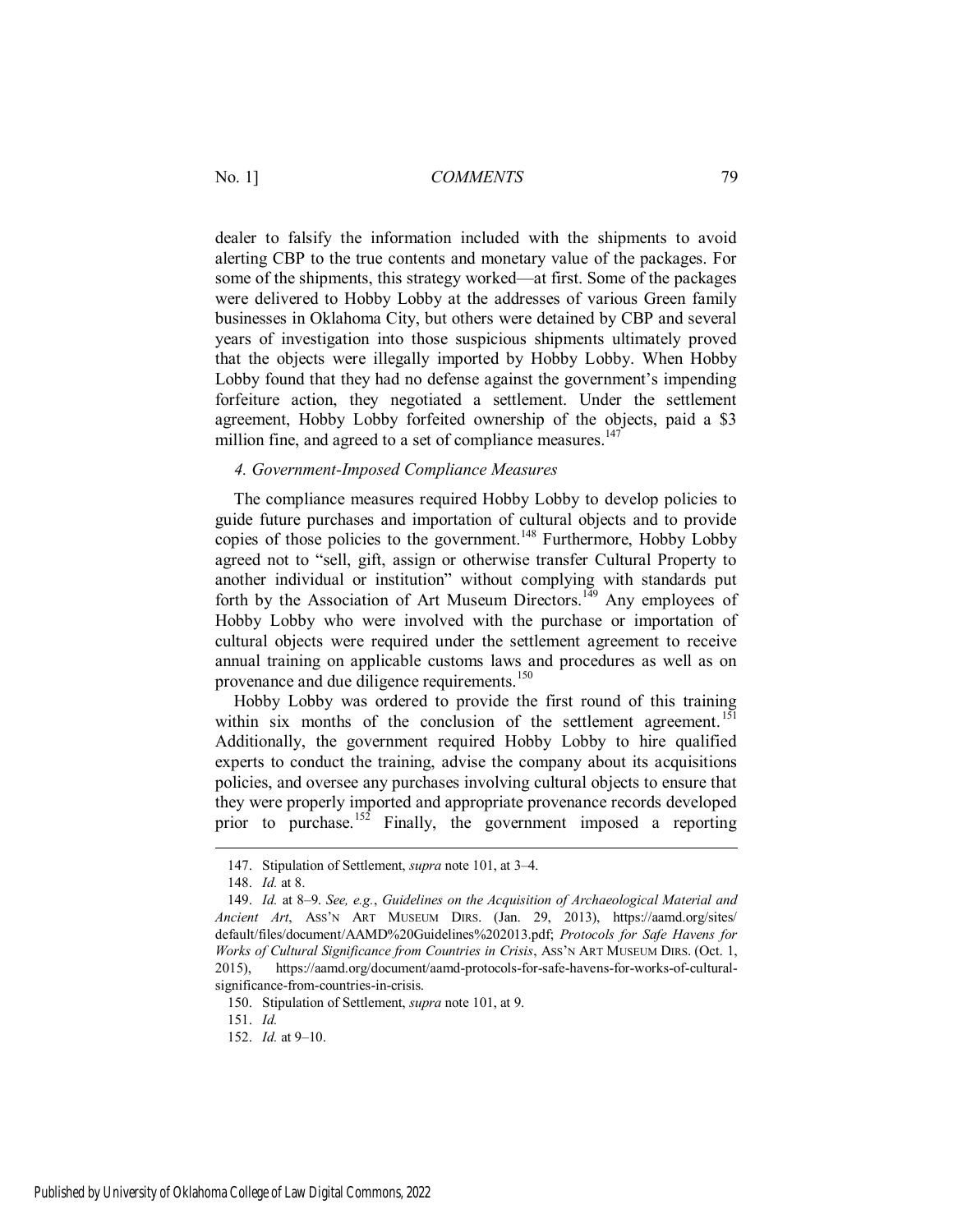requirement on Hobby Lobby.<sup>153</sup> The company's quarterly reports to the U.S. Attorney's Office for the Eastern District of New York had to include detailed documentation of any cultural objects acquired or imported by Hobby Lobby during the preceding quarter as well as any changes to the company's acquisitions policies and information about trainings that occurred during that quarter.<sup>154</sup>

The settlement agreement also required Hobby Lobby to notify the government if it found any additional objects in its collection that were illegally imported.<sup>155</sup> The term of the settlement agreement was eighteen months, beginning on July 5, 2017.<sup>156</sup> By January 2018, Hobby Lobby forfeited an additional 245 cuneiform cylinder seals that were part of the December 2010 purchase.<sup>157</sup> Eighteen of those seals were later identified by an expert as Egyptian scarabs.<sup>158</sup> In the summer and fall of 2017, as the first forfeiture action was pending and with the MOTB's November opening fast approaching, MOTB staff were frantically conducting provenance research on the Gilgamesh Dream Tablet.

*C. The Second Forfeiture Action: United States v. One Cuneiform Tablet Known as the "Gilgamesh Dream Tablet," No. 20-CV-2222 (E.D.N.Y. May 18, 2020)* 

#### *1. Background*

Only three years after forfeiting thousands of illegally acquired indigenous Mesopotamian cuneiform objects and paying a \$3 million fine, Hobby Lobby once again found itself facing a forfeiture action for a cuneiform tablet. On May 18, 2020, the U.S. government filed a complaint for the forfeiture of the Gilgamesh Dream Tablet, which Hobby Lobby acquired in 2014.<sup>159</sup> The Gilgamesh Dream Tablet has a complicated provenance that involves fabricated documentation and, because Hobby

<sup>153.</sup> *Id.* at 10.

<sup>154.</sup> *Id.* at 10–11.

<sup>155.</sup> *Id.* at 11.

<sup>156.</sup> *Id.* at 11.

<sup>157.</sup> Declaration of Assistant United States Attorney Karin Orenstein at 2–3, United States v. Approximately Four Hundred Fifty (450) Ancient Cuneiform Tablets, No. 17-CV-3980 (E.D.N.Y. July 5, 2017).

<sup>158.</sup> Default Judgement and Decree of Forfeiture at 2–3, United States v. Approximately Four Hundred Fifty (450) Ancient Cuneiform Tablets, No. 17-CV-3980 (E.D.N.Y. July 5, 2017).

<sup>159.</sup> Verified Complaint, *One Cuneiform Tablet*, *supra* note 2, at 11.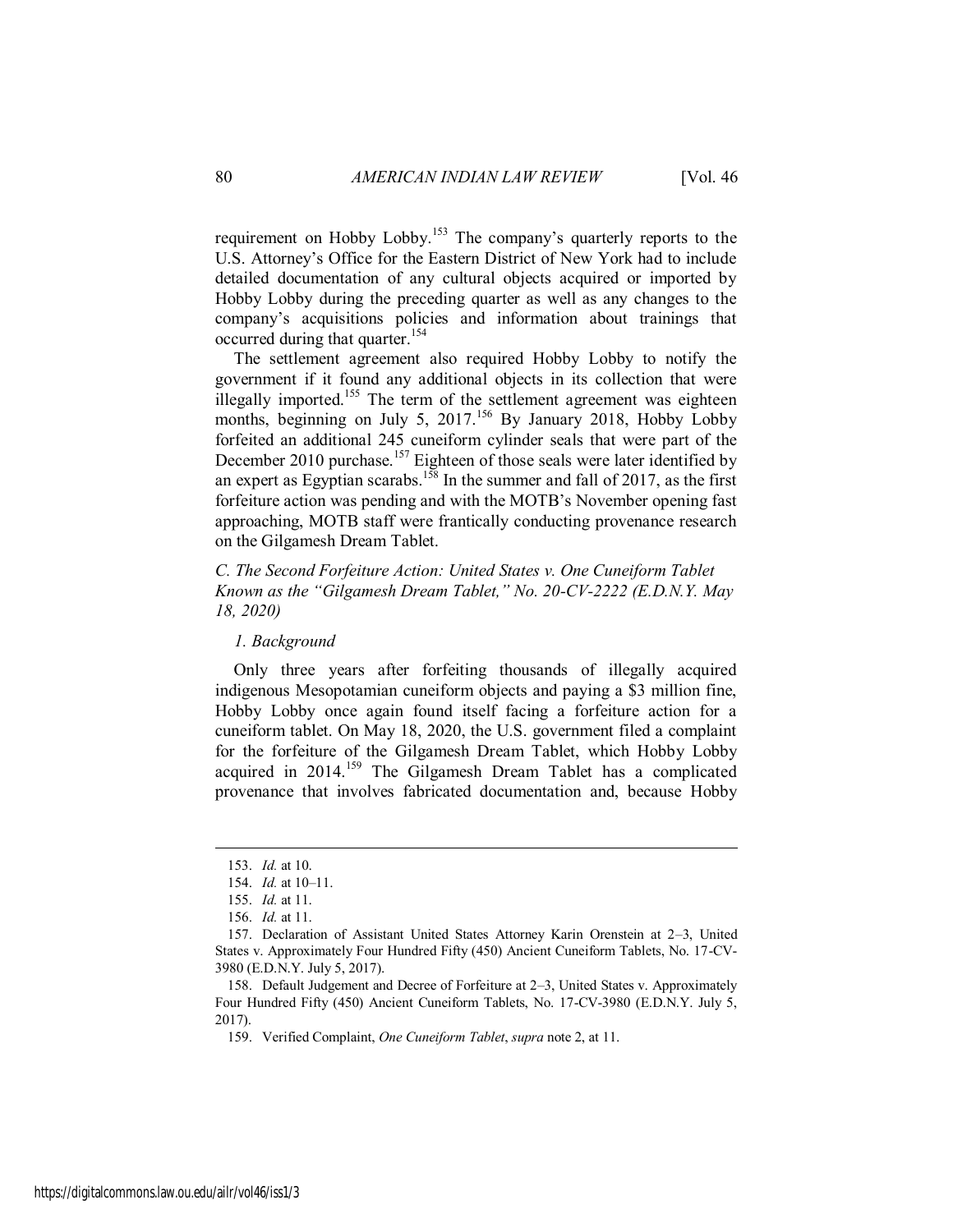Lobby was ordered to forfeit the tablet<sup>160</sup> and the Stipulation of Settlement was not made publicly available, there is not a single set of facts on which the U.S. government and Hobby Lobby publicly agreed. In addition, Hobby Lobby initiated separate legal action against Christie's auction house for fraud and breach of warranty regarding the sale of the tablet.<sup>161</sup> The following account of the history of the sale and importation of the Gilgamesh Dream Tablet is compiled from information from numerous court filings, noting which information is alleged and which information Hobby Lobby and/or Christie's have admitted as true.

According to the U.S. government, an antiquities dealer from the United States first viewed the Gilgamesh Dream Tablet at the London apartment of Jordanian antiquities dealer Ghassan Rihani around 2001.<sup>162</sup> Rihani was known to obtain objects directly from the Middle East for sale in the international antiquities market.<sup>163</sup> By March or April of 2003, the U.S. antiquities dealer returned to Rihani's apartment along with a cuneiform expert to examine several items, including the Gilgamesh Dream Tablet.<sup>164</sup> The dealer agreed to purchase the objects for a total of \$50,350 and asked that they be shipped to the expert's address in the United States.<sup>165</sup> The Complaint alleges that the cuneiform expert eventually determined that one of the objects was a fragment of a tablet inscribed with the text of the Gilgamesh epic.<sup>166</sup> By March 2005, the cuneiform expert had shipped the tablet across state lines to Princeton, New Jersey, to be studied by a professor.<sup>167</sup>

About two years later, according to the Complaint, the U.S. antiquities dealer who purchased the tablet sold it for  $$50,000$ .<sup>168</sup> When one of the

<sup>160.</sup> Decree of Forfeiture, United States v. One Cuneiform Tablet Known as the "Gilgamesh Dream Tablet," No. 20-2222 (E.D.N.Y. July 26, 2021), https://www. justice.gov/usao-edny/press-release/file/1416726/download [https://perma.cc/V8KD-CL6K].

<sup>161.</sup> Complaint, Hobby Lobby Stores, Inc. v. Christie's Inc., No. 20-CV-2239 (E.D.N.Y. May 19, 2020) [hereinafter Complaint, *Hobby Lobby v. Christie's*].

<sup>162.</sup> Verified Complaint, *One Cuneiform Tablet*, *supra* note 2, at 5.

<sup>163.</sup> *Id.*

<sup>164.</sup> *Id.*

<sup>165.</sup> *Id.* at 6.

<sup>166.</sup> *Id.*

<sup>167.</sup> *Id.*; *see Professor Andrew R. George*, SOAS UNIV. LONDON, https://www.soas. ac.uk/staff/staff30983.php (last visited Jan. 4, 2021) (the professor referred to in the Complaint appears to be Prof. Andrew R. George, who was a member of the Institute for Advanced Study at Princeton University from 2004 to 2005 and who published an article about the Gilgamesh Dream Tablet in 2007); *see also* George, *supra* note 5, at 59.

<sup>168.</sup> Verified Complaint, *One Cuneiform Tablet*, *supra* note 2, at 6.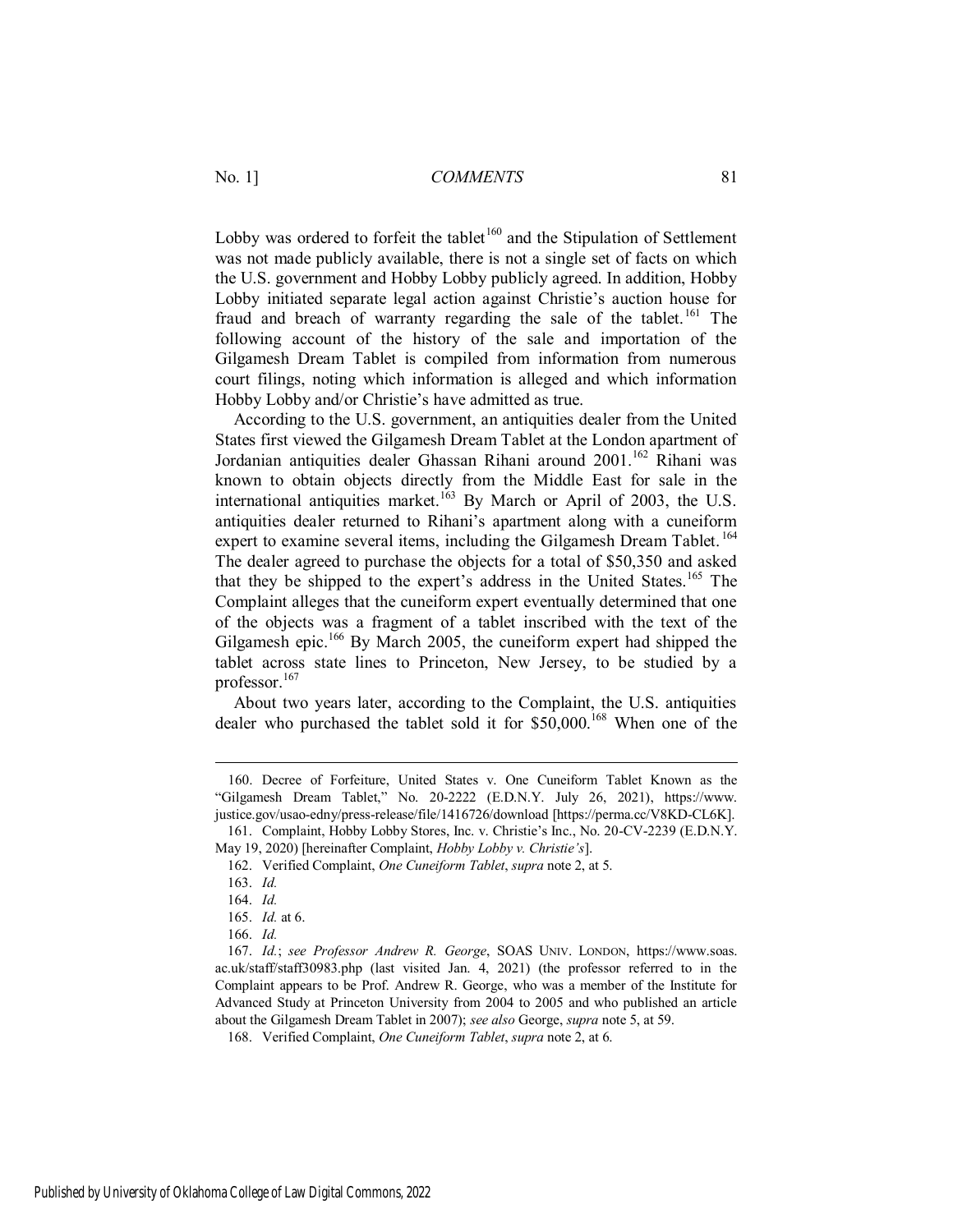buyers requested provenance records, the U.S. government alleges that the dealer fabricated a letter stating that the Gilgamesh Dream Tablet had been purchased in 1981 at a Butterfield & Butterfield auction in San Francisco.<sup>169</sup> The fabricated letter made no reference to Rihani or to the fact that the dealer had purchased the tablet in London.<sup>170</sup> Instead, the fabricated letter went so far as to identify the tablet as "part of lot 1503" of the Butterfield auction, which contained "miscellaneous objects including several other antiquities, none of them completely described" that had supposedly been deaccessioned from a small, unnamed, museum.<sup>171</sup> The Complaint notes that the actual Butterfield  $\&$  Butterfield auction catalog from 1981 states that lot 1503 was a "box of miscellaneous ancient bronze fragments."<sup>172</sup>

Following this sale, the Complaint states that the Gilgamesh Dream Tablet was published in two catalogs, one of which expressly affirmed that the tablet had "clean" provenance and had been in the possession of an individual in the United States for twenty-five years.<sup>173</sup> The second catalog listed the tablet for sale and stated that it would be accompanied by analysis from the Princeton professor, authentication from the cuneiform expert, and "a clear provenance."<sup>174</sup>

The U.S. government alleges that around December 2013, the tablet's owner consigned it to Christie's auction house for private sale.<sup>175</sup> Throughout the month of December, the owner and various Christie's employees communicated about provenance records for the Gilgamesh Dream Tablet.<sup>176</sup> The owner could not provide verifiable provenance records to Christie's and the parties made the decision to offer the tablet only for private sale, knowing that its provenance would be scrutinized if it were offered for sale in a public auction.<sup>177</sup>

 $\overline{a}$ 

176. Verified Complaint, *One Cuneiform Tablet*, *supra* note 2, at 8.

177. *Id.*

<sup>169.</sup> *Id.* at 6–7.

<sup>170.</sup> *Id.*

<sup>171.</sup> *Id.* at 7.

<sup>172.</sup> *Id.*

<sup>173.</sup> *Id.*

<sup>174.</sup> *Id.*

<sup>175.</sup> *Id.* at 8. While the government's forfeiture action does not identify Christie's as the "international auction house" involved in the sale of the tablet to Hobby Lobby, Hobby Lobby filed a Complaint regarding the Gilgamesh Dream Tablet against Christie's, Inc. the day after the forfeiture action was filed, making it clear which auction house was being referenced in the forfeiture action. *See* Complaint, *Hobby Lobby v. Christie's*, *supra* note 161.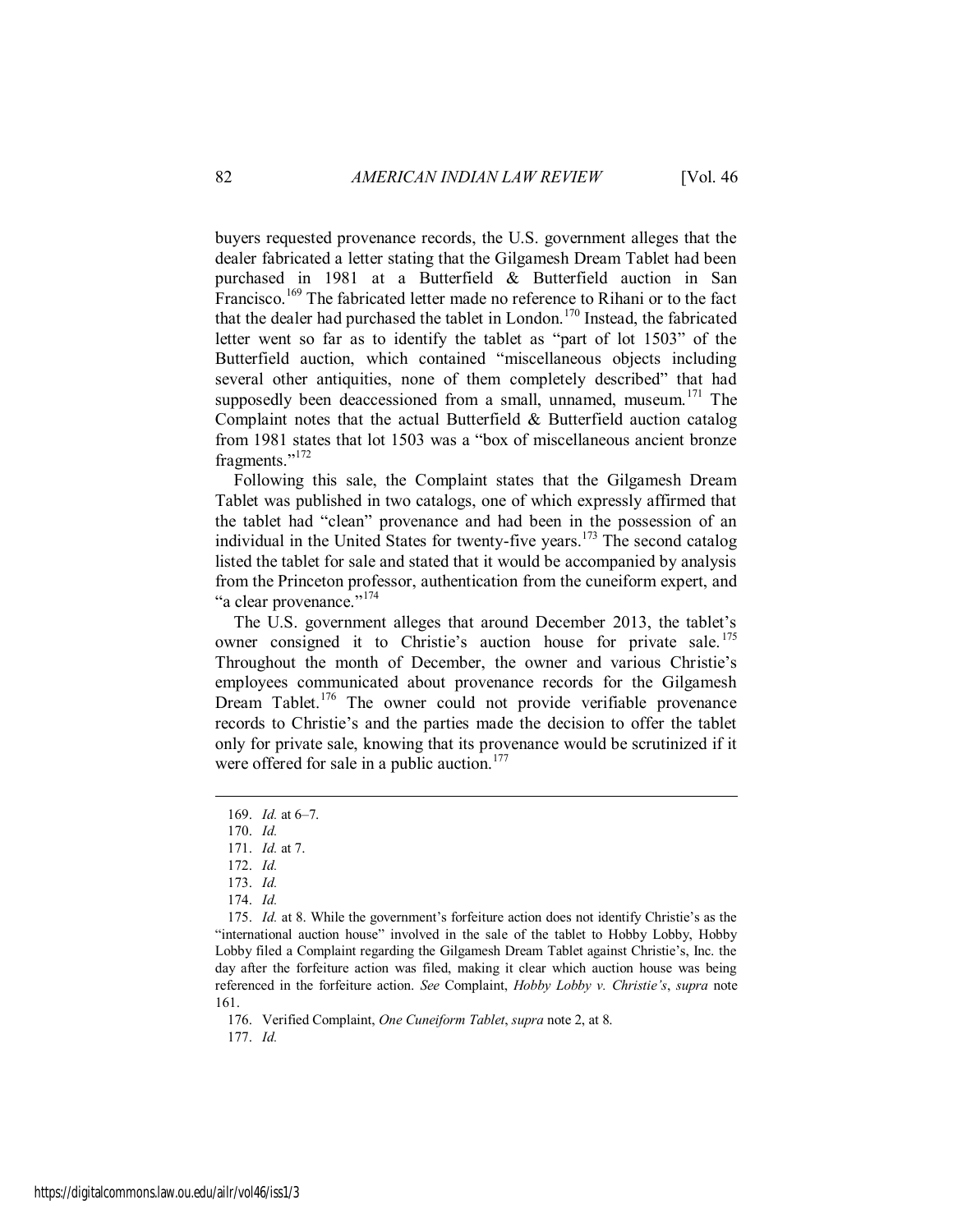A representative from the Green Collection/MOTB examined the Gilgamesh Dream Tablet at Christie's in London in March 2014.<sup>178</sup> Hobby Lobby entered into an agreement to purchase the tablet for \$1.6 million in July 2014, intending for it to be placed on view at the MOTB.<sup>179</sup> Christie's shipped the tablet to their New York offices and from there, a Christie's employee personally transported it to Hobby Lobby's Oklahoma City headquarters.<sup>180</sup> The government further alleges that Hobby Lobby was trying to avoid paying New York sales tax by having the tablet delivered to them via personal courier from New York.<sup>181</sup>

Around July 22, 2014, the MOTB registrar, who was responsible for maintaining records on the tablet, requested that Christie's revise its invoice to include both "the date and country of origin for the Gilgamesh Dream Tablet," along with a copy of the "auction listing" for the museum's files.<sup>182</sup> The U.S. government alleges that Christie's revised the invoice, identifying the object as "A Mesopotamian Cuneiform Tablet, bearing part of the Epic of Gilgamesh," noting that it was from Iraq and dating it to 1600 B.C.E.<sup>183</sup> In addition, the government alleges that internal communications between Christie's employees documented the vague provenance the auction house had been provided.<sup>184</sup> Christie's former Antiquities Department Head wrote to the business manager:

Here is the provenance for the tablet. The person who bought it in the Butterfield[']s sale told us it was part of lot 1503 and that it was heavily encrusted with salts and unreadable. [He or she] also mentioned that at the time, it was said to have been

<sup>178.</sup> *Id.* ¶ 27; *see* Answer of Claimant Hobby Lobby Stores, Inc. ¶ 27, United States v. One Cuneiform Tablet Known as the "Gilgamesh Dream Tablet," No. 20-2222 (E.D.N.Y. July 10, 2020) (admitting this specific allegation).

<sup>179.</sup> Verified Complaint, *One Cuneiform Tablet*, *supra* note 2, ¶ 28; *see* Answer of Claimant Hobby Lobby Stores, Inc., *supra* note 178, ¶ 28 (admitting this specific allegation).

<sup>180.</sup> Verified Complaint, *One Cuneiform Tablet*, *supra* note 2, ¶ 28; *see* Answer of Claimant Hobby Lobby Stores, Inc., *supra* note 178, ¶ 28 (denying knowledge of how Christie's shipped the tablet from London to the United States, but admitting that the tablet was hand-delivered by a Christie's representative to Oklahoma City).

<sup>181.</sup> Verified Complaint, *One Cuneiform Tablet*, *supra* note 2, at 9. (Personal couriers are often used by museums and collectors to ensure safe and secure delivery of valuable and fragile objects, and the Gilgamesh Dream Tablet is both valuable and fragile, so that method of transportation is not necessarily indicative of an attempt to avoid paying sales tax.).

<sup>182.</sup> *Id.* ¶ 29; *see* Answer of Claimant Hobby Lobby Stores, Inc., *supra* note 178, ¶ 29 (admitting this specific allegation).

<sup>183.</sup> Verified Complaint, *One Cuneiform Tablet*, *supra* note 2, at 10.

<sup>184.</sup> *Id.* at 9.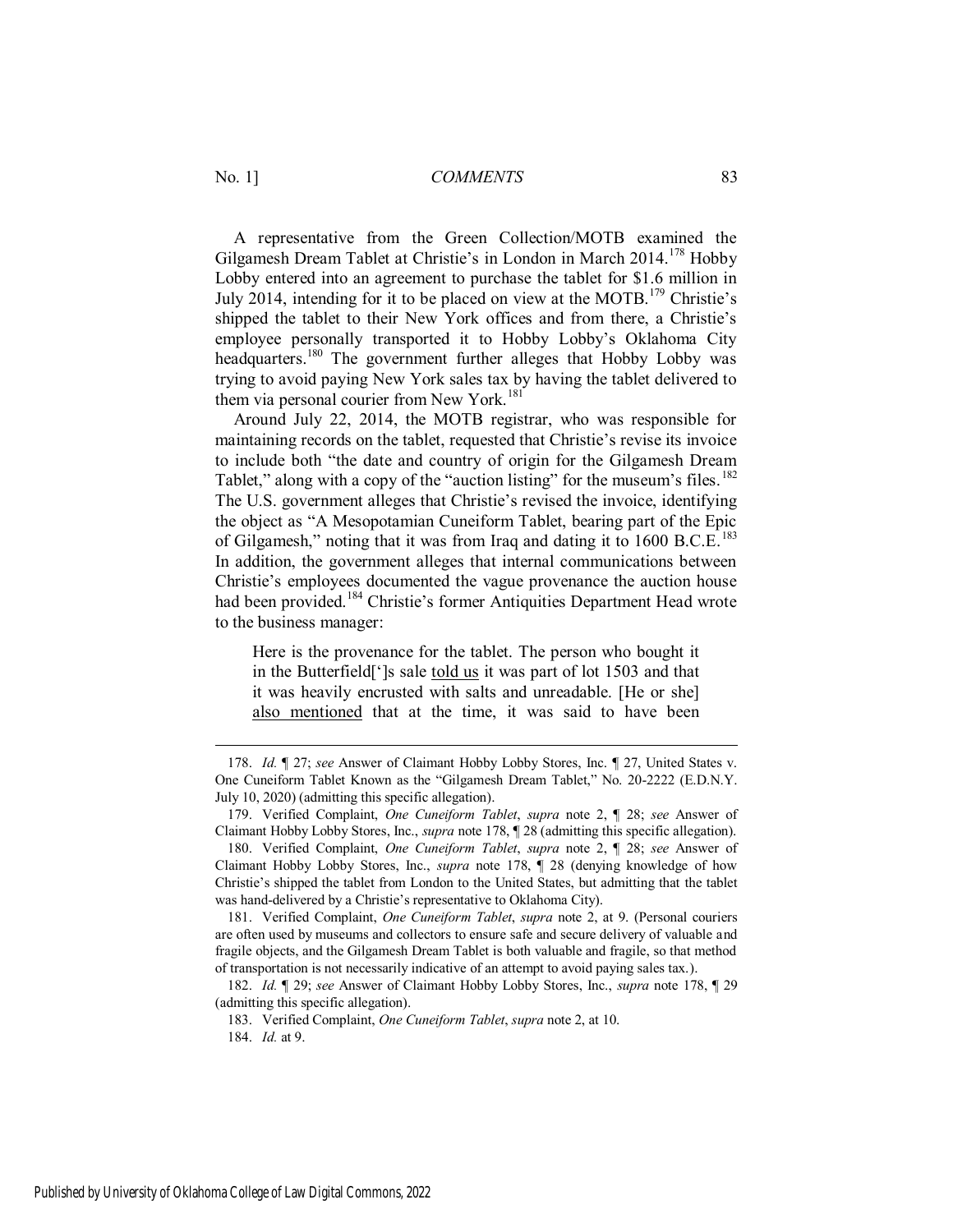deaccessioned from a small museum. Unfortunately Bonham and Butterfield no longer have their consignor records so we could not corroborate this further. It was subsequently with Michael Sharp[e] – catalogue entry attached.

(Emphases added [in Complaint])<sup>185</sup>

The Christie's employee provided a revised invoice to Hobby Lobby/MOTB representatives that included the following details about the provenance of the Gilgamesh Dream Tablet:

We can safely say it left Iraq before 1981 as that is the date it was sold in a Butterfield's auction in San Francisco. The person who bought it in the Butterfields sale told us it was part of lot 1503 and that it was heavily encrusted with salts and unreadable. [He or She] also mentioned that at the time, it was said to have been de-accessioned from a small museum, and so in all likelihood it was in the US well before 1981. Unfortunately, Butterfields no longer have their consignor records so we could not corroborate this further. It was subsequently with Michael Sharp[e].

(Emphases added [in Complaint])<sup>186</sup>

The Christie's employee also provided copies of the Butterfield and Michael Sharpe catalog entries to the MOTB registrar.<sup>187</sup>

This was apparently enough documentation for Hobby Lobby to go forward with the purchase because the company wired the \$1.6 million payment to Christie's on July 30, 2014.<sup>188</sup> Hobby Lobby never received a copy of the fabricated provenance letter created by the antiquities dealer who first brought the tablet to the United States, which was the document that linked the tablet to the 1981 Butterfield auction.<sup>189</sup> That antiquities

<sup>185.</sup> *Id.* (alterations in original).

<sup>186.</sup> *Id.* ¶ 34 (alterations in original); *see* Answer of Claimant Hobby Lobby Stores, Inc., *supra* note 178, ¶ 34 (admitting this specific allegation).

<sup>187.</sup> Verified Complaint, *One Cuneiform Tablet*, *supra* note 2, ¶ 35; *see* Answer of Claimant Hobby Lobby Stores, Inc., *supra* note 178, ¶ 35 (admitting this specific allegation). 188. Verified Complaint, *One Cuneiform Tablet*, *supra* note 2, ¶ 37; *see* Answer of

Claimant Hobby Lobby Stores, Inc., *supra* note 178, ¶ 37 (admitting this specific allegation). 189. Verified Complaint, *One Cuneiform Tablet*, *supra* note 2, ¶ 38; *see* Answer of

Claimant Hobby Lobby Stores, Inc., *supra* note 178, ¶ 38 (admitting this specific allegation).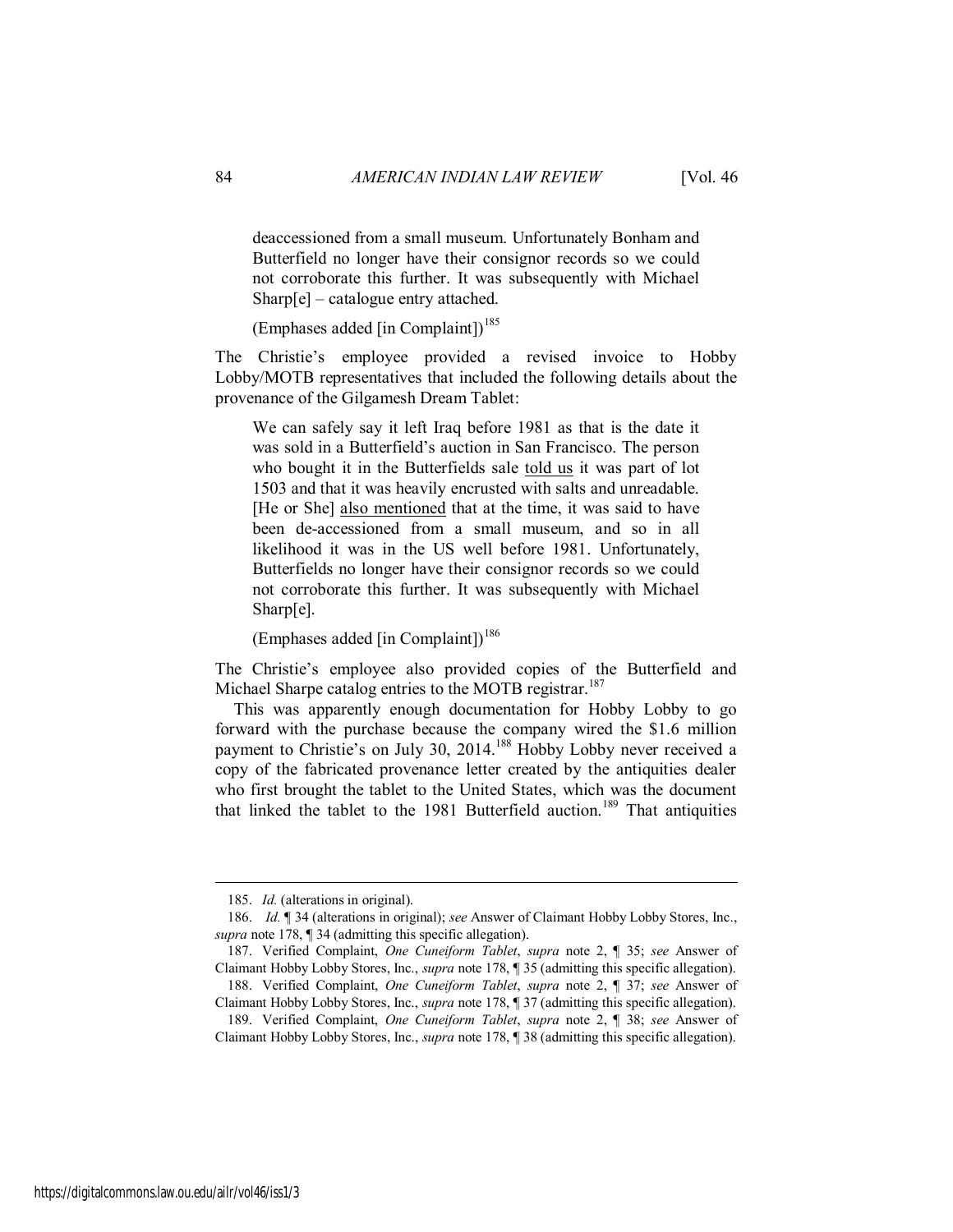dealer was also not listed as a former owner of the tablet in documents provided to Hobby Lobby/MOTB.<sup>190</sup>

In October 2017, at the same time the government's first forfeiture action against Hobby Lobby was closed in the Eastern District of New York, a MOTB curator initiated additional provenance research on the Gilgamesh Dream Tablet.<sup>191</sup> Under the settlement agreement Hobby Lobby made with the government in the first forfeiture action, Hobby Lobby and, by extension, the MOTB, had to implement a policy for importing and purchasing cultural property.<sup>192</sup> The government required that this policy comply with standards for acquisitions of cultural property set forth by the 2013 Association of Art Museum Directors Guidelines on the Acquisition of Archaeological Material and Ancient Art or the Association of Art Museum Directors Protocols for Safe Havens for Works of Cultural Significance from Countries in Crisis.<sup>193</sup> Both sets of standards require thorough provenance documentation, which Hobby Lobby did not have for the Gilgamesh Dream Tablet in 2017.<sup>194</sup>

The Complaint states that the curator requested a copy of the provenance records from the antiquities dealer who purchased the tablet in 2003 and also contacted Christie's to inform them of the renewed inquiry.<sup>195</sup> Hobby Lobby specifically states in its Answer that the MOTB curator did not know that the dealer ever owned the tablet, but does admit that the curator contacted the dealer.<sup>196</sup> Specifically, the curator was trying to obtain copies of the cuneiform expert's authentication, the provenance information referenced in the Michael Sharpe catalog, and details about the tablet's

<sup>190.</sup> Verified Complaint, *One Cuneiform Tablet*, *supra* note 2, ¶ 38; *see* Answer of Claimant Hobby Lobby Stores, Inc., *supra* note 178, ¶ 38 (admitting this specific allegation).

<sup>191.</sup> Verified Complaint, *One Cuneiform Tablet*, *supra* note 2, at 11.

<sup>192.</sup> Stipulation of Settlement, *supra* note 101, at 8–9; *see Acquisition Policy*, MUSEUM OF THE BIBLE (Jan. 7, 2018), https://web.archive.org/web/20180107054856/https://www. museumofthebible.org/acquisitions-policy (showing the policy that was not made publicly available on the MOTB website until January 2018).

<sup>193.</sup> Stipulation of Settlement, *supra* note 101, at 9.

<sup>194.</sup> *See Guidelines on the Acquisition of Archaeological Material and Ancient Art*, *supra* note 149; *Protocols for Safe Havens for Works of Cultural Significance from Countries in Crisis*, *supra* note 149.

<sup>195.</sup> Verified Complaint, *One Cuneiform Tablet*, *supra* note 2, at 11.

<sup>196.</sup> Answer of Claimant Hobby Lobby Stores, Inc., *supra* note 178, at 5.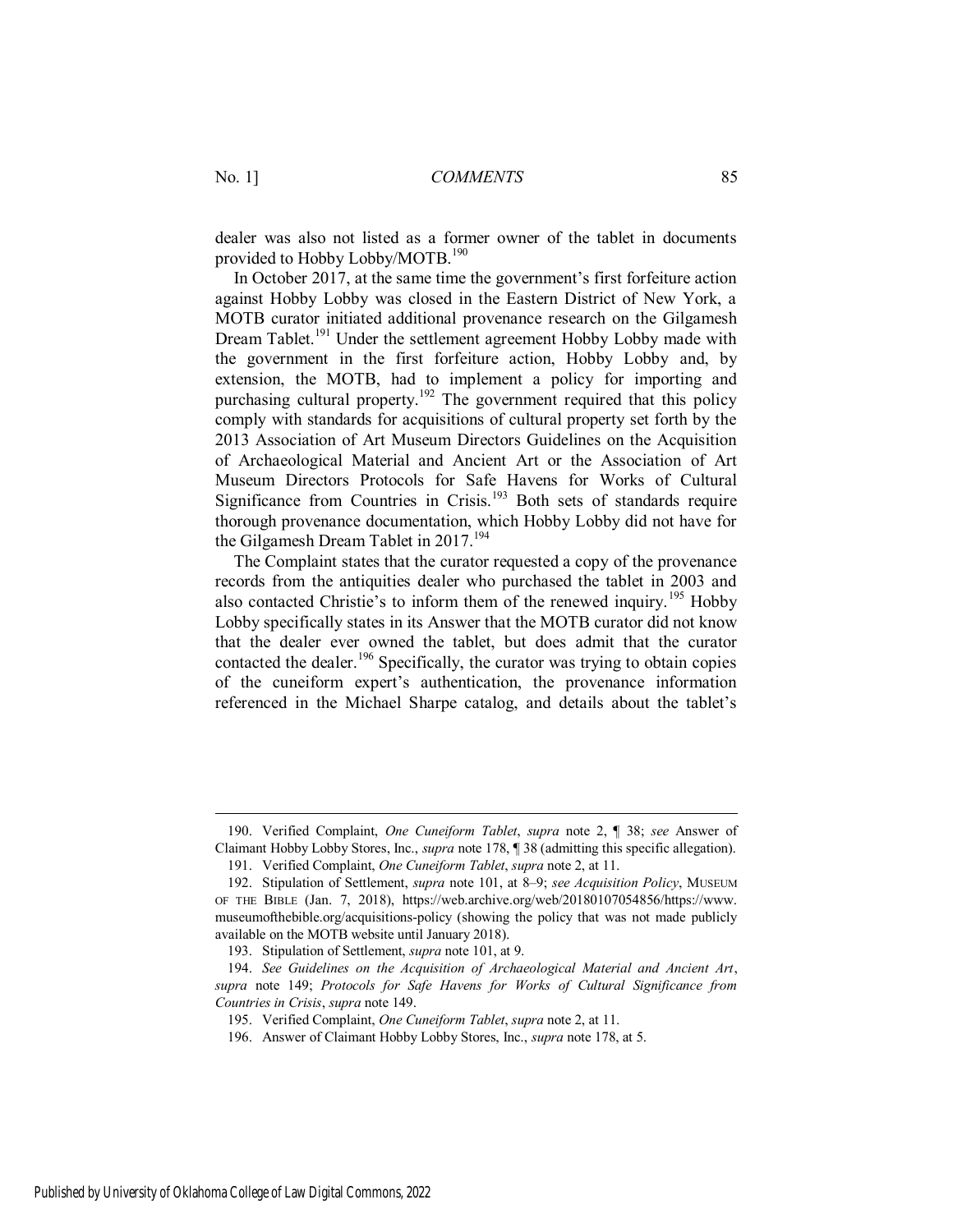ownership before it was in the Sharpe catalog.<sup>197</sup> Christie's referred the curator to their new head of antiquities in London.<sup>198</sup>

Upon receiving the MOTB curator's inquiry, the new head of antiquities in London wrote to the International Head of Christie's antiquities department on October 25, 2017, "I was surprised the [Antiquities Dealer's] name does not appear in the provenance although [the Antiquities Dealer] did buy it in the 1981 auction."<sup>199</sup> The head of antiquities in London further noted that the provenance letter from the antiquities dealer had never been provided to the MOTB.<sup>200</sup> The following day, the London head of antiquities wrote the following in an email to the International Head of the department:

The prov 'should' read

- [1] Butterfield auction . . . 1981]
- [2] [Antiquities Dealer and Cuneiform Expert] acquired from the above.
- [3] Michael Sharpe, acq from the above in 2007.
- [4] Private collection (the vendor), acq from the above (but I don't know when).

Instead there was only line 1 and 3.

I think I should ask [the Former Antiquities Department Head], but wanted to make sure with you that it was appropriate.<sup>201</sup>

On October 27, 2017, the MOTB curator received an email from the antiquities dealer stating that they did not have any records regarding the tablet.<sup>202</sup> The curator then contacted the professor who had examined the tablet in Princeton in 2005 with the following message:

I am writing to ask if you could provide any more information on [the Gilgamesh Dream Tablet's] history, as my institution recently purchased it at auction and are trying to work out some provenance issues. Unfortunately, there are some inaccuracies in

<sup>197.</sup> Verified Complaint, *One Cuneiform Tablet*, *supra* note 2, ¶ 40; *see* Answer of Claimant Hobby Lobby Stores, Inc., *supra* note 178, ¶ 40 (admitting this specific allegation). 198. Verified Complaint, *One Cuneiform Tablet*, *supra* note 2, ¶ 41; *see* Answer of Claimant Hobby Lobby Stores, Inc., *supra* note 178, ¶ 41 (admitting this specific allegation).

<sup>199.</sup> Verified Complaint, *One Cuneiform Tablet*, *supra* note 2, at 12.

<sup>200.</sup> *Id.*

<sup>201.</sup> *Id.* (alterations in original).

<sup>202.</sup> Verified Complaint, *One Cuneiform Tablet*, *supra* note 2, ¶ 44; *see* Answer of Claimant Hobby Lobby Stores, Inc., *supra* note 178, ¶ 44 (admitting this specific allegation).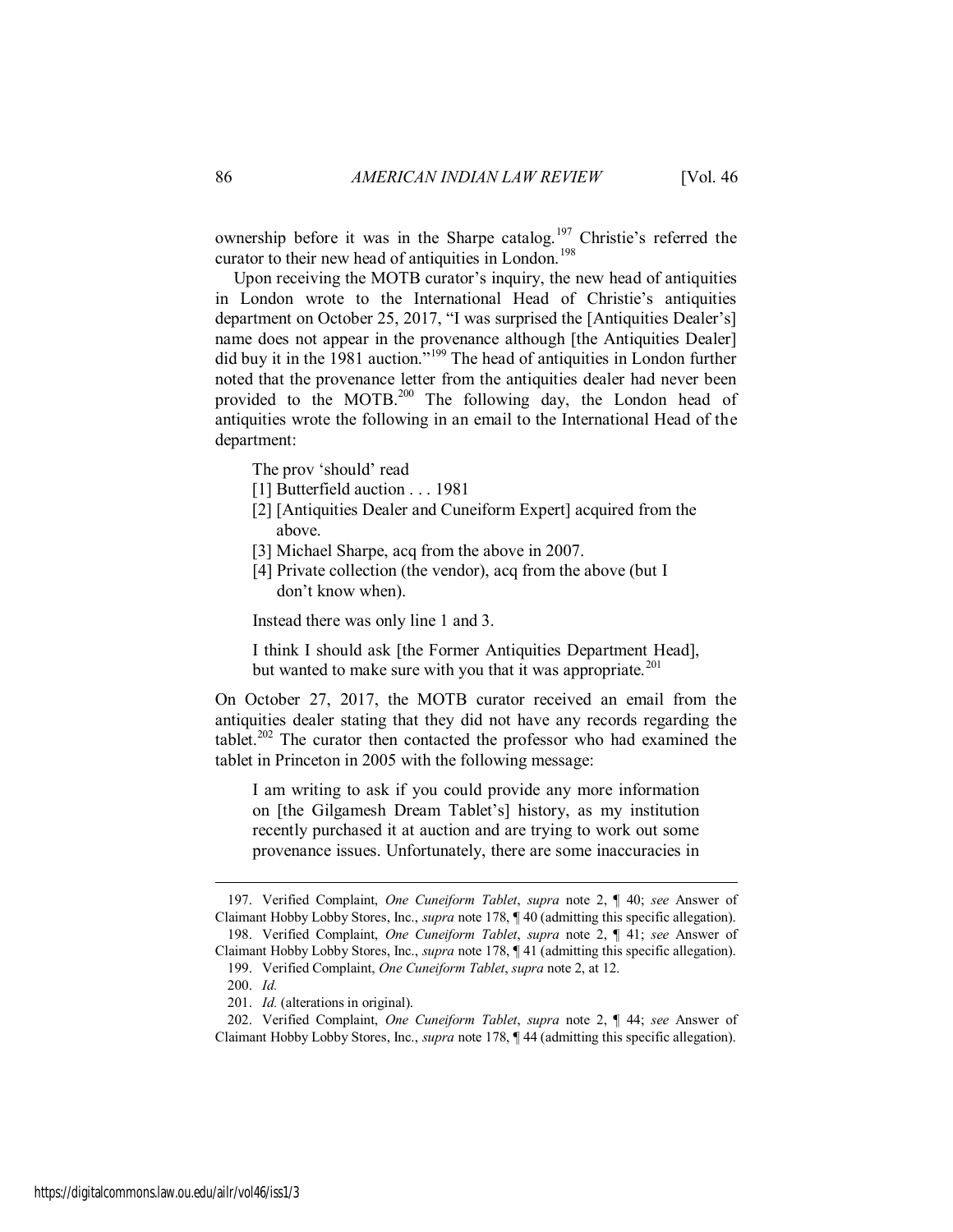the [Auction House] material and I am trying to get to the bottom of it all. $^{203}$ 

The Complaint notes that Hobby Lobby did not purchase the tablet at auction, but through a private sale.<sup>204</sup> Hobby Lobby does not deny this in its Answer. $205$ 

Christie's antiquities department head in London emailed the antiquities dealer on October 30, 2017, writing:

We have recently been contacted by the present owner with a question in regards to the tablet. As you know, an identification and statement of provenance are mentioned by Michael Sharpe in his Catalog No. 1 (dated to 2007 I believe) and the present owner is asking if a copy can be sent to him. I therefore wanted to ask you if you would agree for us to forward these two documents on.<sup>206</sup>

The antiquities dealer failed to respond to this inquiry.<sup>207</sup>

On October 31, 2017, the MOTB collections director requested urgent assistance with these questions about the tablet's provenance from Christie's, stating:

We are, however, in a difficult situation. As we reviewed again our provenance documentation on this item, we discovered that we could not confirm that it was in the US in 1981. The earliest that we are able to document is 2005. This puts us in a very difficult situation, with the museum opening on November 18 and installations taking place at this moment. $208$ 

Christie's employees provided the MOTB with copies of the cuneiform expert's certificate of authenticity, the Butterfield catalog from 1981, and an invoice showing payment for Butterfield's lot 1503 with the name of the antiquities dealer as buyer redacted.<sup>209</sup> In its Answer, Hobby Lobby

<sup>203.</sup> Verified Complaint, *One Cuneiform Tablet*, *supra* note 2, ¶ 45 (alterations in original); *see* Answer of Claimant Hobby Lobby Stores, Inc., *supra* note 178, ¶ 45 (admitting this specific allegation).

<sup>204.</sup> Verified Complaint, *One Cuneiform Tablet*, *supra* note 2, at 13.

<sup>205.</sup> Answer of Claimant Hobby Lobby Stores, Inc., *supra* note 178, at 5.

<sup>206.</sup> Verified Complaint, *One Cuneiform Tablet*, *supra* note 2, at 13.

<sup>207.</sup> *Id.*

<sup>208.</sup> Verified Complaint, *One Cuneiform Tablet*, *supra* note 2, ¶ 48; *see* Answer of Claimant Hobby Lobby Stores, Inc., *supra* note 178, ¶ 48 (admitting this specific allegation).

<sup>209.</sup> Verified Complaint, *One Cuneiform Tablet*, *supra* note 2, at 14.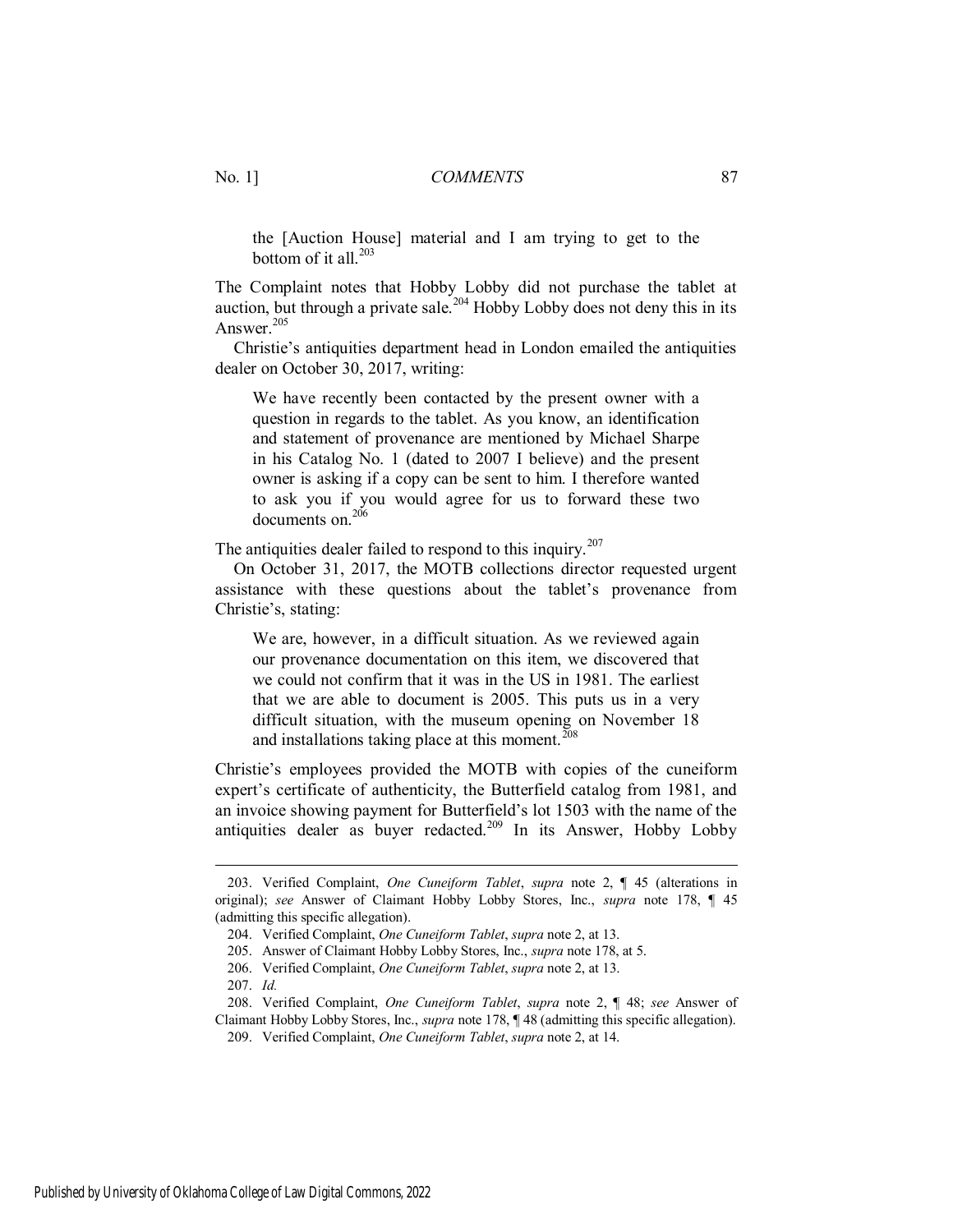confirms that this documentation was forwarded to them and that the name of the buyer was redacted.<sup>210</sup> According to the government, the MOTB collections director responded to the Christie's employee that "[t]he identification in the catalog is clearly a mistake. This is not a bronze fragment and could not be mistaken for one. . . . What do we do in such a case? We have no history of ownership beyond the [Christie's] sale."<sup>211</sup> The London antiquities department head sent the following message to the Christie's employees who had provided the documentation to MOTB, presumably in response to the collections director's concerns:

The lot is vaguely described, but it is not unusual for this [sic] type of objects. It was a box of miscellan[e]ous, mainly of bronze, and contained the tablet as well. The [Antiquities Dealer and Cuneiform Expert] bought the lot because of the presence of the tablet in it and confirmed it to us.

This had been cleared by Legal at the time.

(Emphasis added [in Complaint])<sup>212</sup>

According to the Complaint, the antiquities dealer stated that he did not confirm provenance details or any other information with Christie's employees. $^{213}$ 

*2. Related Case: Hobby Lobby Stores, Inc. v. Christie's, Inc. & John Doe #1, No. 20-CV-2239 (E.D.N.Y. filed May 19, 2020)* 

One day after the United States filed its forfeiture action against Hobby Lobby seeking the return of the Gilgamesh Dream Tablet, Hobby Lobby filed a Complaint against Christie's and an initially unnamed co-defendant (later identified as Joseph David Hackmey) alleging fraud and breach of express and implied warranty.<sup>214</sup> In its Complaint, Hobby Lobby acknowledges the history of illegal sale and export of Mesopotamian

<sup>210.</sup> Answer of Claimant Hobby Lobby Stores, Inc., *supra* note 178, at 6.

<sup>211.</sup> Verified Complaint, *One Cuneiform Tablet*, *supra* note 2, ¶ 50; *see* Answer of Claimant Hobby Lobby Stores, Inc., *supra* note 178, ¶ 50 (admitting this specific allegation). 212. Verified Complaint, *One Cuneiform Tablet*, *supra* note 2, at 14 (alterations in

original). 213. *Id.*

<sup>214.</sup> Complaint, *Hobby Lobby v. Christie's*, *supra* note 161, at 1–2; *see also* Amended Complaint ¶ 6, Hobby Lobby v. Christie's, No. 20-CV-2239 (E.D.N.Y. Feb. 1, 2021) [hereinafter Amended Complaint, *Hobby Lobby v. Christie's*]. Hobby Lobby filed the Amended Complaint naming Hackmey as the co-defendant. Hackmey is identified in the Amended Complaint as an Israeli private collector. *Id.* ¶ 6.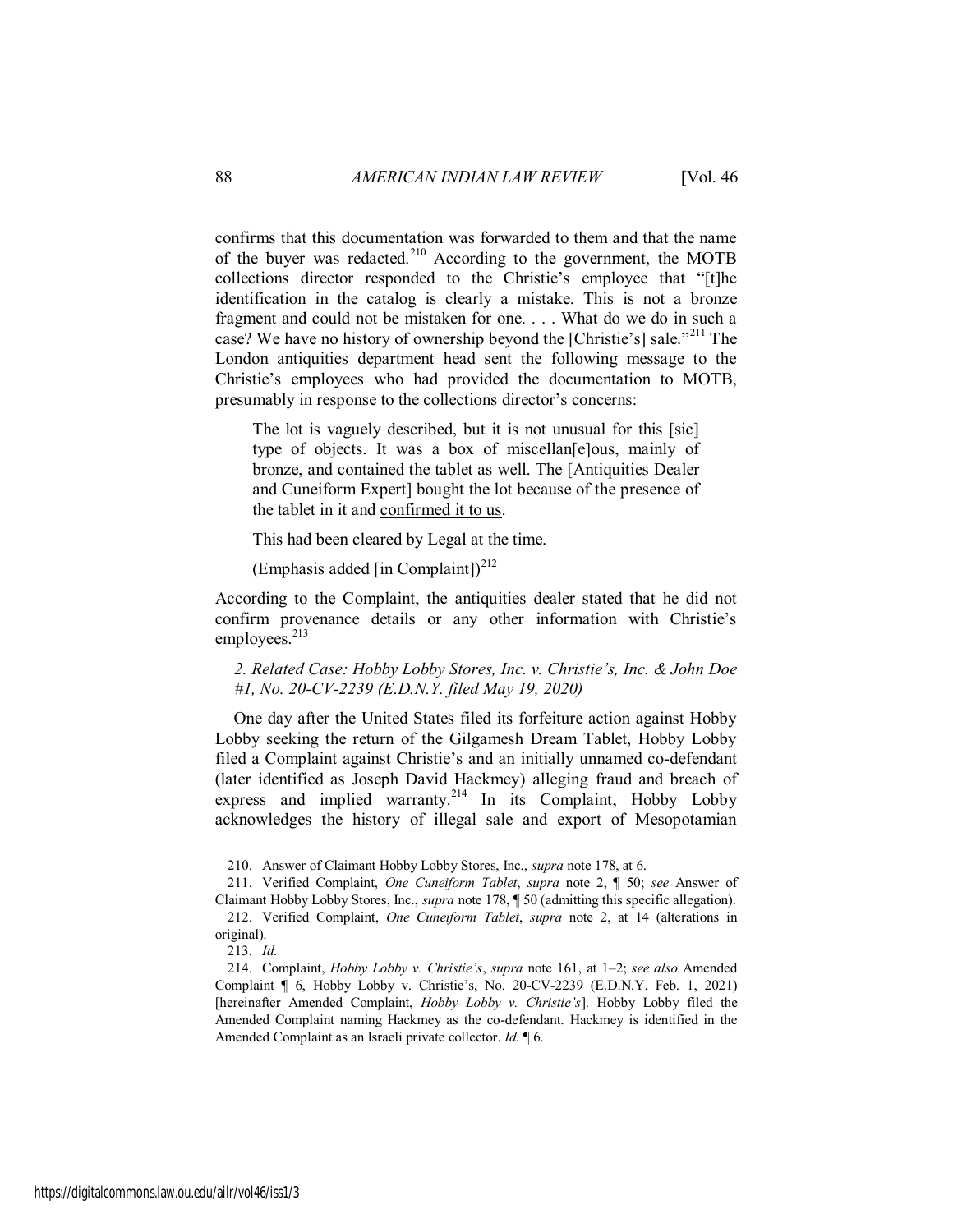cuneiform objects.<sup>215</sup> Hobby Lobby also asserts that Christie's made public claims about the thoroughness of their provenance research, stating "[t]he sale by Christie's of an antiquity represents a 'gold standard' of certification that an object is legally owned and may be offered for sale on the international market." $^{216}$ 

The history of the Gilgamesh Dream Tablet's ownership that is detailed in Hobby Lobby's Complaint against Christie's parallels the history provided by the government in the forfeiture action. Hobby Lobby asserts that the tablet first appeared on the international market in 2001 while it was in the possession of a London-based Jordanian antiquities dealer.<sup>217</sup> The Complaint states that an American dealer bought the tablet and shipped it to the United States in 2003.<sup>218</sup> In 2007, Hobby Lobby states that the tablet was sold again, this time to two buyers for  $$50,000$ <sup>219</sup> Hobby Lobby notes that those buyers were not provided with provenance information when they purchased the tablet, but when they requested it at a later date, they were given "a fictitious provenance" stating that the tablet had been sold in 1981 by Butterfield and Butterfield as part of lot  $1503$ .<sup>220</sup>

Those buyers then "consigned the tablet to Michael Sharpe Rare and Antiquarian Books in Pasadena, California," in 2007.<sup>221</sup> They provided the Butterfield and Butterfield provenance information to Sharpe, who sold the tablet to an unknown owner.<sup>222</sup> Sometime before fall 2013, Hobby Lobby alleges that Hackmey bought the tablet from an unknown "intermediate owner."<sup>223</sup> By fall 2013, "Hackmey consigned the tablet to Christie's" London location.<sup>224</sup>

According to the Complaint, a Hobby Lobby representative examined the Gilgamesh Dream Tablet at Christie's in March 2014.<sup>225</sup> Hobby Lobby makes a point to emphasize in the Complaint that Christie's knew they were actively acquiring biblical antiquities for the planned MOTB.<sup>226</sup> Christie's

 $\overline{a}$ 

224. *Id.*

226. *Id.* 

<sup>215.</sup> Complaint, *Hobby Lobby v. Christie's*, *supra* note 161, at 3–4.

<sup>216.</sup> *Id.* at 4–5.

<sup>217.</sup> *Id.* at 5.

<sup>218.</sup> *Id.*

<sup>219.</sup> *Id.*

<sup>220.</sup> *Id.* 

<sup>221.</sup> *Id.* at 6.

<sup>222.</sup> *Id.*

<sup>223.</sup> Amended Complaint, *Hobby Lobby v. Christie's*, *supra* note 214, at 6.

<sup>225.</sup> Complaint, *Hobby Lobby v. Christie's*, *supra* note 161, at 6.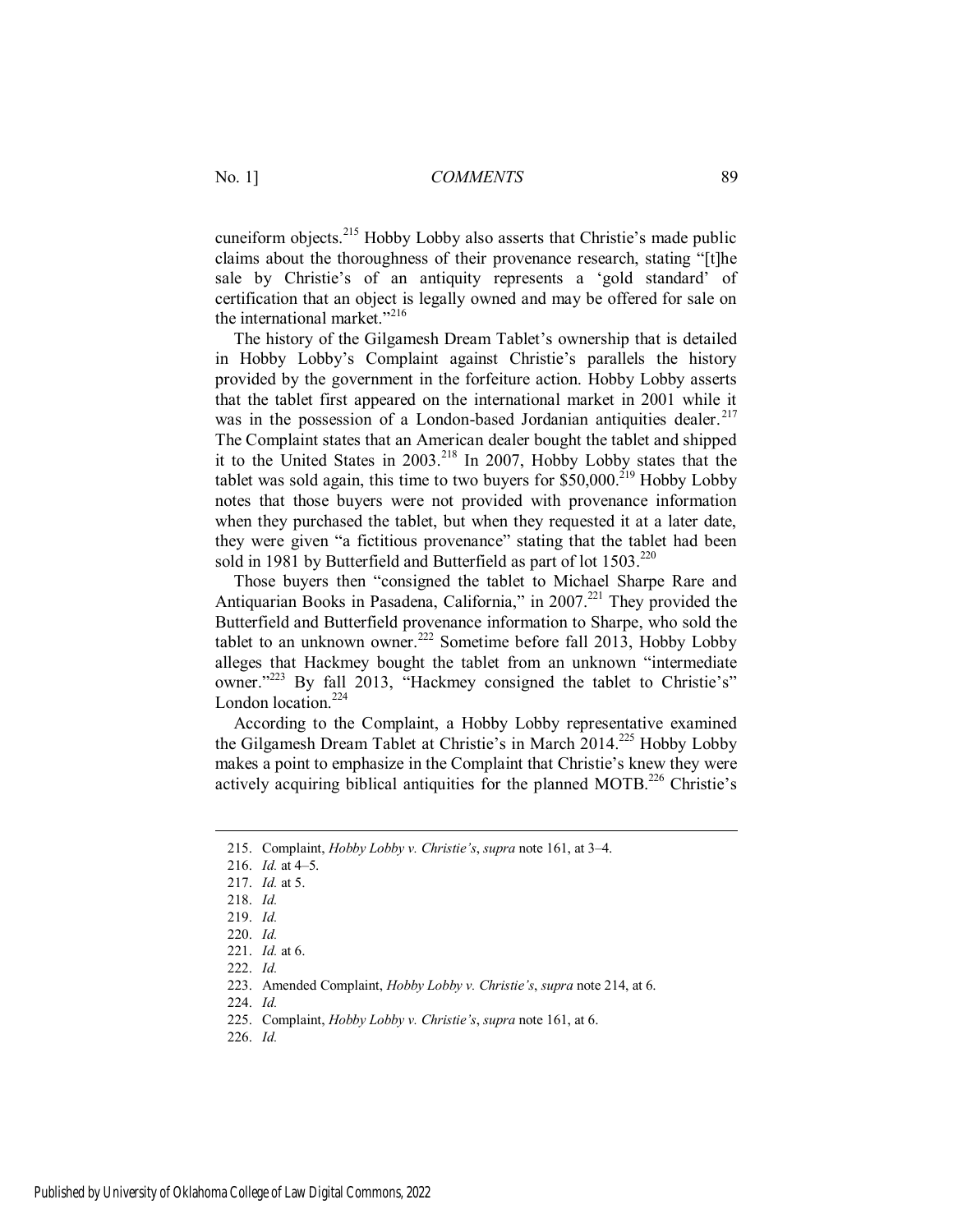offered the tablet to Hobby Lobby through a "specially prepared private sale catalogue," which represented the object's provenance as:

Butterfield and Butterfield, San Francisco, 20 August 1981, lot 1503.

With Michael Sharpe Rare and Antiquarian Books, Pasadena, California.<sup>227</sup>

Hobby Lobby notes that there was no reference in any of the materials they were provided by Christie's to the dealer who imported the tablet from London in 2003 or any of the other subsequent owners.<sup>228</sup> Thus, Hobby Lobby asserts that they believed the tablet was imported long before import restrictions were imposed on Iraqi cultural objects and they had no cause to question the provenance information Christie's provided.<sup>229</sup>

Furthermore, Hobby Lobby's complaint states that they requested copies of all provenance documentation for the tablet from Christie's prior to finalizing the purchase.<sup>230</sup> In an email from Christie's to Hobby Lobby, a Christie's representative stated that the Gilgamesh Dream Tablet had been exported from Iraq before 1981, that the buyer from Butterfield's confirmed it as part of lot 1503 in the 1981 auction, and that Butterfield's had been told that the tablet was de-accessioned from a museum.<sup>231</sup> Christie's did not give Hobby Lobby any provenance documentation beyond the Butterfield's and Michael Sharpe catalogs.<sup>232</sup>

In preparation for the opening of the MOTB in 2017, Hobby Lobby transferred the Gilgamesh Dream Tablet to the MOTB in Washington, D.C. and museum staff attempted to gather additional provenance information to complete their records.<sup>233</sup> Specifically, MOTB employees requested confirmation of the Butterfield's provenance and the names of those who owned the tablet before it was sold by Michael Sharpe.<sup>234</sup> Hobby Lobby alleges that the MOTB received "incomplete documentation" for the tablet

227. *Id.*

- 228. *Id.*
- 229. *Id.* at 7.
- 230. *Id.*
- 231. *Id.*
- 232. *Id.* 233. *Id.* at 9.
- 234. *Id.*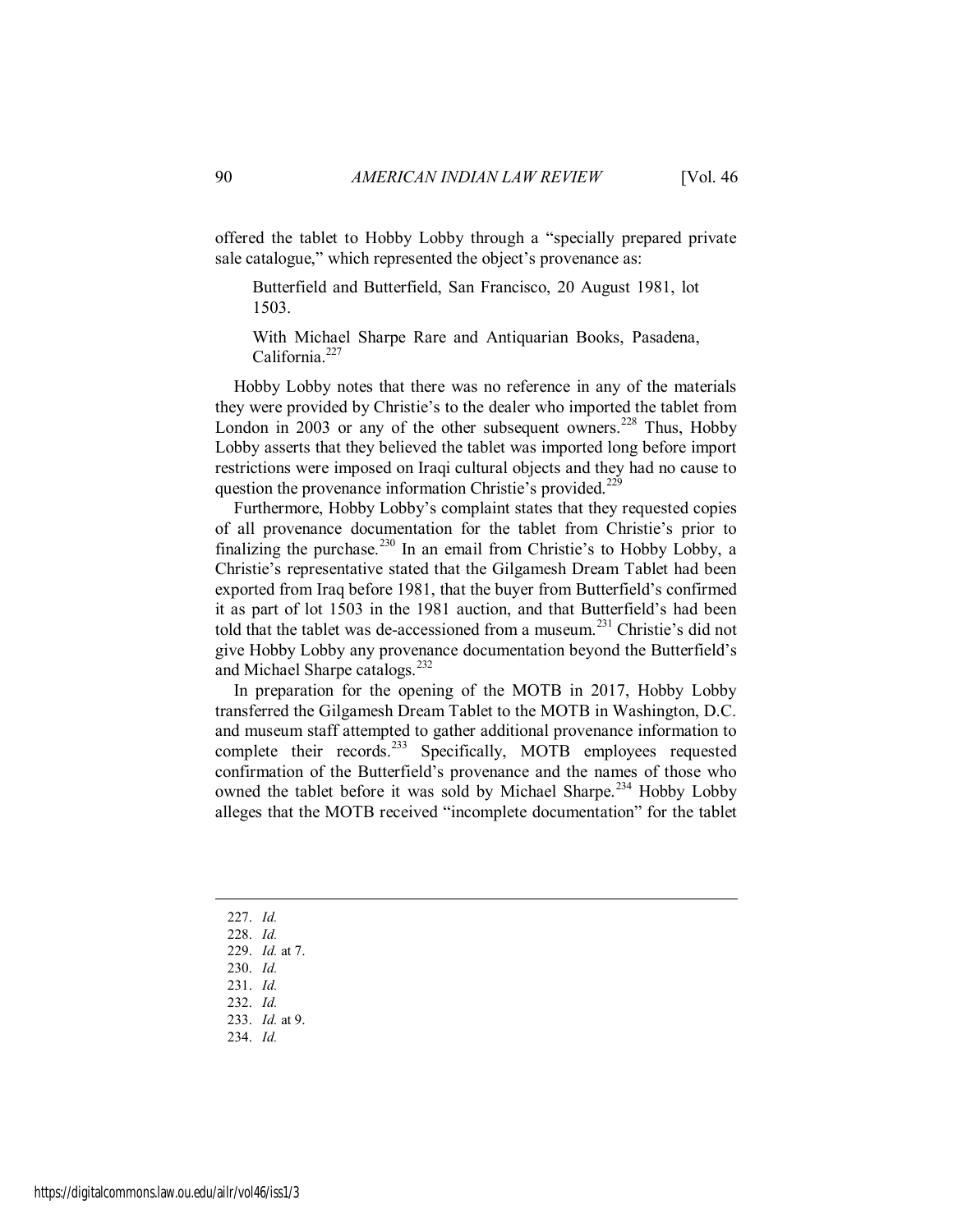from Christies.<sup>235</sup> MOTB staff also tried to contact the antiquities dealer who bought the tablet in 2003, but they received no response.  $23\overline{6}$ 

Despite revelations in the legal filings that MOTB staff were not entirely satisfied with the provenance information provided by Christie's, MOTB representatives made public statements to the contrary as the new museum opened in 2017 with the Gilgamesh Dream Tablet featured in one of the exhibitions. In an October 2017 article for *Science Magazine*, Lizzie Wade chronicled her preview tour of the museum's exhibitions, including specific discussions with MOTB representatives about the provenance issues that had plagued the institution.<sup>237</sup> During the tour, Seth Pollinger, who was the director of museum content in 2017, showed Wade where the Gilgamesh Dream Tablet would be exhibited on the history floor.<sup>238</sup> Wade noted in her article that Pollinger was "quick to mention that the dream tablet has a 'clear provenance.'"<sup>239</sup> He was unable to provide further details about the tablet's provenance and when Wade requested additional information from the MOTB the day after her tour, the museum "declined" to provide that information.<sup>240</sup> However, Wade also wrote that "[d]uring [the] tour, Pollinger acknowledged that the museum has not adequately tackled the issue of provenance in its exhibits. $1241$  As it turns out, the provenance questions raised in Wade's article about the Gilgamesh Dream Tablet, in particular, were well founded, and museum staff had been working for months to answer them.

The Gilgamesh Dream Tablet was seized from the MOTB on September 24, 2019, by Immigration and Customs Enforcement agents.<sup>242</sup> Hobby Lobby claims that they did not know the tablet had been illegally imported in either 2003 or 2014 until they met with ICE personnel on January 23, 2020.<sup>243</sup> In their Complaint, Hobby Lobby states that the government informed them that:

<sup>235.</sup> *Id.*

<sup>236.</sup> *Id.*

<sup>237.</sup> Lizzie Wade, *Can the Museum of the Bible Overcome the Sins of the Past?*, SCI. MAG. (Oct. 16, 2017), https://www.sciencemag.org/news/2017/10/can-museum-bibleovercome-sins-past.

<sup>238.</sup> *Id.*

<sup>239.</sup> *Id.*

<sup>240.</sup> *Id.*

<sup>241.</sup> *Id.*

<sup>242.</sup> Complaint, *Hobby Lobby v. Christie's*, *supra* note 161, at 9.

<sup>243.</sup> *Id.* at 10.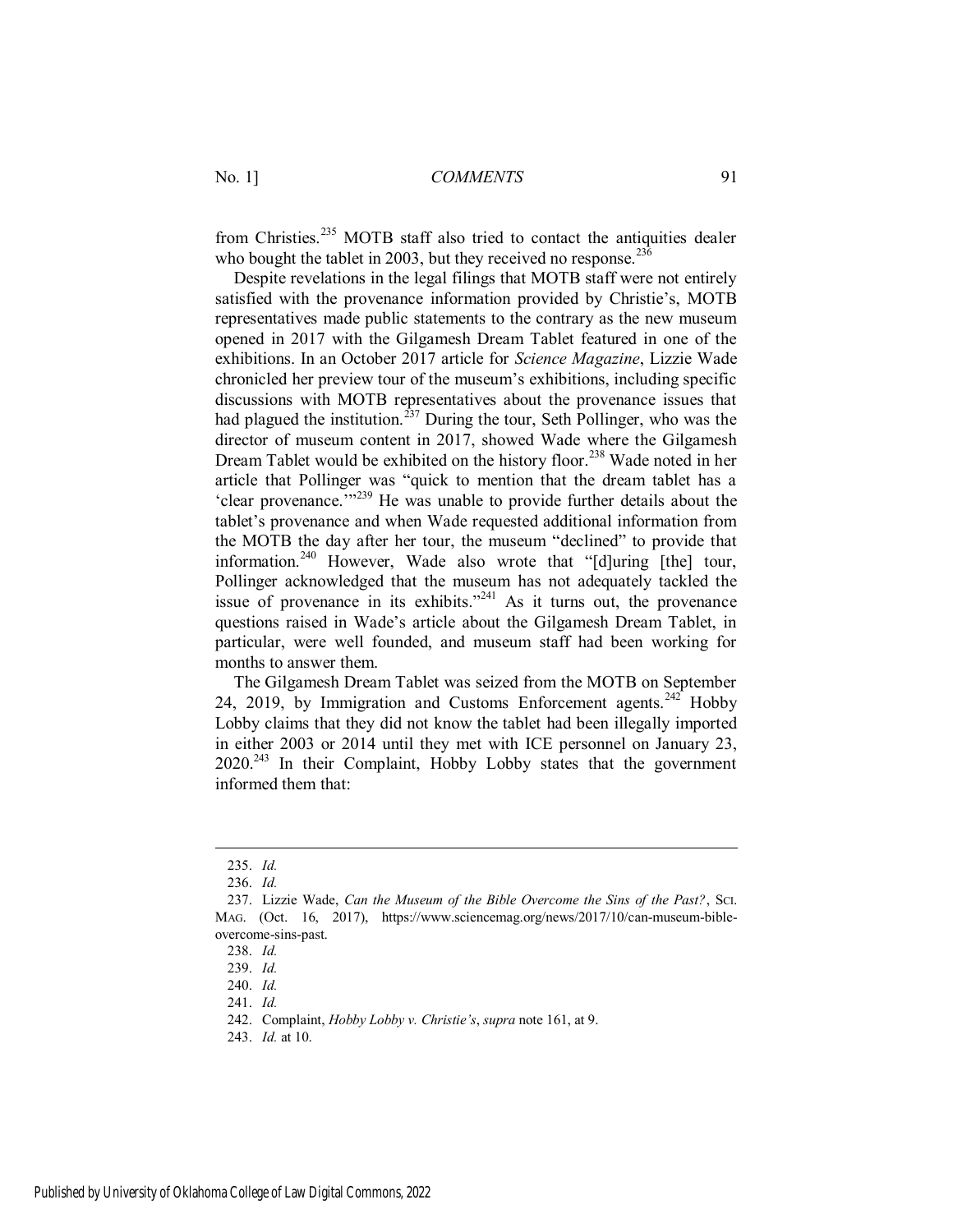(i) Christie's had sold the Tablet to Hobby Lobby knowing that the provenance it had provided was false, in that the Tablet had not been sold at Butterfield's in 1981, but, rather, imported in 2003 by the American Dealer from London to the United States, (ii) the Tablet was stolen property belonging to the Republic of Iraq, and (iii) the Tablet was imported illegally by the American Dealer in 2003 and by Christie's in 2014 in violation of the National Stolen Property Act.<sup>244</sup>

Upon learning this, Hobby Lobby contacted Christie's requesting a refund for the purchase price of the Gilgamesh Dream Tablet, which they believed would have to be forfeited.<sup>245</sup> Christie's refused to refund the \$1.6 million.<sup>246</sup> Hobby Lobby asserts that because Christie's would not refund the purchase price of the tablet, they were "forced to decline to stipulate voluntarily to the Government's forfeiture of the tablet."<sup>247</sup>

On November 29, 2021, the parties filed a joint notice of settlement with the court248 and the case was voluntarily dismissed with prejudice on December 2, 2021.249 No details regarding the settlement have been made available to the public nor has there been any reporting on the matter by journalists. The Gilgamesh Dream Tablet was returned to Iraq in December 2021.250

#### *3. The Government's Legal Theory of the Case*

As in the 2017 case, the government relied on 19 U.S.C. §  $1595a(c)(1)(A)$  to assert its forfeiture claim against Hobby Lobby.<sup>251</sup> Under  $§$  1595a(c)(1)(A), "[m]erchandise which is introduced or attempted to be introduced into the United States contrary to law . . . shall be seized and forfeited if it . . . is stolen, smuggled, or clandestinely imported or introduced."<sup>252</sup> Unlike the 2017 case, which focused more on the smuggling

<sup>244.</sup> *Id.*

<sup>245.</sup> *Id.*

<sup>246.</sup> *Id.* at 10–11.

<sup>247.</sup> *Id.* at 11.

<sup>248.</sup> Joint Notice of Settlement and Motion to Retain Jurisdiction, Hobby Lobby Stores, Inc. v. Christie's Inc., No. 20-CV-2239 (E.D.N.Y. Nov. 29, 2021).

<sup>249.</sup> Joint Stipulation of Dismissal with Prejudice, Hobby Lobby Stores, Inc. v. Christie's, Inc., No. 20-CV-2239 (E.D.N.Y. Dec. 2, 2021).

<sup>250.</sup> *Iraq Marks Return of Looted Gilgamesh Tablet from the U.S.*, ALJAZEERA (Dec. 7, 2021), https://www.aljazeera.com/news/2021/12/7/iraq-marks-return-of-looted-gilgameshtablet-from-the-us.

<sup>251.</sup> Verified Complaint, *One Cuneiform Tablet*, *supra* note 2, at 3.

<sup>252.</sup> *Id.* (quoting 19 U.S.C. § 1595a(c)(1)(A)).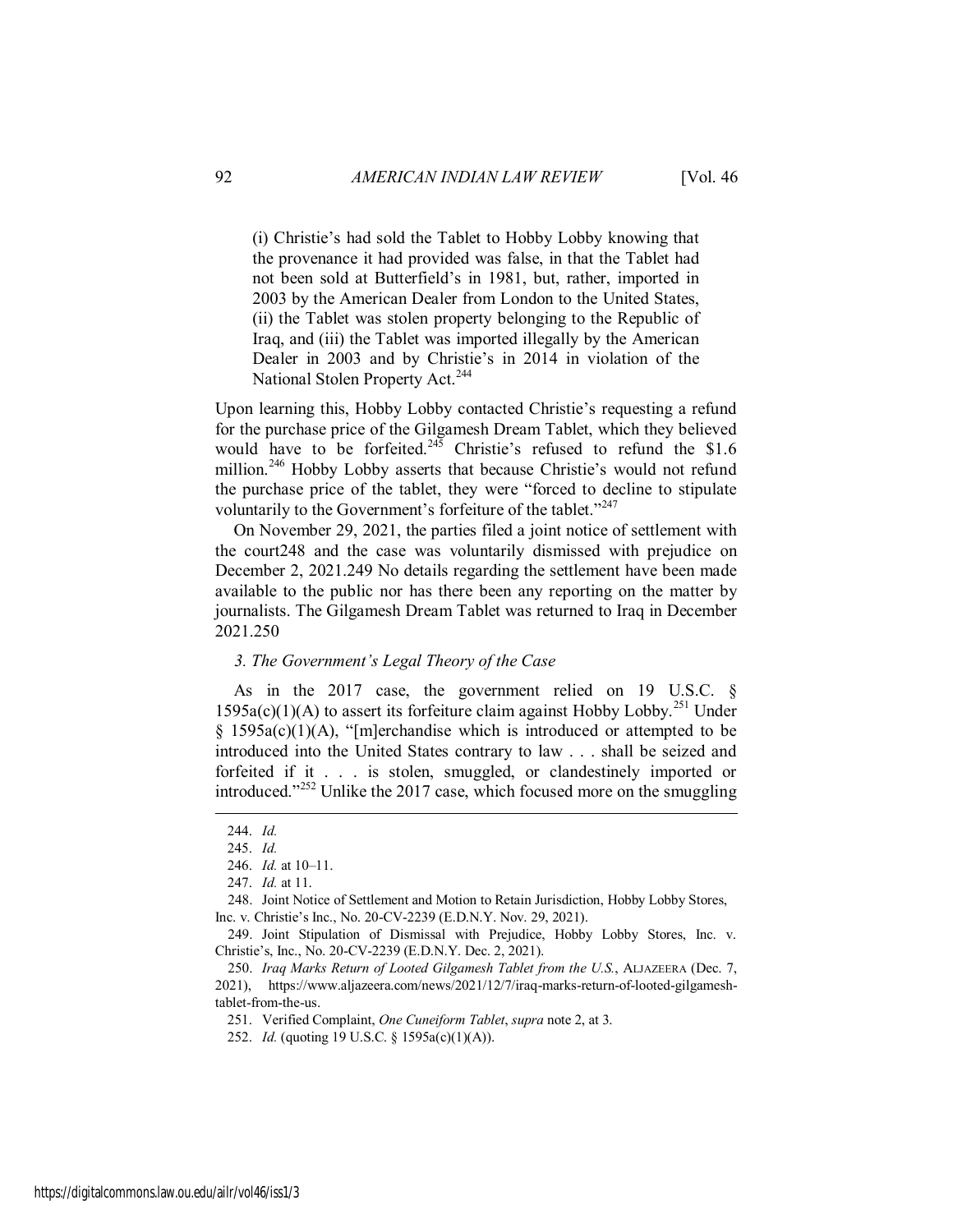and illegal import of the clay objects, in the Gilgamesh Dream Tablet case, the government focuses on the importation of stolen cultural property. The Complaint cites 18 U.S.C. § 2314, which states:

Whoever transports, transmits, or transfers in interstate or foreign commerce any goods, wares, merchandise . . . of the value of \$5,000 or more, knowing the same to have been stolen, converted or taken by fraud [violates the law]. $^{253}$ 

Finally, the Complaint states that under both of the aforementioned provisions of the United States Code, cultural property removed "without official authorization from a foreign country whose laws establish state ownership of such cultural property" is viewed as "stolen" property.<sup>254</sup>

Unlike the 2017 forfeiture action, the Complaint in the 2020 action does not address violations of U.S. Customs laws in significant detail because the circumstances of the two cases are different in that regard. In the 2017 case, Hobby Lobby imported thousands of cuneiform objects directly from sellers in the UAE using commercial shipping carriers. Additionally, in that case, Hobby Lobby quite clearly attempted to circumvent customs laws by shipping the objects in multiple packages with false documentation and declared values under \$2,000. In the 2020 case, Hobby Lobby purchased a single object from a well-known international auction house and the tablet was shipped directly from Christie's London location to their New York offices and thus did not pass through U.S. Customs in the same way.

The Complaint in the 2020 forfeiture action for the Gilgamesh Dream Tablet cites exactly the same international laws as were cited in the 2017 action. In fact, the 2020 Complaint repeats, verbatim, the international law framework laid out in the 2017 Complaint.

#### *C. The Current State of Affairs*

As the legal bases for these two cases demonstrate, there are numerous domestic and international laws in place to protect cultural objects from illegal trade. However, in the United States, these laws are really only applicable *after* such objects have been imported into the country. By then, culturally significant artifacts have already been removed from their places of origin without the knowledge of government or cultural protection officials, they may have been damaged in transit, and some are so small that they may even be lost. Increasingly, as was discussed in Section I.B,

<sup>253.</sup> *Id.* (quoting 18 U.S.C. § 2314).

<sup>254.</sup> *Id.* at 4.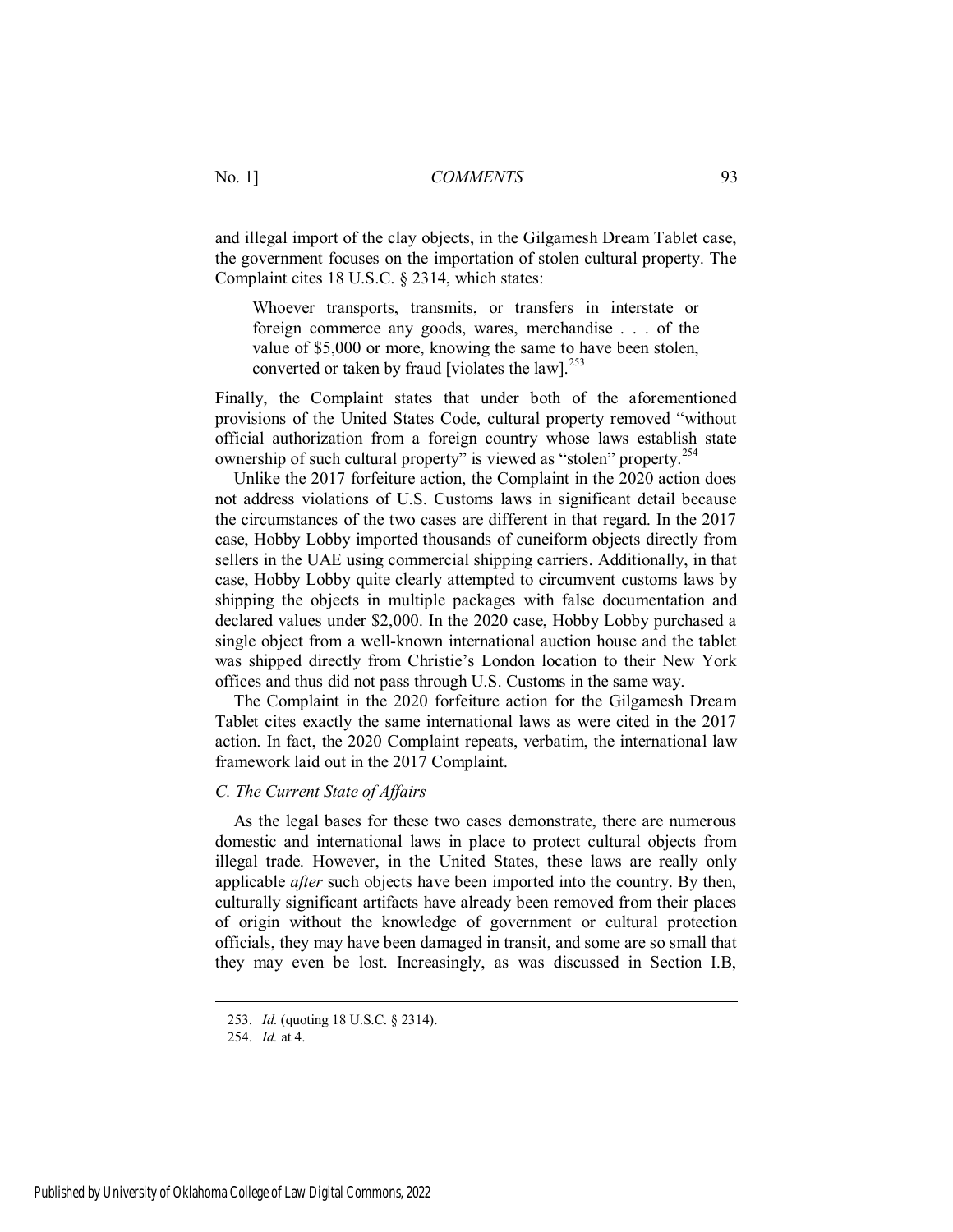proceeds from the sale of cultural artifacts stolen from places like Iraq and Syria are being used to fund terrorist organizations. Furthermore, importation of stolen artifacts can strain relationships between countries. Laws that are intended to protect these objects and discourage the illegal antiquities trade are only effective if the illegally obtained objects are discovered by authorities. While the current legal regime may be successful in repatriating some stolen cultural objects from the United States to their countries of origin, it is not particularly effective as a means of deterring U.S. actors from participating in the international trade in illegal antiquities in the first place.

Despite domestic and international laws in place to protect cultural property and despite the domestic and international committees continuously working to revise these laws and guidelines to respond to current threats, cultural property remains imperiled. The Green family and Hobby Lobby not only illegally imported *thousands* of stolen indigenous cuneiform objects in 2010 and 2014, but they also illegally imported additional cultural artifacts, including thirteen papyrus fragments from Egypt in 2013 and a medieval Greek biblical manuscript in  $2014$ <sup>255</sup> Hobby Lobby President and Chair of the MOTB board Steve Green has said that when he began the collection in 2009, he did not know much "about the world of collecting."<sup>256</sup>

Green has consistently fallen back on his naiveté as a collector when he is questioned about illegal acquisitions and has placed blame on others to avoid taking full accountability for his actions.<sup>257</sup> In a March 2020 press release announcing the return of 5,000 Egyptian papyrus fragments and 6,500 Iraqi cuneiform objects, Green said:

<sup>255.</sup> Eileen Kinsella, *The Owners of Hobby Lobby Are Returning Biblical Antiquities That Were Allegedly Stolen by an Oxford Professor*, ARTNET (Oct. 15, 2019), https://news.artnet.com/art-world/hobby-lobby-illicit-antiquities-1679329; David D'Arcy, *Museum of the Bible Returns Hand-Written Gospels Looted from Greece During the First World War*, ART NEWSPAPER (Nov. 26, 2020), https://www.theartnewspaper.com/news/ museum-of-the-bible-returns-hand-written-gospels-looted-from-greece-during-the-firstworld-war; Press Release, Museum of the Bible, Museum of the Bible Solves Mystery of Missing Greek Manuscript; Will Return Artifact to Rightful Owners (Aug. 10, 2018), https://www.museumofthebible.org/newsroom/museum-of-the-bible-solves-mystery-ofmissing-greek-manuscript-will-return-artifact-to-rightful-owners.

<sup>256.</sup> Press Release, Museum of the Bible, Statement on Past Acquisitions (Mar. 26, 2020), https://www.museumofthebible.org/newsroom/statement-on-past-acquisitions. 257. *Id.*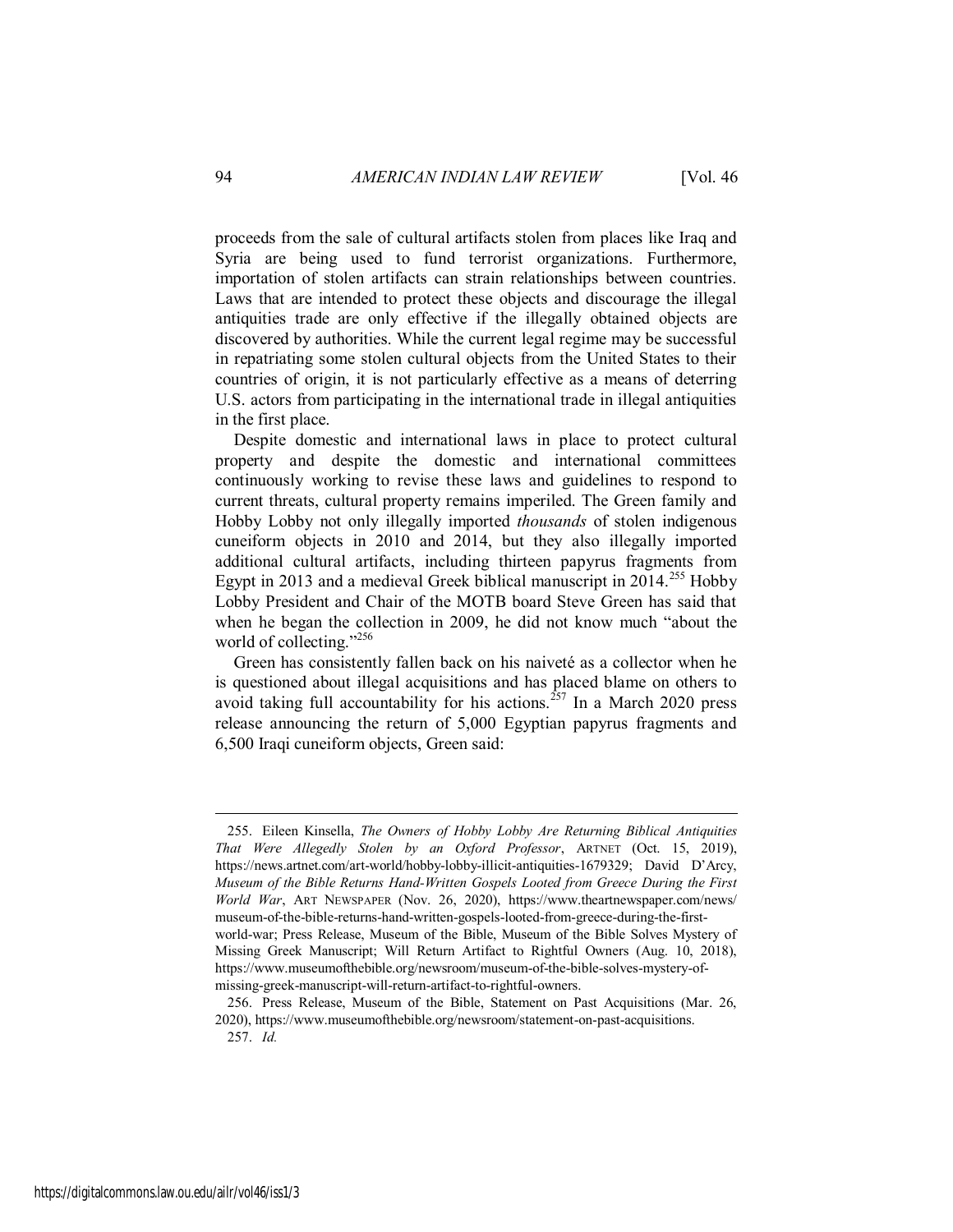It is well known that I trusted the wrong people to guide me, and unwittingly dealt with unscrupulous dealers in those early years. One area where I fell short was not appreciating the importance of the provenance of the items I purchased.

When I purchased items in those early years, dealers would make representations about an item's provenance, which the consultants I employed would say was sufficient. As I came to understand taking a dealer at his or her word was not good enough, I cut ties with those consultants. When I engaged with new advisors, I acquired a better understanding of the importance of verifying provenance and we developed a rigorous acquisitions policy that would help avoid repeating those early mistakes<sup>258</sup>

Green ended his statement by affirming his commitment to only acquiring objects with verifiable provenance and returning any "items in the collection for which another person or entity has a better claim."<sup>259</sup> Are these Green's sincere sentiments, or simply the result of him being caught violating cultural property and customs laws on multiple occasions? More importantly, what can be done to hold collectors like Green more accountable for their participation in the international market for stolen antiquities?

One step the U.S. government took as part of its 2017 settlement with Hobby Lobby was to require the MOTB to develop an acquisition policy that addressed the acquisition of cultural property. That policy first appeared on the MOTB website on January 7, 2018, and was primarily based on the standards articulated in the Association of Art Museum Directors 2008 Report on the Acquisition of Archaeological Materials and Ancient Art.<sup>260</sup> Over the last three years, this policy has been revised and is now referred to on the MOTB website as the "Collections Management Policy" (CMP). $^{261}$ 

The CMP specifies that acquisitions can only be made by the "Board of Directors" (of which Green is the chair) and the "Chief Curatorial

<sup>258.</sup> *Id.* 

<sup>259.</sup> *Id.* 

<sup>260.</sup> *Acquisition Policy*, MUSEUM OF THE BIBLE (Jan. 7, 2018), https://web.archive.org/ web/20180107054856mp /https://www.museumofthebible.org/acquisitions-policy.

<sup>261.</sup> *Collections Management Policy*, MUSEUM OF THE BIBLE, https://www.museumofthe bible.org/acquisitions-policy (last visited Jan. 8, 2021).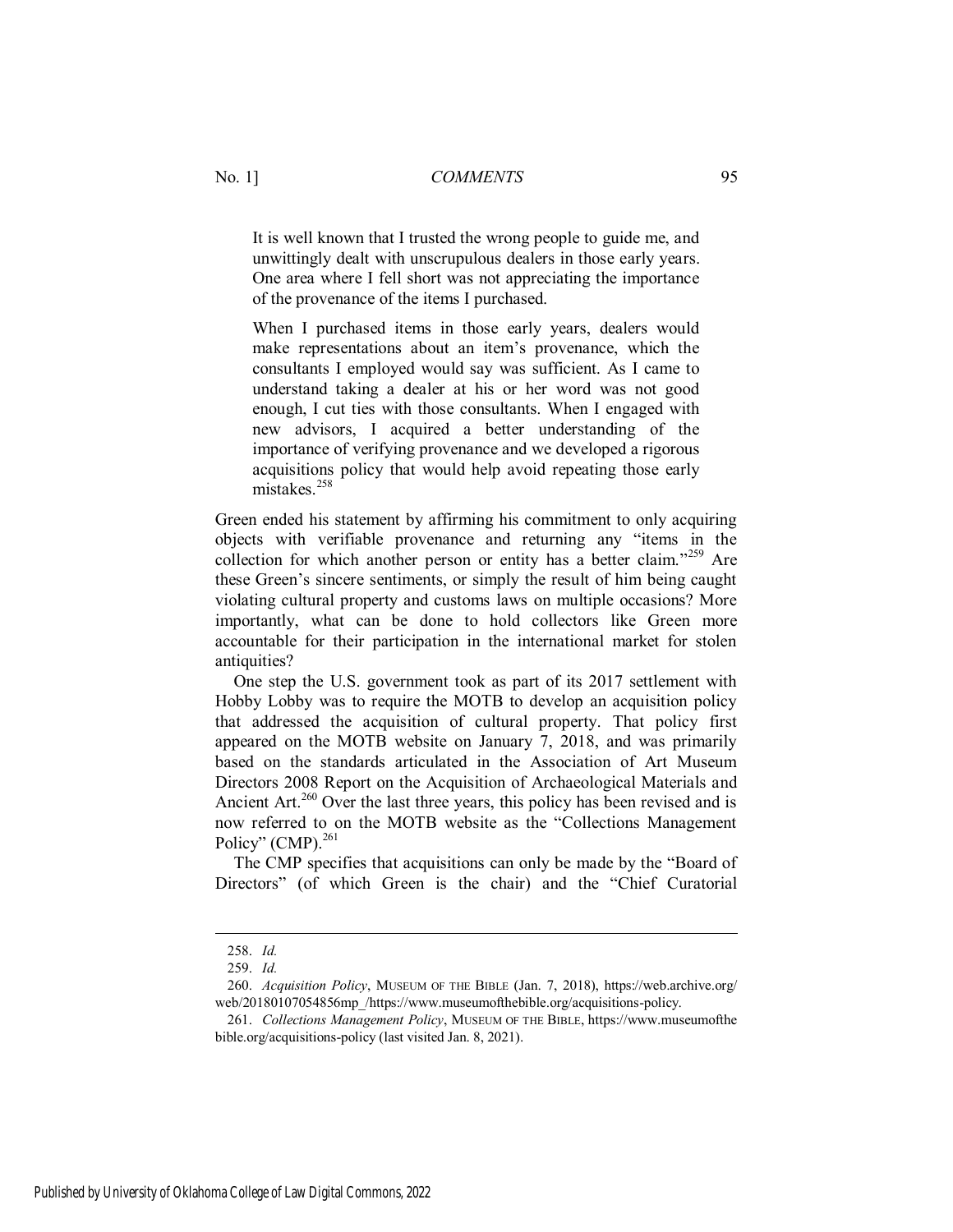Officer." $262$  It also states that the "MOTB is committed to the responsible acquisition of Work(s) for the permanent Collection pursuant to<sup> $\dot{v}$ </sup> several specific guidelines.<sup>263</sup> The most relevant for the purposes of this Comment are:

4. The Museum must comply with all applicable local, state, and federal U.S. laws, and *should* also comply with foreign laws; governing ownership and title, import, export, and other issues pertinent to acquisition decisions.

5. The Museum must thoroughly research the ownership history of a Work(s) prior to its acquisition and make a rigorous effort to obtain accurate written documentation with respect to its history, including . . . import and export documents as relevant . . . .

6. Where a Work(s) is being imported into the U.S. in connection with its acquisition by the Museum, import documentation must be obtained and compliance with export laws of the country of *immediate past export* to the U.S. must be confirmed.

7. No Work(s) shall be acquired it if its record of provenance is *unsatisfactory* or if there is any uncertainty concerning legal transfer of title.<sup>264</sup>

The CMP also contains a "Statement of Principles" and a section on the "Ethics of Collecting."<sup>265</sup> Both make vague references to the museum's commitment to responsible collecting and its condemnation of trafficking in stolen artifacts.<sup>266</sup> Finally, the CMP includes a one-sentence repatriation policy, stating that "[i]f the Museum acquires a Work(s) that is part of another country's cultural patrimony in a manner that is inconsistent with this policy, it will seek to make equitable arrangements for the return to the country of origin if it is legally free to do so.<sup> $5267$ </sup> It is unclear to whom or what the last "it" in the policy refers. Although the current CMP expands the previous acquisitions policy and includes a lot of words, much of the language surrounding the collecting of cultural property, commitments to provenance research, and repatriation is ambiguous. Given Green's record

 $\overline{a}$ 

267. *Id.*

<sup>262.</sup> *Id.*

<sup>263.</sup> *Id.*

<sup>264.</sup> *Id.* (emphasis added).

<sup>265.</sup> *Id.*

<sup>266.</sup> *Id.*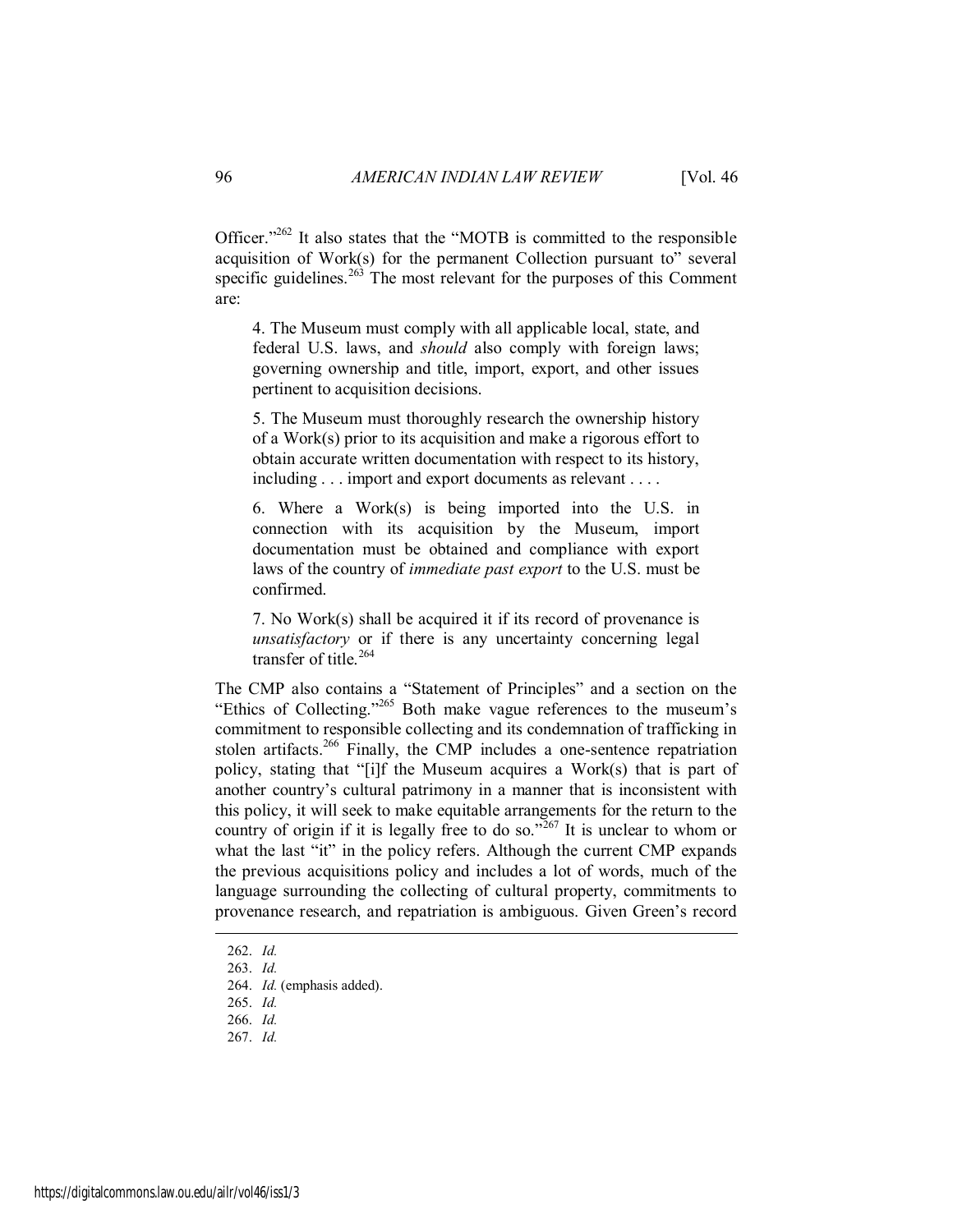as a collector, it is difficult to read these "policies" as anything more than lip service and their ambiguity as anything short of leaving the door open for future "mistakes."

All of this reveals that both Green and, through his leadership, the MOTB, fail to recognize the cultural artifacts in their collections as anything more than generally representative of human history. So much of what they have collected is the heritage of long-lost cultures, all that is left of ancient human beings—literally their fingerprints, signatures, and writing, in the case of the cuneiform objects. For Green, these indigenous Iraqi cuneiform objects merely *represent* human history in service of telling the story of the Bible. For Iraqis and anyone who traces their heritage to ancient Mesopotamia, the clay tablets and seals meticulously created by their ancestors are much more than a representation of history. The descendants of these ancient humans have an internationally recognized human right to possess and engage with what remains of their ancestors and the culture and language they created.

#### *III. The Future of Cultural Heritage Protection*

It is clear that the current legal regime is simply not sufficient to protect cultural artifacts from being removed from their places of origin. This is especially true for places like Iraq, which has few resources to protect cultural objects from plunder and where there are economic incentives for people to sell them on the international market. Collectors, art dealers, and auction houses in the United States and Europe are taking advantage of this situation, as they have for decades, because the existing consequences for violating cultural property laws are not enough of a deterrent. Our collective responsibility to respect and protect human rights, including the human rights related to cultural property, demands a collective commitment to preventing the illegal removal of cultural heritage.

Collectors, auction houses, museums, websites, and all other entities engaging in the international antiquities trade must be held accountable for knowing the law and following it. One of the best ways to achieve this is to establish clear due diligence standards that apply to *anyone* engaging in the international antiquities trade. The Green family and Hobby Lobby recklessly scooped up as many antiquities as possible, as quickly as possible, and without engaging in any serious provenance due diligence *despite* being warned against purchasing Iraqi antiquities by an expert. Christie's, an internationally renowned auction house, appears to have knowingly offered stolen indigenous Iraqi cultural property for sale,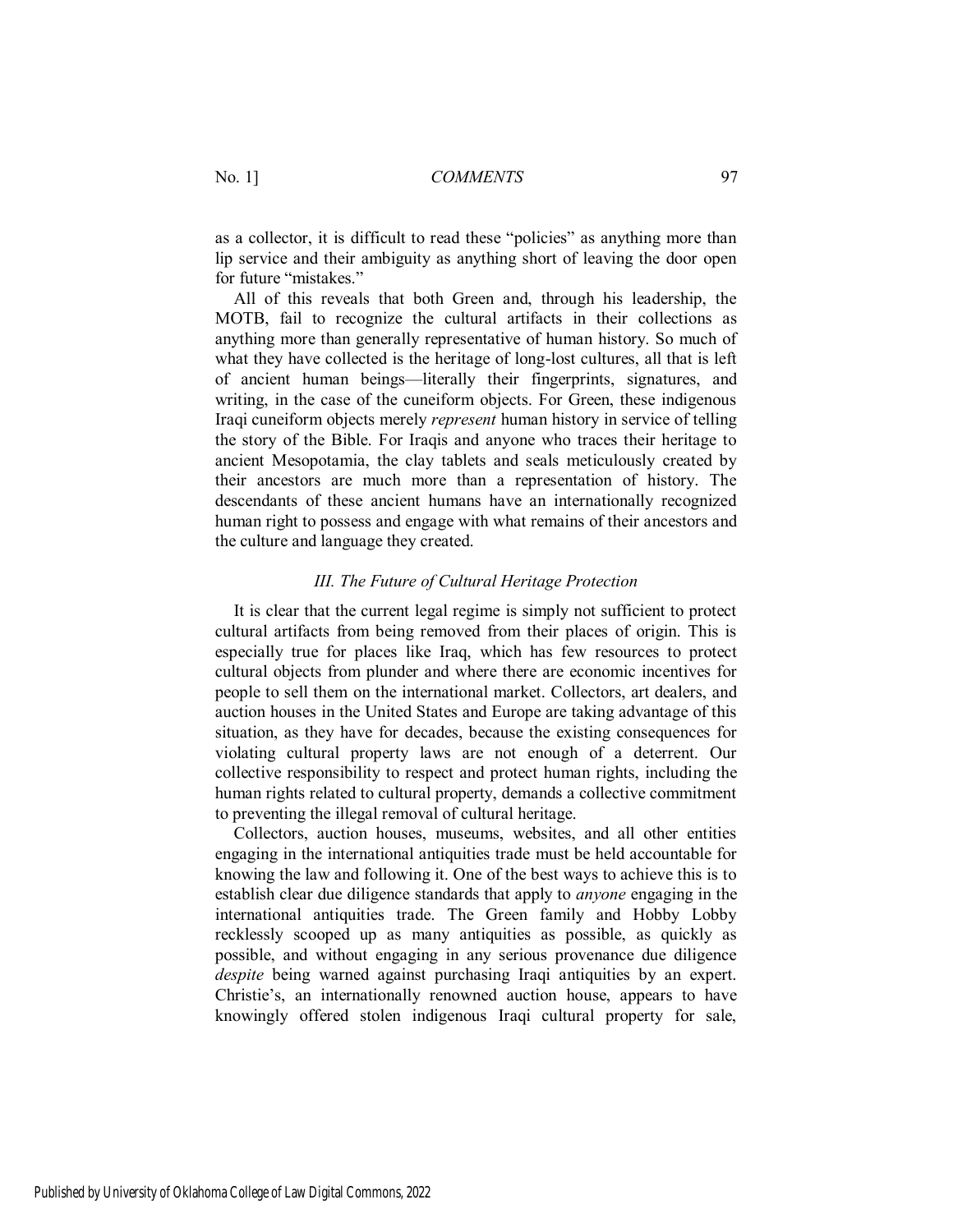attempting to avoid detection by selling the Gilgamesh Dream Tablet in a private sale. In so doing, the Greens, Hobby Lobby, Christie's, and numerous art dealers willfully interfered with the human rights of others. These two cases against Hobby Lobby make it clear that more responsibility must be placed on the businesses and collectors engaged in the international antiquities trade to conduct human rights and cultural heritage due diligence.

#### *A. Applying the U.N. Guiding Principles on Business and Human Rights to the Trade in Cultural Heritage*

While various organizations, both domestic and international, have developed due diligence guidelines and standards for provenance research, none of them are specifically linked to a recognition of human rights nor are they binding on collectors or corporations.<sup>268</sup> However, the U.N. Guiding Principles on Business and Human Rights (UNGPs) extend many of the human rights obligations previously only imposed on governments to businesses. As was discussed in the Introduction, cultural heritage is an essential element of human rights because it is inextricably linked with individual and community identity.<sup>269</sup> Culture has been considered a facet of human rights since the 1948 Universal Declaration of Human Rights.<sup>270</sup> Therefore, anyone engaged in the *business* of the trade in cultural heritage must consider the human rights aspect of that business.

The UNGPs were endorsed by the U.N. Human Rights Council on June 16, 2011.<sup>271</sup> Part II of the UNGPs establishes the international standards businesses should use to address human rights issues they encounter.<sup>272</sup> First, the UNGPs establish the "foundational principles" that:

> 11. Business enterprises should respect human rights. This means that they should avoid infringing on the human

<sup>268.</sup> *See Guidelines on the Acquisition of Archaeological Material and Ancient Art, supra* note 149; G.A. Res. 69/196, International Guidelines for Crime Prevention and Criminal Justice Responses with Respect to Trafficking in Cultural Property and Other Related Offences (Dec. 18, 2014).

<sup>269.</sup> Silverman & Ruggles, *supra* note 15, at 5.

<sup>270.</sup> *Id.* at 4.

<sup>271.</sup> OFF. OF THE HIGH COMM'R, U.N. HUM. RTS., GUIDING PRINCIPLES ON BUSINESS AND HUMAN RIGHTS (2011), http://www.ohchr.org/documents/publications/guidingprinciples businesshr\_en.pdf at iv [hereinafter UNGPS].

<sup>272.</sup> Evelyn M. Aswad, *The Future of Freedom of Expression Online*, 17 DUKE L. TECH. REV. 26, 39 (2018).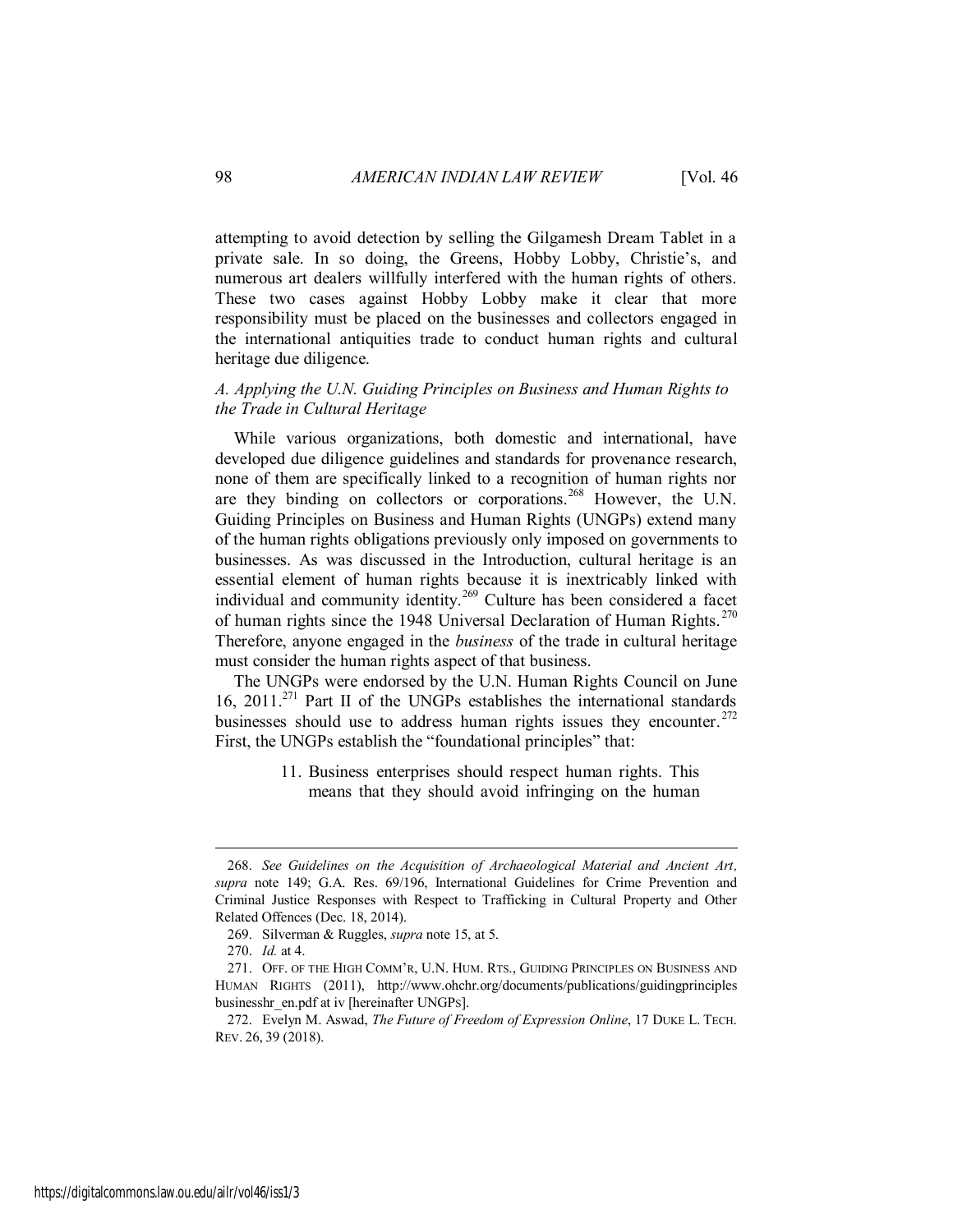rights of others and should address adverse human rights impacts with which they are involved.

. . . .

12. The responsibility of business enterprises to respect human rights refers to internationally recognized human rights—understood, at a minimum, as those expressed in the International Bill of Human Rights and the principles concerning fundamental rights set out in the International Labour Organization's Declaration on Fundamental Principles and Rights of Work.

. . . .

- 13. The responsibility to respect human rights requires that business enterprises:
	- (a) Avoid causing or contributing to adverse human rights impacts through their own activities, and address such impacts when they occur;
	- (b) Seek to prevent or mitigate adverse human rights impacts that are directly linked to their operations, products or services by their business relationships, even if they have not contributed to those impacts.
- . . . .
	- 14. The responsibility of business enterprises to respect human rights applies to all enterprises regardless of their size, sector, operational context, ownership and structure. Nevertheless, the scale and complexity of the means through which enterprises meet that responsibility may vary according to these factors and with the severity of the enterprise's adverse human rights impacts.
	- . . . .
		- 15. In order to meet their responsibility to respect human rights, business enterprises should have in place policies and processes appropriate to their size and circumstances, including:
			- (a) A policy commitment to meet their responsibility to respect human rights;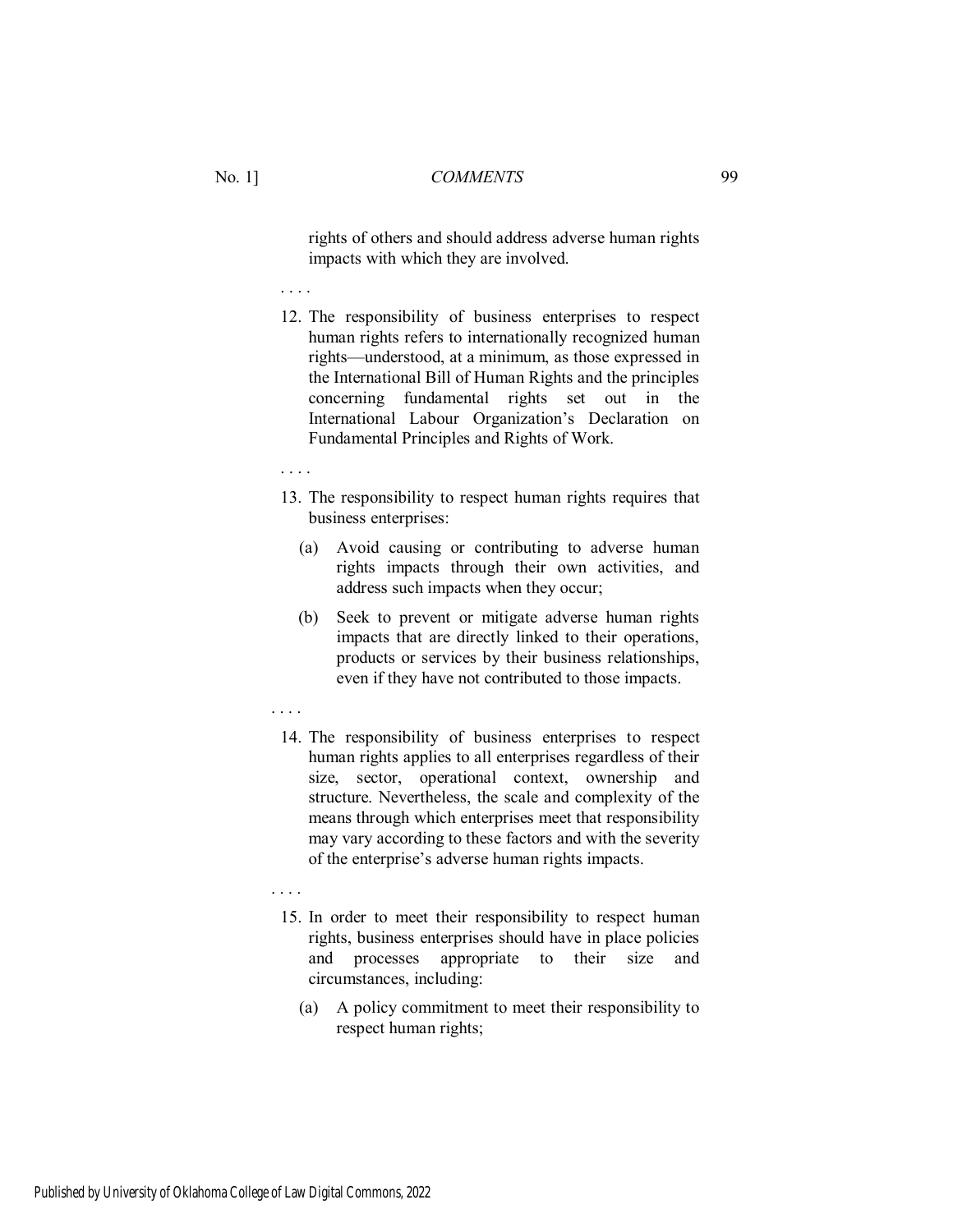- (b) A human rights due diligence process to identify, prevent, mitigate and account for how they address their impacts on human rights;
- (c) Processes to enable the remediation of any adverse human rights impacts they cause or to which they contribute. $273$

Applying these principles to businesses such as Hobby Lobby or Christie's would require such businesses to affirm their obligation to "respect human rights," including respect for the cultural heritage aspects of human rights.<sup>274</sup> The commentary to principle 11 further emphasizes that this respect for human rights "exists over and above compliance with national laws and regulations protecting human rights" and "requires taking adequate measures for their prevention, mitigation and, where appropriate, remediation." Under this principle, Hobby Lobby, Christie's, and other entities engaged in the trade in cultural heritage would obligate themselves to international human rights standards. They would also obligate themselves to taking particular actions that include *preventative* measures, such as engaging in provenance due diligence.

Principle 13 as applied to businesses purchasing cultural heritage abroad, prohibits them from engaging in activities (including actions *and* omissions) that adversely affect human rights.<sup>275</sup> Crucially, this principle extends to "business partners, entities in its value chain, and any other non-State or State entity directly linked to its business operations, products, or services," according to the commentary.<sup>276</sup> Therefore, businesses like Hobby Lobby or Christie's would not be able abdicate their human rights responsibilities by blaming a third party. Finally, principle 15 sets out three specific policy and process requirements for businesses, including a policy clearly stating their commitment to recognizing human rights and processes for due diligence and remediation.<sup>277</sup> These lead to "operational principles" that require businesses to articulate precisely how they will identify and remedy human rights violations.<sup>278</sup>

<sup>273.</sup> UNGPS, *supra* note 271, at 13–16.

<sup>274.</sup> *Id.* at 13.

<sup>275.</sup> *Id.* at 14–15.

<sup>276.</sup> *Id.* at 15.

<sup>277.</sup> *Id.* at 15–16.

<sup>278.</sup> *Id.* at 16–26.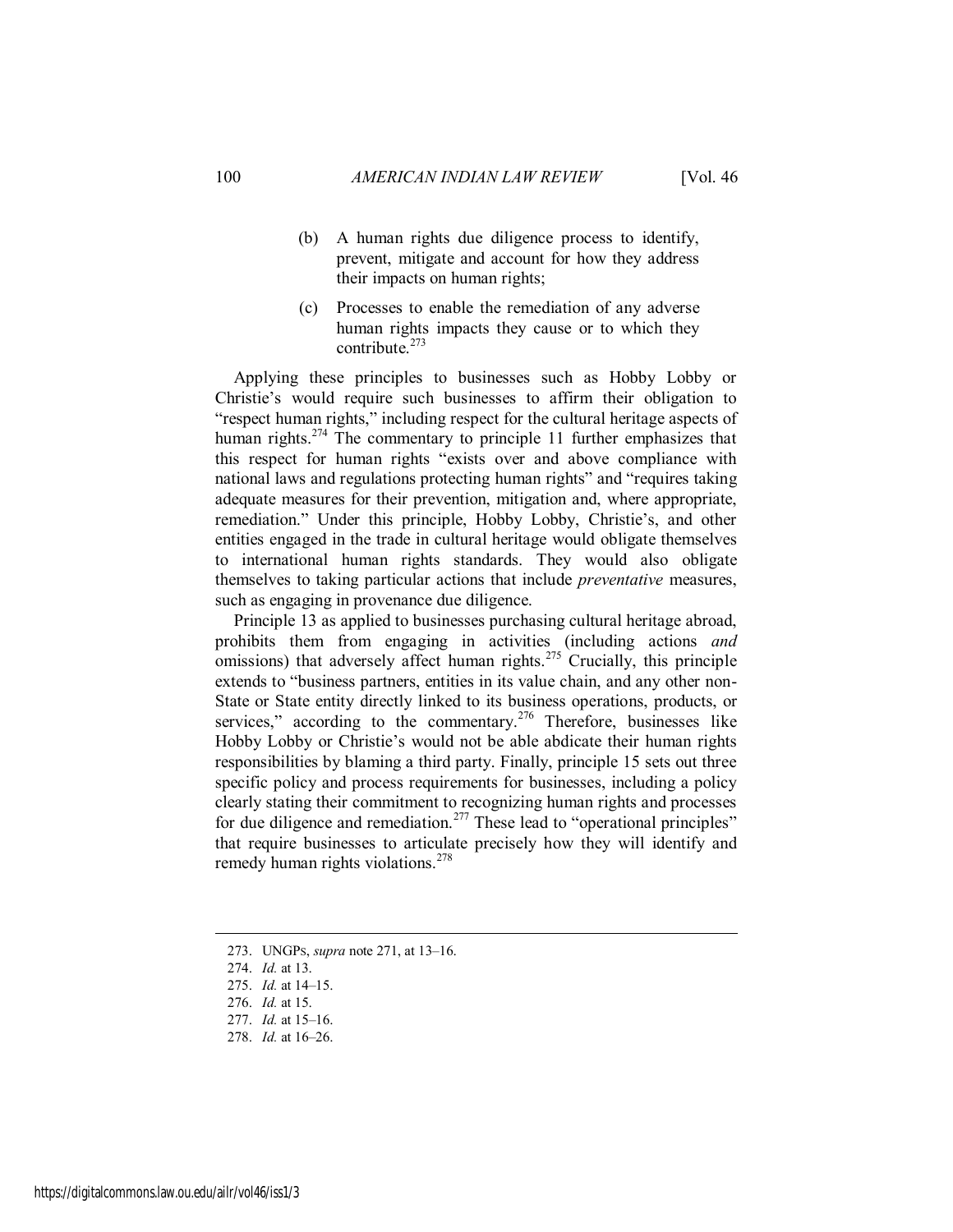The operational principles begin with principle 16, a policy commitment that becomes the foundation of the business's approach to fulfilling its responsibility to human rights.<sup>279</sup> This principle specifies that such a policy:

- (a) Is approved at the most senior level of the business enterprise;
- (b) Is informed by relevant internal and/or external expertise;
- (c) Stipulates the enterprise's human rights expectations of personnel, business partners and other parties directly linked to its operations, products or services;
- (d) Is publicly available and communicated internally and externally to all personnel, business partners and other relevant parties;
- (e) Is reflected in operational policies and procedures necessary to embed it throughout the business enterprise.<sup>280</sup>

For companies involved in the international market for cultural heritage, this kind of policy commitment would offer a level of transparency and accountability that does not currently exist. Neither Hobby Lobby nor Christie's has any publicly available policy statement regarding human rights as of this writing.

Through the UNGPs, the international community has affirmed that it expects businesses not only to respect human rights in general, but also to take decisive action to prevent and remediate any adverse human rights impacts they have caused or to which they have contributed. The U.S. government has encouraged businesses to "treat the [UNGPs] as a floor rather than a ceiling for implementing responsible business practices."<sup>281</sup> In 2013, the U.S. government published the *U.S. Government Approach on* 

<sup>279.</sup> *Id.* at 16.

<sup>280.</sup> *Id.*

<sup>281.</sup> U.S. DEP'T OF STATE, RESPONSIBLE BUSINESS CONDUCT: FIRST NATIONAL ACTION PLAN FOR THE UNITED STATES OF AMERICA 17 (Dec. 16, 2016), https://2009-2017.state.gov/ documents/organization/265918.pdf.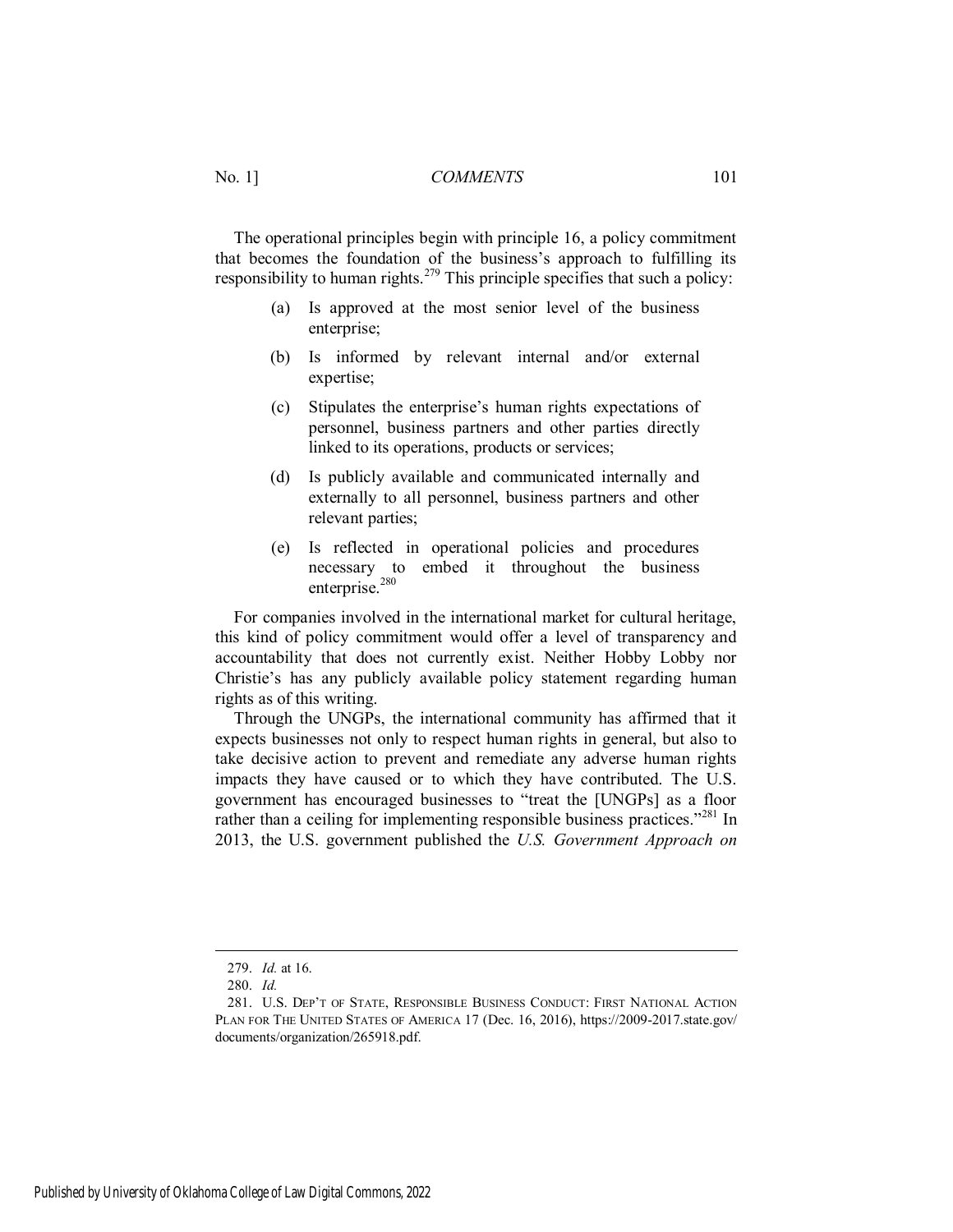*Business and Human Rights* in which it endorsed the operational principles of the UNGPs.<sup>282</sup>

Despite general international and domestic acceptance of the UNGPs by 2013, neither Hobby Lobby nor Christie's has adapted its business practices to align with these principles. Additionally, the UNGPs do not include cultural heritage as a specifically identified human right linked to the *business* of cultural heritage trade. Developing a set of guiding principles for human rights and cultural heritage that establish international expectations for the international trade in indigenous cultural heritage is a necessary next step to better protect cultural heritage from illegal trafficking. In addition, encouraging businesses involved in cultural heritage trade to adopt these principles along with the UNGPs requires them to publicly affirm their respect for human rights generally and their commitment to human rights and cultural heritage due diligence.

#### *B. Guiding Principles for Human Rights and the International Trade in Indigenous Cultural Heritage—A Proposal*

This proposal for Guiding Principles for Human Rights and the International Trade in Indigenous Cultural Heritage (HRCHGPs) is primarily adapted from the UNGPs, the International Council of Museums (ICOM) due diligence standards, and the Association of Art Museum Directors due diligence guidelines.<sup>283</sup> It is intended as a starting point to establish international expectations for the business of international trade in indigenous cultural heritage to be conducted with respect for human rights. These principles would apply to businesses, cultural institutions, collectors, and any other entity engaging in the international trade in indigenous cultural heritage. For example, they would apply to Hobby Lobby as a business purchasing indigenous cultural heritage, they would apply to Christie's and other art dealers as businesses selling indigenous cultural heritage, and they would apply to the Green family as collectors.

<sup>282.</sup> U.S. DEP'T OF STATE, U.S. GOVERNMENT APPROACH ON BUSINESS AND HUMAN RIGHTS 17 (2013), https://www.law.ou.edu/sites/default/files/tab-ftr-a/image/us\_approach\_ 2013.pdf.

<sup>283.</sup> UNGPS, *supra* note 271;, *Due Diligence / Good Faith*, ICOM INT'L OBSERVATORY ON ILLICIT TRAFFIC IN CULTURAL GOODS, https://www.obs-traffic.museum/due-diligencegood-faith (last visited Jan. 10, 2021); *Guidelines on the Acquisition of Archaeological Material and Ancient Art*, *supra* note 149. The form of this proposal is borrowed from that of the UNGPs as a set of principles already endorsed by the United Nations and the U.S. government and language is adapted from all three sources, which are already widely accepted.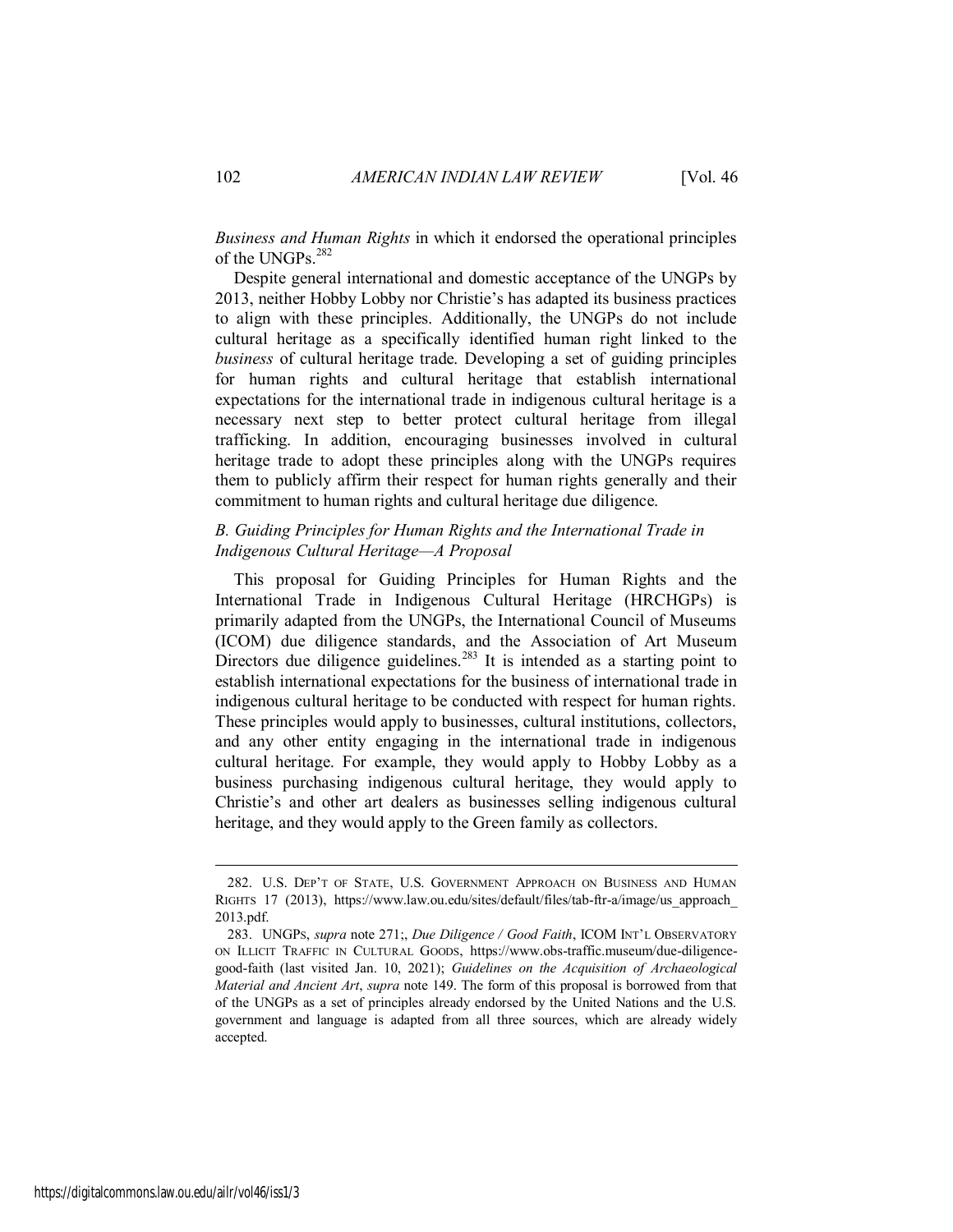#### *General Principles*

These Guiding Principles are grounded in the recognition of:

- (a) States' existing obligations to respect, protect and fulfill human rights and fundamental freedoms;
- (b) The fundamental relationship between human rights and cultural heritage;
- (c) The role of business enterprises as specialized organs of society performing specialized functions, required to comply with all applicable laws and to respect the human rights aspect of cultural heritage;
- (d) The need for rights and obligations to be matched to appropriate and effective remedies when breached.

These Guiding Principles apply to all States and to all business enterprises, both transnational and others, regardless of their size, sector, location, ownership and structure.

- I. The duty to protect human rights and cultural heritage
	- A. Foundational principles
		- 1. States must protect against human rights and cultural heritage abuse within their territory and/or jurisdiction by third parties, including business enterprises. This requires taking appropriate steps to prevent, investigate, punish and redress such abuse through effective policies, legislation, regulations, and adjudication.
		- 2. States should set out clearly the expectation that all business enterprises domiciled in their territory and/or jurisdiction respect the human rights aspect of cultural heritage throughout their operations.
		- 3. States have a responsibility to respect the human rights aspect of cultural heritage.
		- 4. Businesses and individuals involved in the international market for the trade in cultural heritage have a responsibility to respect the human rights aspect of cultural heritage.
		- 5. The responsibility to respect human rights and cultural heritage requires that business enterprises and individuals: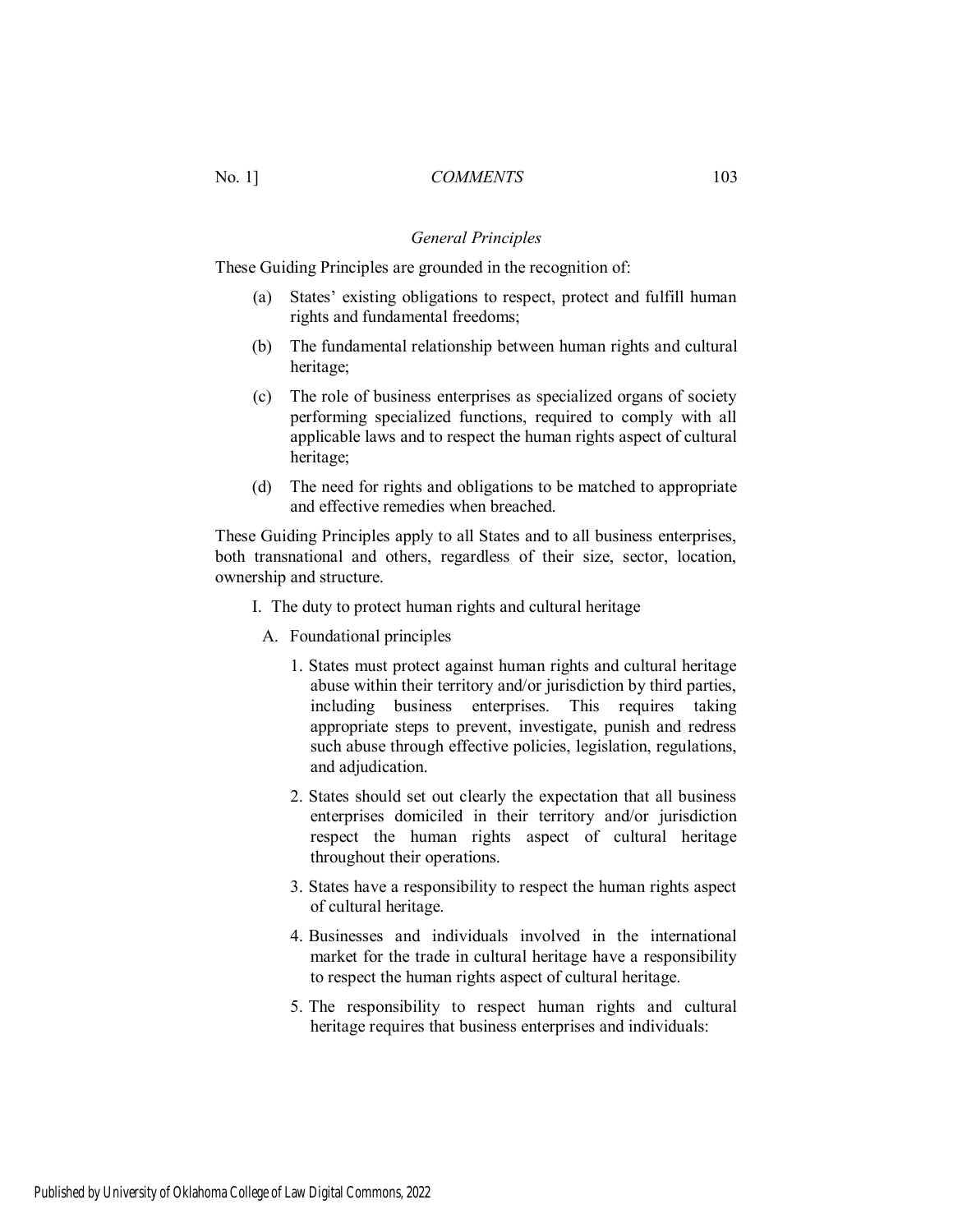- (a) Avoid causing or contributing to adverse human rights and cultural heritage impacts through their own activities and address such impacts when they occur;
- (b) Seek to prevent or mitigate adverse human rights and cultural heritage impacts that are directly linked to their operations, products, services, or purchases by their business relationships, even if they have not contributed directly to those impacts.
- B. Operational Principles

#### *General State regulatory and policy functions*

6. In meeting their duty to protect, States should:

- (a) Enforce laws that are aimed at, or have the effect of, requiring business enterprises and individuals to respect the human rights aspect of cultural heritage, and periodically to assess the adequacy of such laws and address any gaps;
- (b) Ensure that other laws and policies governing the creation and ongoing operation of business enterprises, such as corporate law, do not constrain but enable business respect for the human rights aspects of cultural heritage;
- (c) Provide effective guidance to business enterprises and individual collectors on how to respect the human rights aspects of cultural heritage throughout their operations;
- (d) Encourage, and where appropriate require, business enterprises and individual collectors to communicate how they address their human rights impacts with regard to cultural heritage.

#### *The State-business-individual collector nexus*

7. States should take additional steps to protect against human rights and cultural heritage abuses by business enterprises that are owned or controlled by the State, or that receive substantial support and services from State agencies such as export credit agencies and official investment insurance or guarantee agencies, including, where appropriate, requiring human rights and cultural heritage due diligence.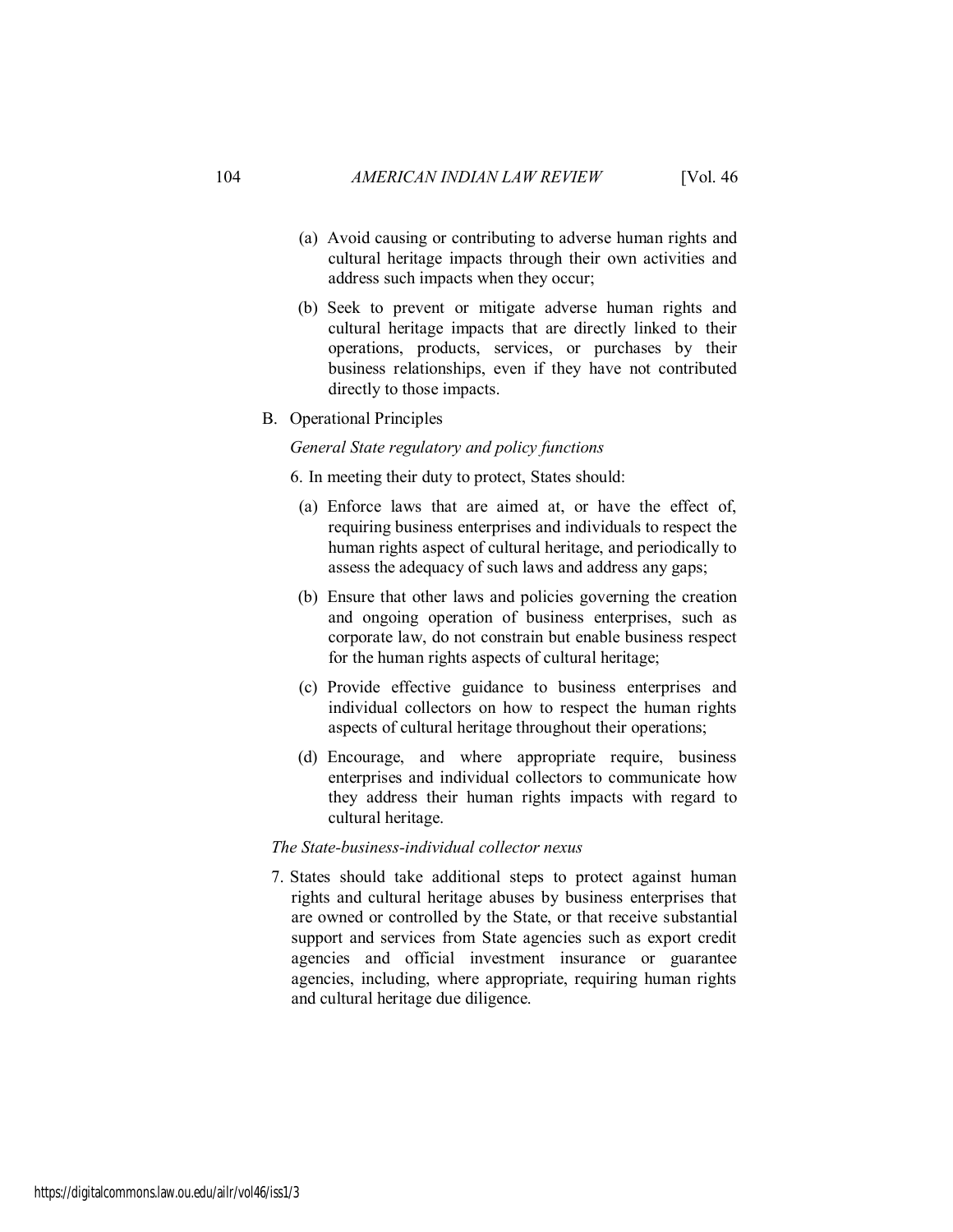8. States should exercise adequate oversight in order to meet their international human rights obligations as they pertain to cultural heritage when they contract with, or legislate for, business enterprises or individual collectors to provide services that may impact the enjoyment of human rights and cultural heritage.

#### *Supporting business respect for human rights and cultural heritage in conflict-affected areas*

- 9. Because the risk of gross human rights abuses is heightened in conflict-afflicted areas, including those associated with cultural heritage, States should help ensure that business enterprises operating in those contexts are not involved with such abuses, including by:
- (a) Engaging at the earliest stage possible with business enterprises and individual collectors to help them identify, prevent and mitigate the human rights and cultural heritagerelated risks of their activities and business relationships;
- (b) Denying access to public support and services for a business enterprise that is involved with gross human rights and cultural heritage abuses and refuses to cooperate in addressing the situation;
- (c) Ensuring that their current policies, legislation, regulations and enforcement measures are effective in addressing the risk of business and individual involvement in gross human rights and cultural heritage abuses.

#### *Policy commitment for businesses*

- 10. As the basis for embedding their responsibility to respect the human rights aspects of cultural heritage, business enterprises should express their commitment to meet this responsibility through a statement of policy that:
- (a) Is approved at the most senior level of the business enterprise;
- (b) Is informed by relevant internal and/or external expertise;
- (c) Stipulates the enterprises human rights expectations of personnel, business partners and other parties directly linked to its operations, products or services as they relate to cultural heritage;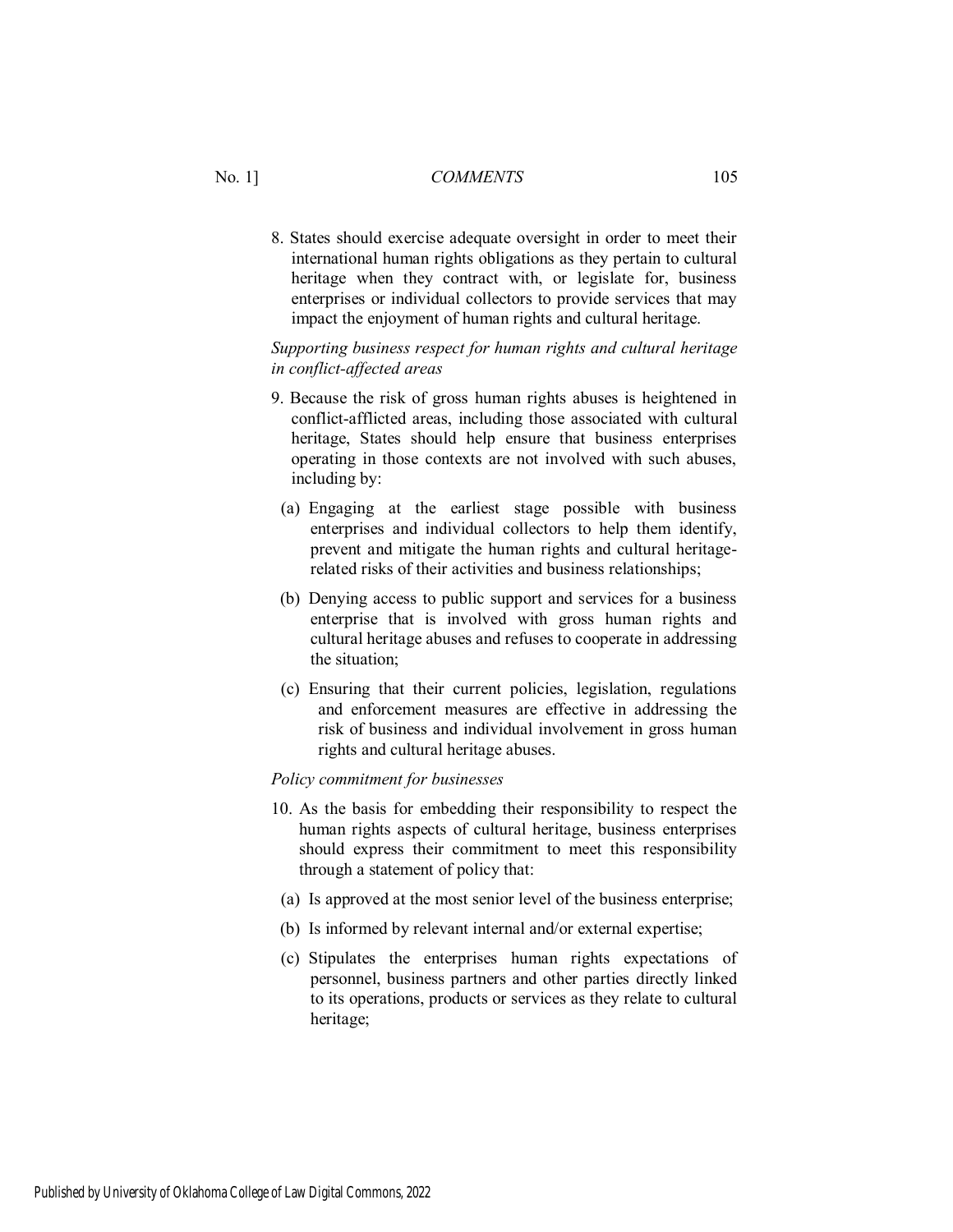- (d) Is publicly available and communicated internally and externally to all personnel, business partners, and other relevant parties;
- (e) Is reflected in operational policies and procedures necessary to embed it throughout the business enterprise.

#### *Human rights and cultural heritage due diligence*

- 11. In order to identify, prevent, mitigate and account for how they address their adverse human rights impacts, business enterprises and individual collectors should carry out human rights due diligence for any cultural heritage they currently possess or plan to acquire. This process should include assessing actual and potential human rights and cultural heritage impacts, integrating and acting upon the findings, tracking responses, and communicating how impacts are addressed. Human rights and cultural heritage due diligence:
- (a) Should cover adverse human rights and cultural heritage impacts that the business enterprise or individual collector may cause or contribute to through its own activities, or which may be directly linked to its operations, products, or services by its business relationships or to its collecting;
- (b) Will vary in complexity with the size of the business enterprise, the risk of severe human rights and cultural heritage impacts, and the nature and context of its operations or collecting activity;
- (c) Should be ongoing, recognizing that the human rights and cultural heritage risks may change over time as the business enterprise's operations and operating context or the collector's activities evolve.
- 12. In order to gauge human rights and cultural heritage risks, business enterprises and individual collectors should identify and assess any actual or potential adverse human rights and cultural heritage impacts with which they may be involved either through their own activities or as a result of their business relationships. This process should:
- (a) Draw on internal and/or independent external human rights and cultural heritage expertise;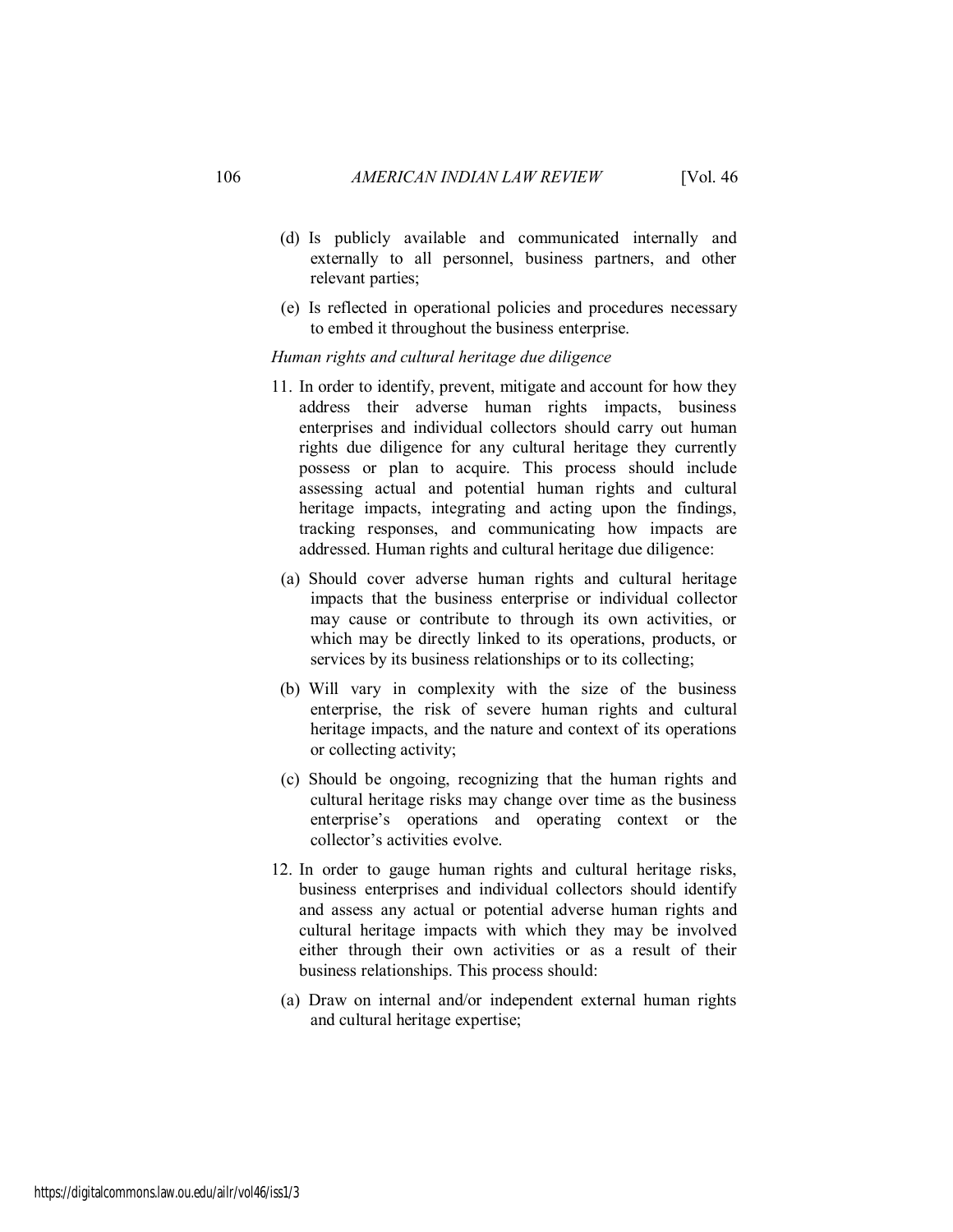- (b) Involve meaningful consultation with potentially affected groups and other relevant stakeholders, as appropriate to the size of the business enterprise and the nature and context of the operation.
- 13. In order to prevent and mitigate adverse human rights impacts, business enterprises and individual collectors should carry out provenance due diligence for any cultural heritage object they currently possess or plan to acquire. Effective provenance due diligence must include:
- (a) Thorough, written documentation of the object's ownership history demonstrating that the object was not illegally removed from its place of origin;
- (b) Complete import documentation that demonstrates compliance with the export laws of the country of immediate past export;
- (c) Complete documentation from sellers, donors, and their representatives of all information they possess about the object.
- 14. To ensure consistency in provenance due diligence for cultural heritage objects, business enterprises and individual collectors should undertake the following steps in this order:
- (a) First, verify the market price, identity of the seller/donor, their qualifications, and the reliability of the organization using documents such as export licenses from the country of origin, publication in a reputable source (annotated catalog, exhibit or auction catalog, etc.), will or inventory, certificate of authenticity, export documents, photographic evidence, family correspondence, and excavation field notes, taking care that such documents are not falsified (falsified documents should be refused), and consulting as necessary with relevant authorities in the country of transaction and/or the country of origin in the case of concerns.
- (b) Second, if such documentation is not sufficient, further verifications and considerations should be undertaken including examining cultural objects first hand to determine if it comes from an area subjected to illicit trafficking (use ICOM Red Lists, INTERPOL and other databases of stolen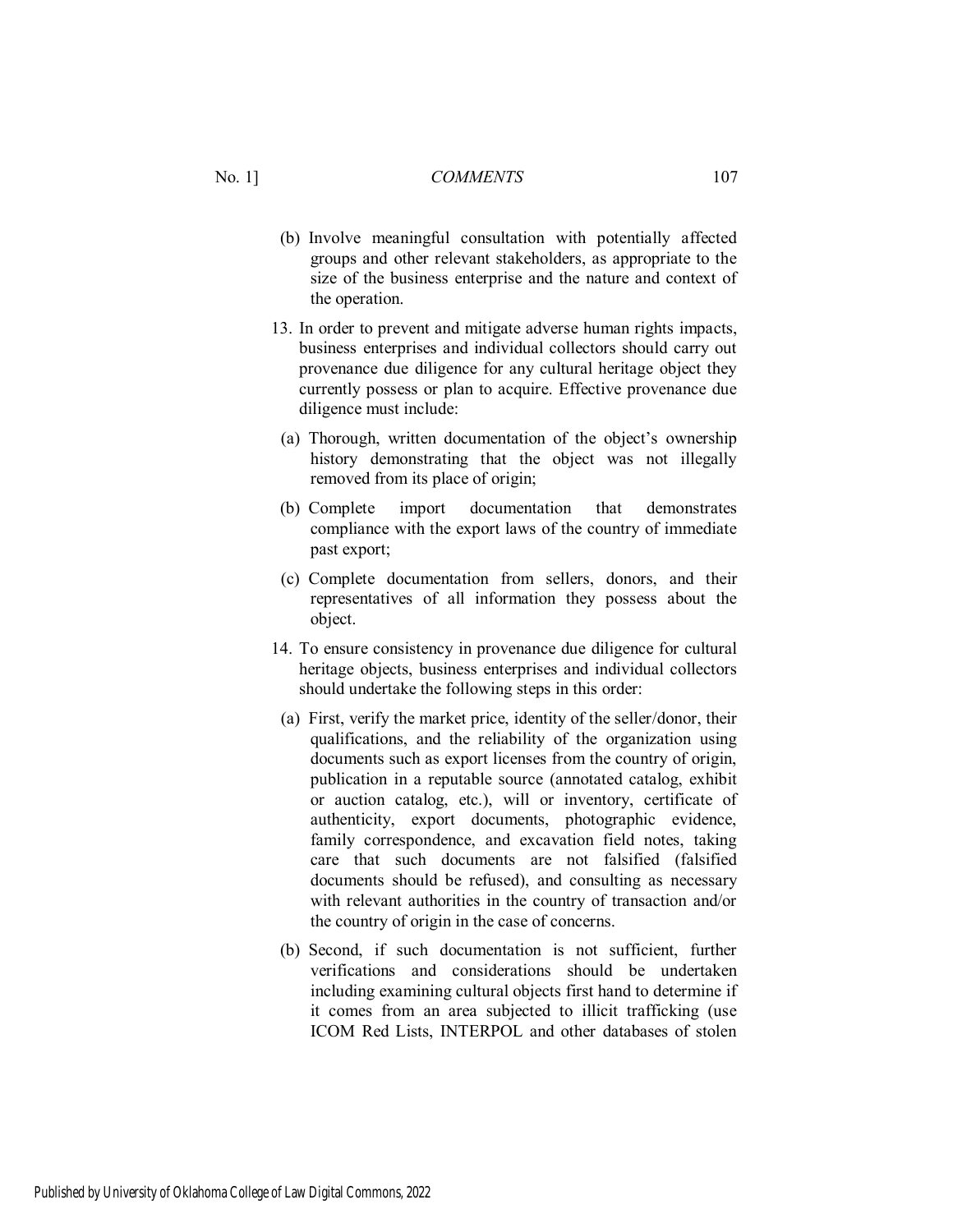cultural objects, and other resources to make this determination) and, if the object does come from an "at risk" area, extreme due diligence must be undertaken including seeking assistance from specialists and experts, ICOM, UNESCO, national authorities, and legal advisors;

- (c) Third, enhanced due diligence can be initiated if the provenance or authenticity of the object itself raises serious doubts including obtaining additional independent expertise, consulting expert committees and gathering further opinions, checking additional databases, registers, and listings, and executing a complete background check on the seller (including previous art trade activities, information requests to law enforcement authorities, etc.);
- (d) Finally, conflicts of interest must be considered and expert opinions deemed invalid if there is any doubt regarding their professional independence (for example, the terms of financial remuneration should not prevent the full disclosure of information and the mandated expert should also agree to disclose commercial or financial relationships with all the parties involved in the transaction.
- 15. In keeping with their responsibility to respect human rights and cultural heritage, businesses and individual collectors who determine that cultural heritage objects already in their collections or that are being offered for purchase have provably false or questionable provenance must report that information immediately to the appropriate government authorities.
- 16. However, it may be acceptable to retain or acquire a cultural heritage object if:
- (a) There is a plausible account of the item's history by the seller or donor and other evidence that the object has been legally exported, and an accurate examination of the object has been completed;
- (b) The ethical status is clear, but without any documentation; in such a case, should the national legislation allow, the purchaser or donee should ask for a sworn statement (affidavit) prepared by a lawyer.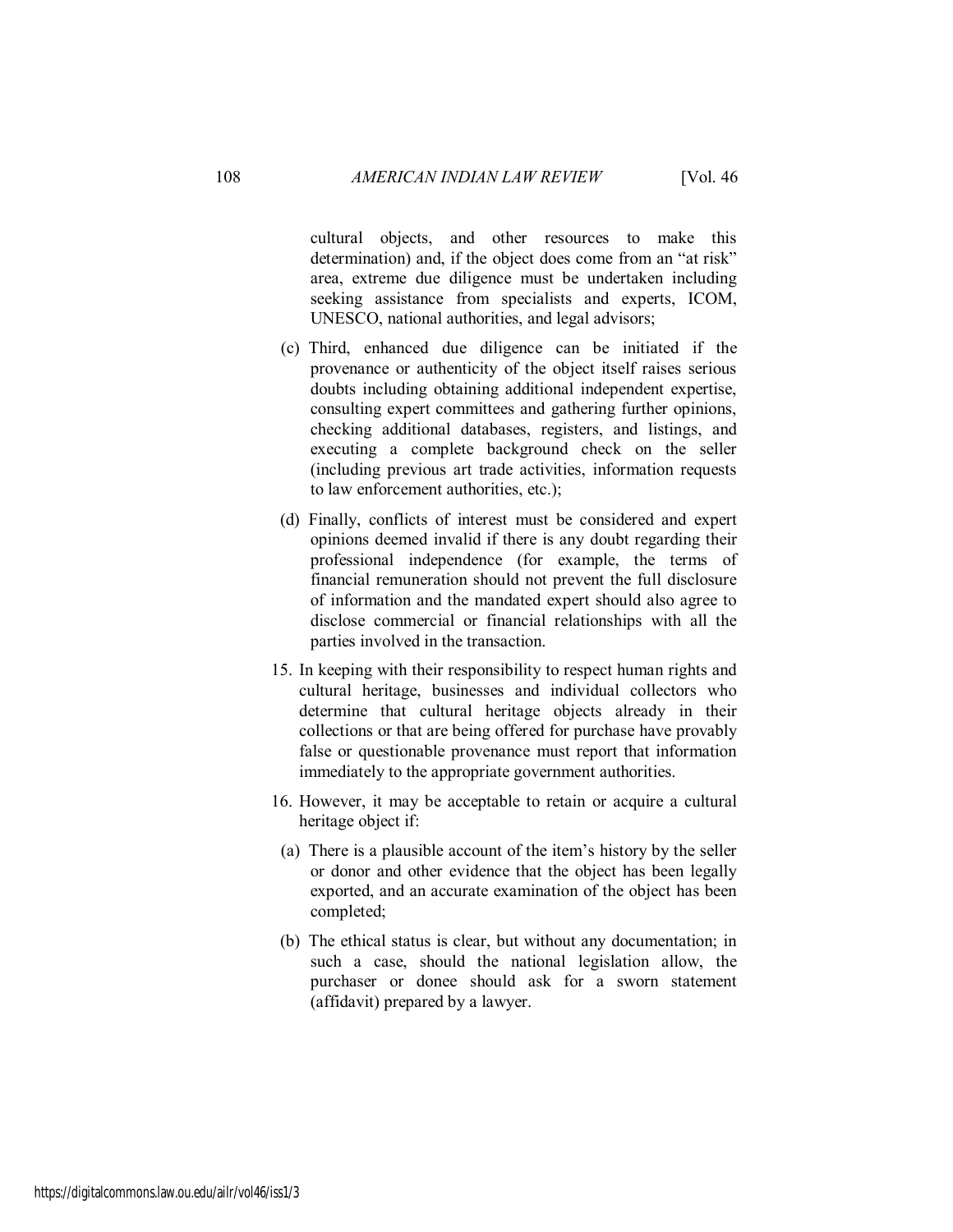- 17. In all cases of acquisition, a file on the object should be created and maintained in a safe location, including precise details on the means by which due diligence has been exercised along with all the related documents.
- II. Access to Remedy
	- A. Foundational principle
		- 18. As part of their duty to protect against business-related human rights and cultural heritage abuse, States must take appropriate steps to ensure, through judicial, administrative, legislative or other appropriate means, that when such abuses occur within their territory and/or jurisdiction, those affected have access to effective remedy.
	- B. Operational principles

#### *State-based judicial mechanisms*

19. States should take appropriate steps to ensure the effectiveness of domestic judicial mechanisms when addressing businessrelated human rights and cultural heritage abuses, including considering ways to reduce legal, practical, and other relevant barriers that could lead to a denial of access to remedy.

#### *State-based non-judicial grievance mechanisms*

20. States should provide effective and appropriate non-judicial grievance mechanisms, alongside judicial mechanisms, as part of a comprehensive State-based system for the remedy of business-related human rights and cultural heritage abuse.

#### *Non-State-based grievance mechanisms*

- 21. States should consider ways to facilitate access to effective non-State-based grievance mechanisms dealing with businessrelated human rights and cultural heritage harms.
- 22. To make it possible for grievances to be addressed early and remediated directly, business enterprises should establish or participate in effective operational-level grievance mechanisms for individuals and communities who may be adversely impacted.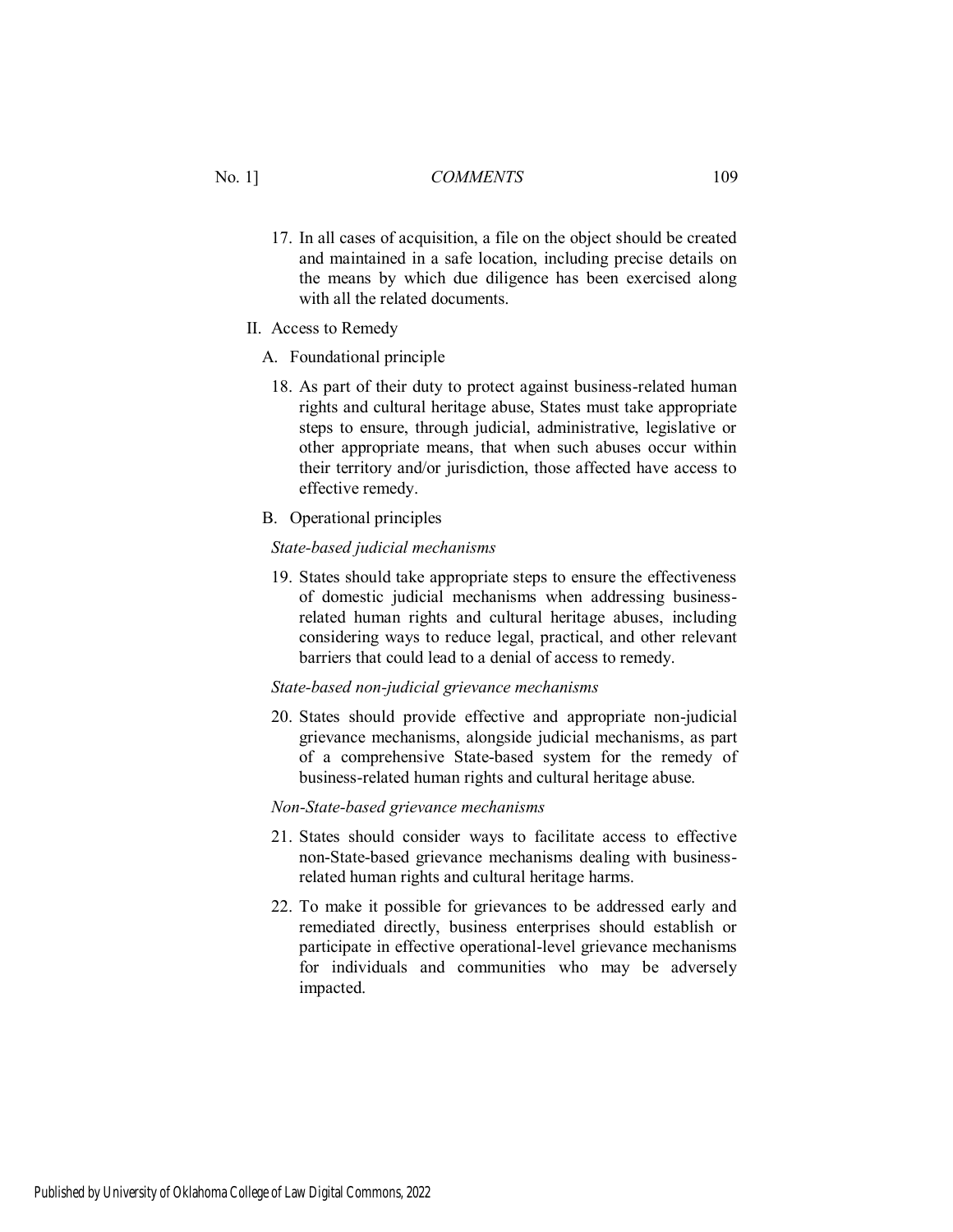23. Industry, multi-stakeholder, and other collaborative initiatives that are based on respect for human rights and cultural heritagerelated standards should ensure that effective grievance mechanisms are available.

#### *Effectiveness criteria for non-judicial grievance mechanisms*

- 24. In order to ensure their effectiveness, non-judicial grievance mechanisms, both State-based and non-State-based, should be:
- (a) Legitimate: enabling trust from the stakeholder groups for whose use they are intended, and being accountable for the fair conduct of grievance processes;
- (b) Accessible: being known to all stakeholder groups for whose use they are intended, and providing adequate assistance for those who may face particular barriers to access;
- (c) Predictable: providing a clear and known procedure with an indicative timeframe for each stage, and clarity on the types of processes and outcomes available and means of monitoring implementation;
- (d) Equitable: seeking to ensure that aggrieved parties have reasonable access to sources of information, advice and expertise necessary to engage in a grievance process on fair, informed and respectful terms;
- (e) Transparent: keeping parties to a grievance informed about its progress, and providing sufficient information about the mechanism's performance to build confidence in its effectiveness and meet any public interest at stake;
- (f) Rights-compatible: ensuring that outcomes and remedies accord with internationally recognized human rights;
- (g) A source of continuous learning: drawing on relevant measures to identify lessons for improving the mechanism and preventing future grievances and harms;

 *Operational-level mechanisms should also be:* 

(h) Based on engagement and dialogue: consulting the stakeholder groups for whose use they are intended on their design and performance, and focusing on dialogue as the means to address and resolve grievances.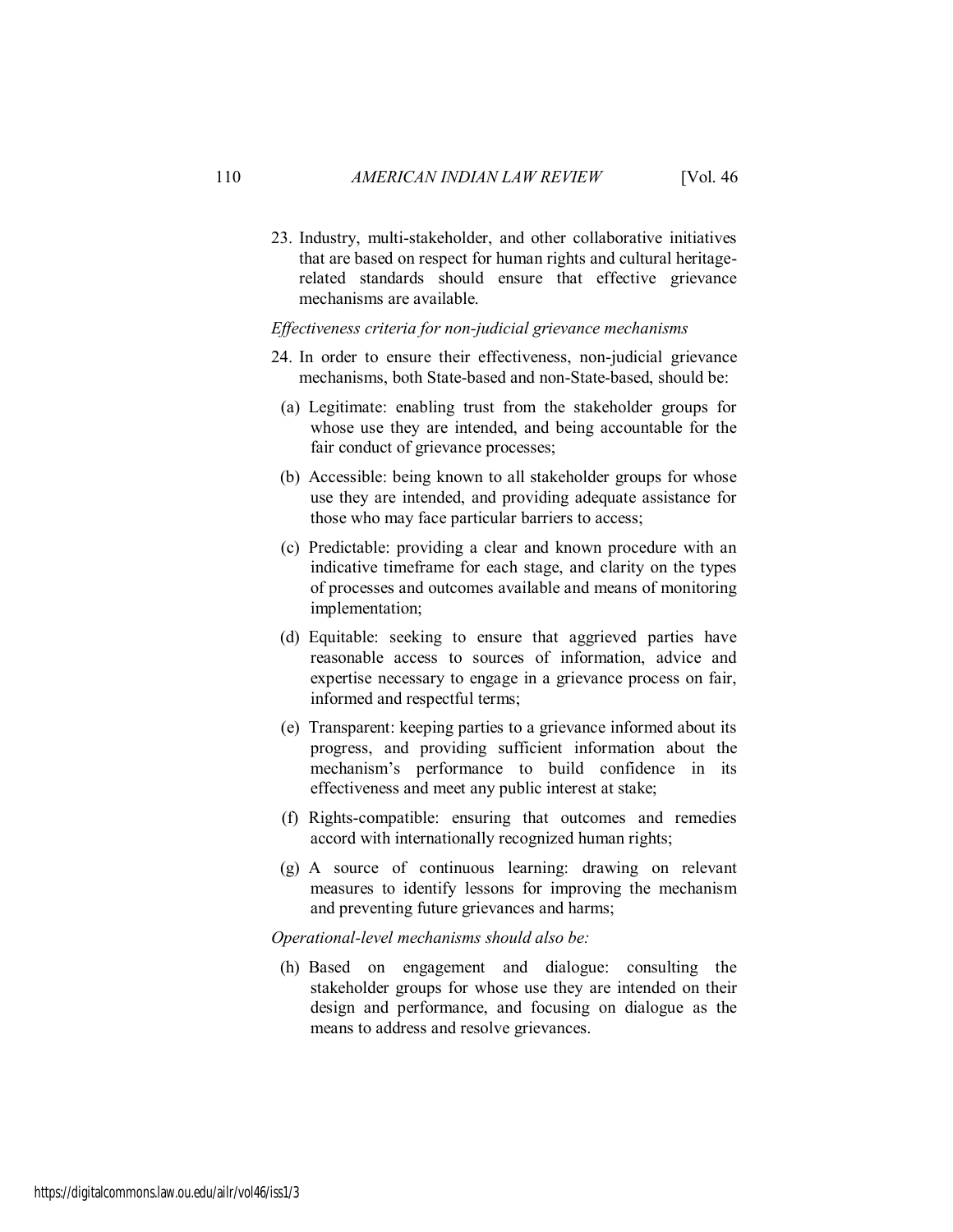Bringing together the separate existing and internationally accepted due diligence standards for human rights and cultural heritage, this proposal for HRCHGPs serves as a foundation for discussions within the international community about how to better protect human rights and cultural heritage. It shifts the responsibility from being entirely on states to protect cultural property to the business entities that are the primary participants in the international market for trade in indigenous cultural heritage.

Although the proposed HRCHGPs, like the UNGPs, would likely not be binding on businesses, there are several reasons to believe that business entities would adopt them.<sup>284</sup> First, businesses around the world have already adopted human rights policies based on the UNGPs. Within five years of the publication of the UNGPs in 2011, a 2016 survey of 275 attorneys serving as general or senior counsel revealed that 46% of businesses had articulated human rights policies.<sup>285</sup> The same survey showed that 84% of businesses with over \$10 billion in revenue had adopted human rights policies.<sup>286</sup> In addition, 46% of the attorneys surveyed reported that they had seen commercial contracts with "specific human rights clauses."<sup>287</sup> By adopting human rights policies, businesses receive numerous benefits including:

- Fewer legal challenges to their international activities;
- Improved relationships with other countries;
- More dependable supply chains;
- An improved global public image;
- Less risk of trade sanctions being imposed;

<sup>284.</sup> There are valid criticisms of the non-binding nature of the UNGPs that would also apply to the HRCHGPs, but the fact remains that if there was no international consensus to make the UNGPs binding, the HRCHGPs are not likely to garner sufficient support to be made binding either. *See* PHILIP ALSTON & RYAN GOODMAN, INTERNATIONAL HUMAN RIGHTS 1489–90 (2013).

<sup>285.</sup> James Wood, *The New Risk Front for GCs—Nearly Half of Contracts Have Human Rights Clauses, LB Research Finds*, LEGAL BUS.: BLOG (Sept. 8, 2016), https://www. legalbusiness.co.uk/blogs/the-new-risk-front-for-gcs-nearly-half-of-contracts-have-humanrights-clauses-lb-research-finds/.

<sup>286.</sup> *Id.*

<sup>287.</sup> *Id.*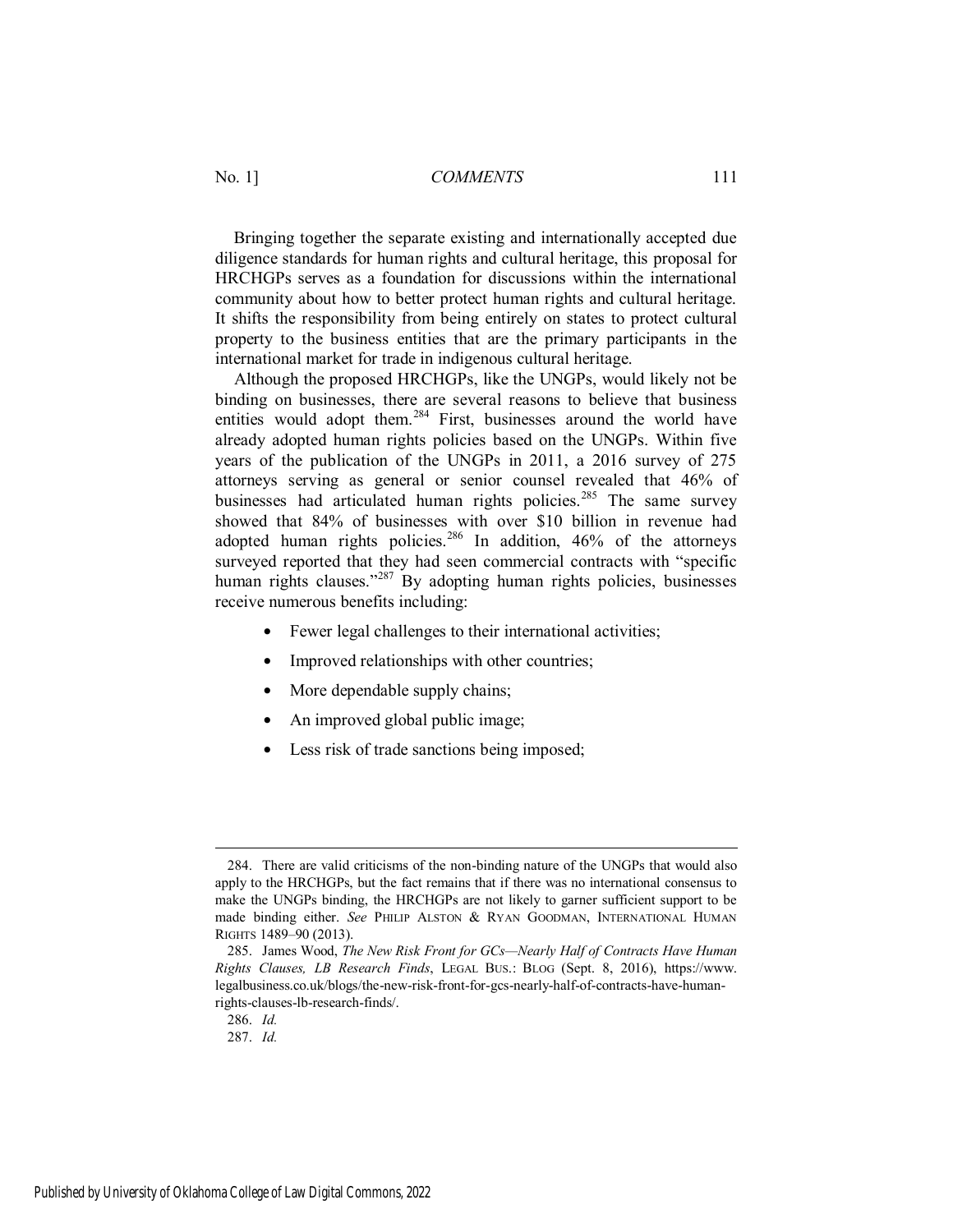- Improved productivity and retention of labor;
- Better relationships with shareholders, consumers, and the community.<sup>288</sup>

Businesses that extend their human rights policies to include respect for cultural heritage are likely to find that these benefits only increase because of the close connection between cultural heritage and individual and community identity.

With so many businesses already adopting human rights policies around the world, it is not unreasonable to think that the smaller subset of businesses engaged in the trade in cultural heritage would also be willing to adopt policies regarding human rights and cultural heritage. Particularly because the international market for cultural heritage has now been publicly linked to funding terrorist organizations, such businesses are likely to seek to mitigate potential public relations and legal issues related to their participation in the market. The cases discussed in this Comment reveal the complex network of auction houses, dealers, and collectors that are engaged in the business of the illegal antiquities trade. Because of these recent highprofile cases, that network of businesses and collectors will find themselves under increased scrutiny. For businesses such as Hobby Lobby and Christie's that want to continue to participate in the trade in cultural heritage, it will be necessary to take voluntary, affirmative steps to demonstrate their commitment to legal participation in that market.

For Hobby Lobby, Christie's, and the collectors and dealers involved in the cases discussed in this Comment, implementing human rights and cultural heritage policies based on the HRCHGPs would have significant beneficial impacts. Implementing such policies would demonstrate their commitment to recognizing and acting upon their obligation to respect human rights and cultural heritage. Making an intentional public commitment to respecting human rights and cultural heritage would also help to repair relationships between these businesses and other countries, especially Iraq. Such actions would demonstrate genuine contrition for the adverse impacts these business enterprises have already had on human rights and cultural heritage. Thus far, the only action taken to remedy the adverse impacts caused by Hobby Lobby, Christie's, and the collectors involved in these cases has been for the U.S. government to seize the

<sup>288.</sup> *Global Business Responsibility Resource Center: Human Rights: Business Importance*, UNIV. OF MINN. HUMAN RIGHTS LIBR., http://hrlibrary.umn.edu/links/ gbrhumanrts.html#64357056 (last visited Jan. 17, 2021).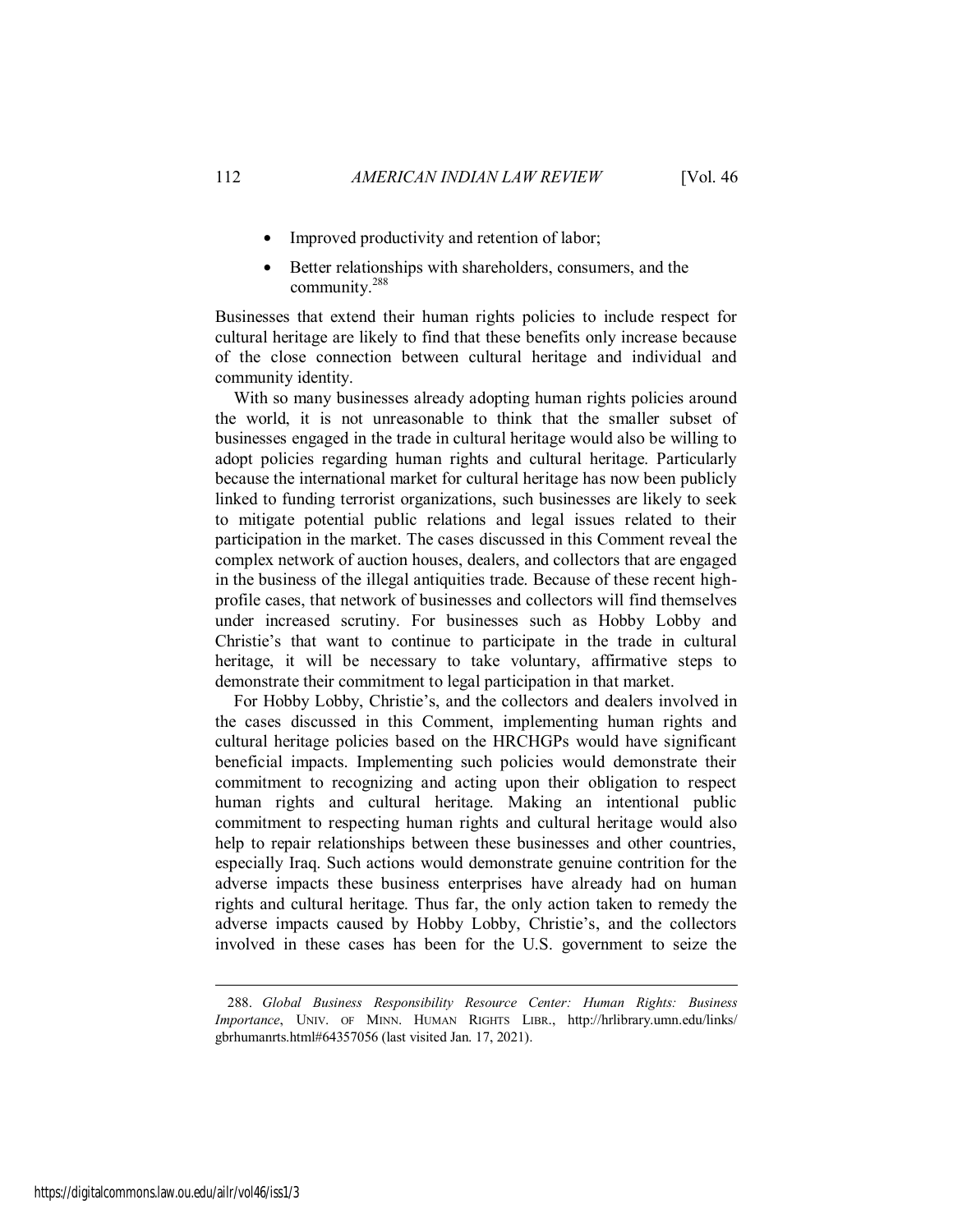objects, force Hobby Lobby to forfeit them, and return them to Iraq. None of the businesses that profited off of the sale of these stolen indigenous cultural objects or the collectors who purchased them have taken direct action to repair the adverse impacts they caused. It is time for those businesses to be accountable for their participation in the illegal antiquities market and to make an affirmative commitment to human rights and cultural heritage.

#### *Conclusion*

The U.S. government's forfeiture actions against Hobby Lobby to repatriate thousands of stolen indigenous cuneiform objects to Iraq has exposed the insidious involvement of businesses in the international market for illicit cultural heritage. Conducting the business of purchasing illegal antiquities in the shadows of the Internet and hidden behind the curtain of private sales, Hobby Lobby, Christie's, anonymous art dealers, and individual collectors knowingly and willfully attempted to evade domestic and international laws that protect cultural property. In so doing, they put cultural heritage at risk of damage and loss, and they robbed Iraqis and those who trace their heritage to ancient Mesopotamia of the tangible evidence of their ancestors' daily lives, language, and culture.

Current international and domestic cultural heritage protections in the form of laws, treaties, and guidelines are not sufficient to prevent cultural objects from being illegally removed from their places of origin and sold internationally. Furthermore, existing international treaties and guidelines to protect cultural heritage only apply to governments, not to businesses or private collectors. Auction houses like Christie's sell cultural objects with questionable provenance in private sales, as they did in the case of the Gilgamesh Dream Tablet, to avoid government scrutiny. Independent art dealers either falsify or conveniently "lose" provenance documentation to avoid detection, as they did in both cases involving the Hobby Lobby collection. Collectors such as the Green family plead ignorance of cultural heritage protection laws, purchasing whatever objects they wish to acquire without completing provenance due diligence.

Our collective responsibility to respect human rights certainly extends to protecting the cultural heritage that is central to individual and community identity. This is best achieved by preventing cultural heritage from illegal removal in the first place. The last two tablets of the Gilgamesh epic recount the end of the hero's travels: